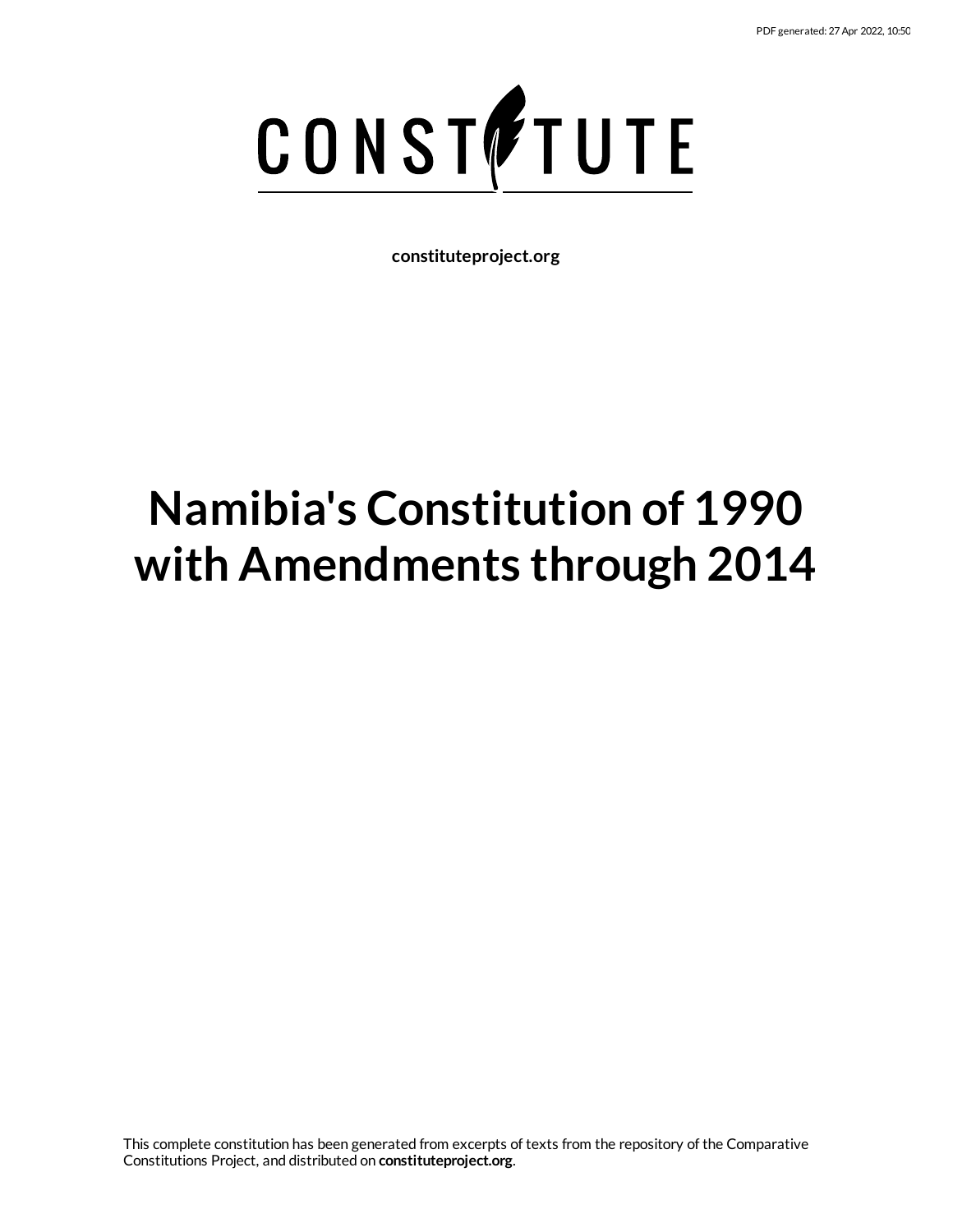### **Table of contents**

| Article 1. Establishment of the Republic of Namibia and Identification of Its Territory 7 |  |
|-------------------------------------------------------------------------------------------|--|
|                                                                                           |  |
|                                                                                           |  |
|                                                                                           |  |
|                                                                                           |  |
|                                                                                           |  |
|                                                                                           |  |
|                                                                                           |  |
|                                                                                           |  |
|                                                                                           |  |
|                                                                                           |  |
|                                                                                           |  |
|                                                                                           |  |
|                                                                                           |  |
|                                                                                           |  |
|                                                                                           |  |
|                                                                                           |  |
|                                                                                           |  |
|                                                                                           |  |
|                                                                                           |  |
|                                                                                           |  |
|                                                                                           |  |
|                                                                                           |  |
|                                                                                           |  |
|                                                                                           |  |
|                                                                                           |  |
|                                                                                           |  |
| CHAPTER 4. Public Emergency, State of National Defence and Martial Law 16                 |  |
| Article 26. State of Emergency, State of National Defence and Martial Law  16             |  |
|                                                                                           |  |
|                                                                                           |  |
|                                                                                           |  |
| Article 28. Election of the President and appointment of the Vice-President  17           |  |
|                                                                                           |  |
|                                                                                           |  |
|                                                                                           |  |
|                                                                                           |  |
|                                                                                           |  |
|                                                                                           |  |
|                                                                                           |  |
|                                                                                           |  |
|                                                                                           |  |
|                                                                                           |  |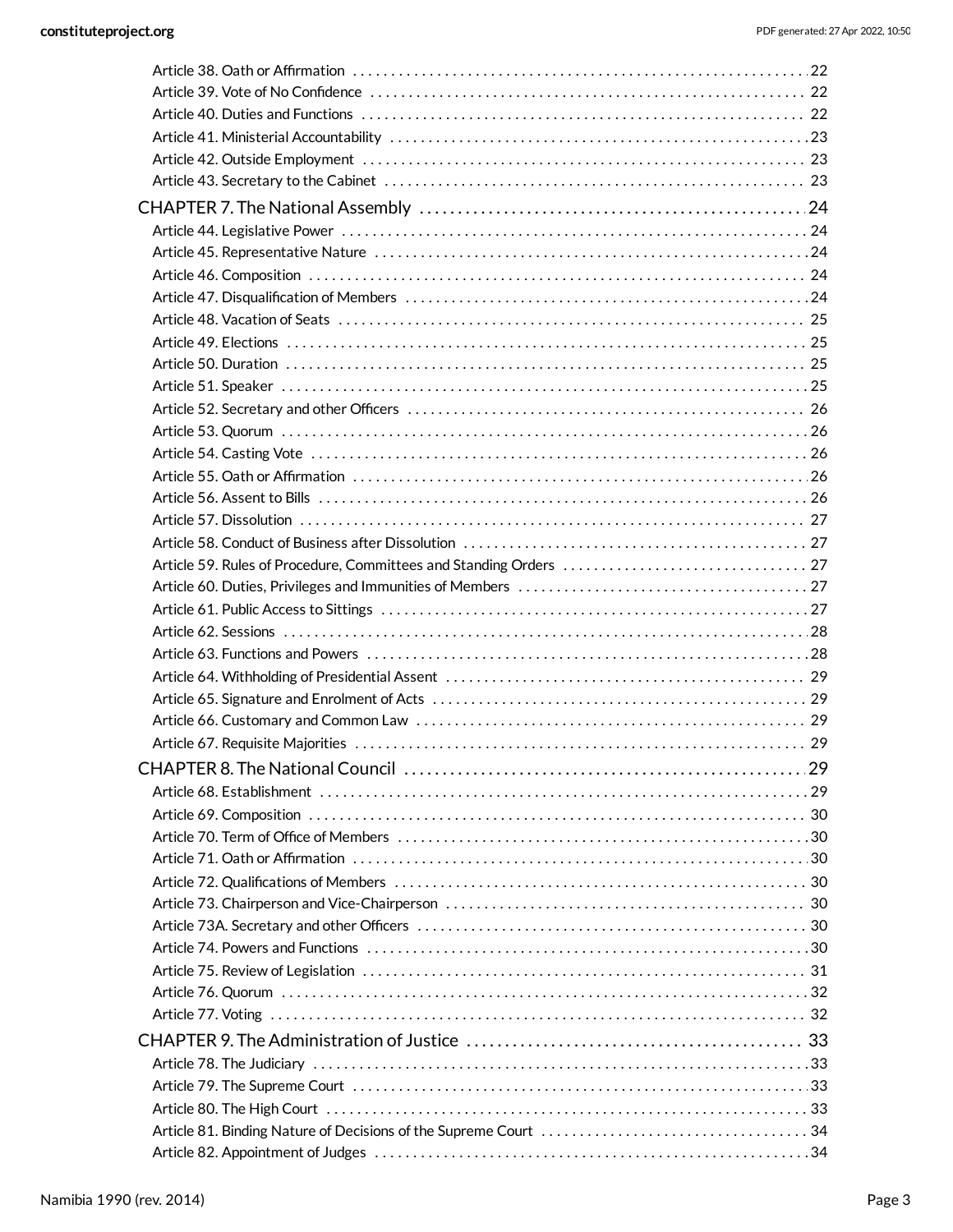| CHAPTER 10B. ELECTORAL COMMISSION OF NAMIBIA 39                                                |  |
|------------------------------------------------------------------------------------------------|--|
|                                                                                                |  |
|                                                                                                |  |
|                                                                                                |  |
|                                                                                                |  |
|                                                                                                |  |
|                                                                                                |  |
|                                                                                                |  |
|                                                                                                |  |
|                                                                                                |  |
| Article 101. Application of the Principles contained in this Chapter  41                       |  |
|                                                                                                |  |
|                                                                                                |  |
|                                                                                                |  |
| Article 104. Boundaries Delimitation and Demarcation Commission 42                             |  |
|                                                                                                |  |
|                                                                                                |  |
| Article 107. Remuneration and Allowances and Other Benefits of Members of Regional Councils 42 |  |
|                                                                                                |  |
|                                                                                                |  |
|                                                                                                |  |
|                                                                                                |  |
|                                                                                                |  |
|                                                                                                |  |
|                                                                                                |  |
|                                                                                                |  |
|                                                                                                |  |
|                                                                                                |  |
| CHAPTER 15. The Defence Force, The Police Force, The Intelligence Service and The              |  |
|                                                                                                |  |
|                                                                                                |  |
|                                                                                                |  |
|                                                                                                |  |
|                                                                                                |  |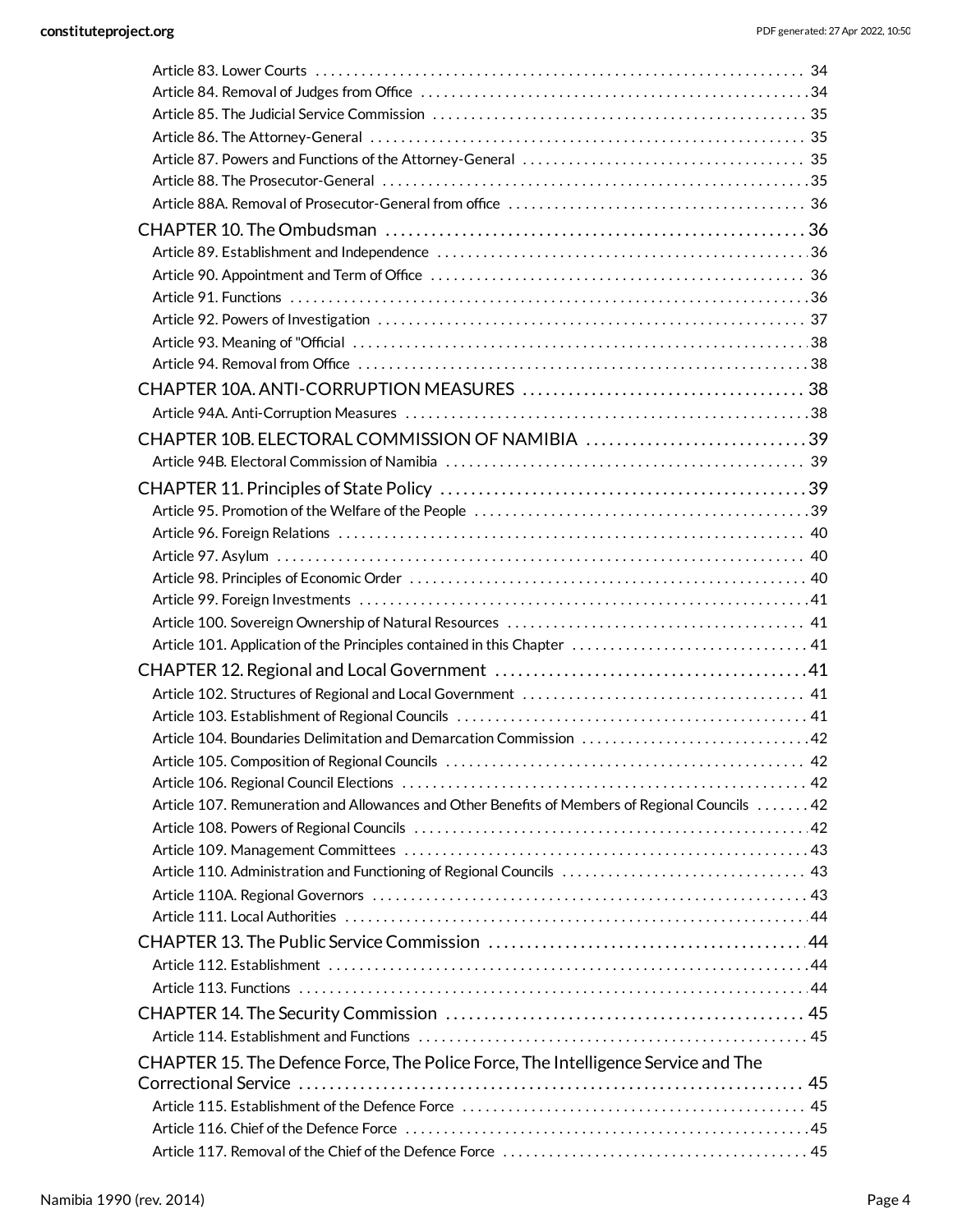| Article 123. Removal of the Commissioner-General of Correctional Service 46                             |  |
|---------------------------------------------------------------------------------------------------------|--|
|                                                                                                         |  |
|                                                                                                         |  |
|                                                                                                         |  |
|                                                                                                         |  |
|                                                                                                         |  |
| CHAPTER 17. Central Bank and National Planning Commission  48                                           |  |
|                                                                                                         |  |
|                                                                                                         |  |
|                                                                                                         |  |
|                                                                                                         |  |
|                                                                                                         |  |
|                                                                                                         |  |
| Article 131. Entrenchment of Fundamental Rights and Freedoms  48                                        |  |
|                                                                                                         |  |
|                                                                                                         |  |
|                                                                                                         |  |
|                                                                                                         |  |
|                                                                                                         |  |
| Article 136. Powers of the National Assembly prior to the Election of a National Council  50            |  |
| Article 137. Elections of the First Regional Councils and the First National Council  50                |  |
|                                                                                                         |  |
|                                                                                                         |  |
|                                                                                                         |  |
|                                                                                                         |  |
| Article 142. Appointment of the First Chief of the Defence Force, the First Inspector-General of Police |  |
|                                                                                                         |  |
|                                                                                                         |  |
|                                                                                                         |  |
|                                                                                                         |  |
|                                                                                                         |  |
|                                                                                                         |  |
|                                                                                                         |  |
|                                                                                                         |  |
|                                                                                                         |  |
| Part A. Oath or Affirmation of The Vice-President, Prime Minister and Deputy-Prime Minister  54         |  |
| Part B. Oath or Affirmation of Ministers And Deputy-Ministers 55                                        |  |
| SCHEDULE 3. Oath / Affirmation of Members of the National Assembly and the National                     |  |
|                                                                                                         |  |
| SCHEDULE 4. Election of Members of the National Assembly 55                                             |  |
|                                                                                                         |  |
| SCHEDULE 5. Property vesting in The Government of Namibia 56                                            |  |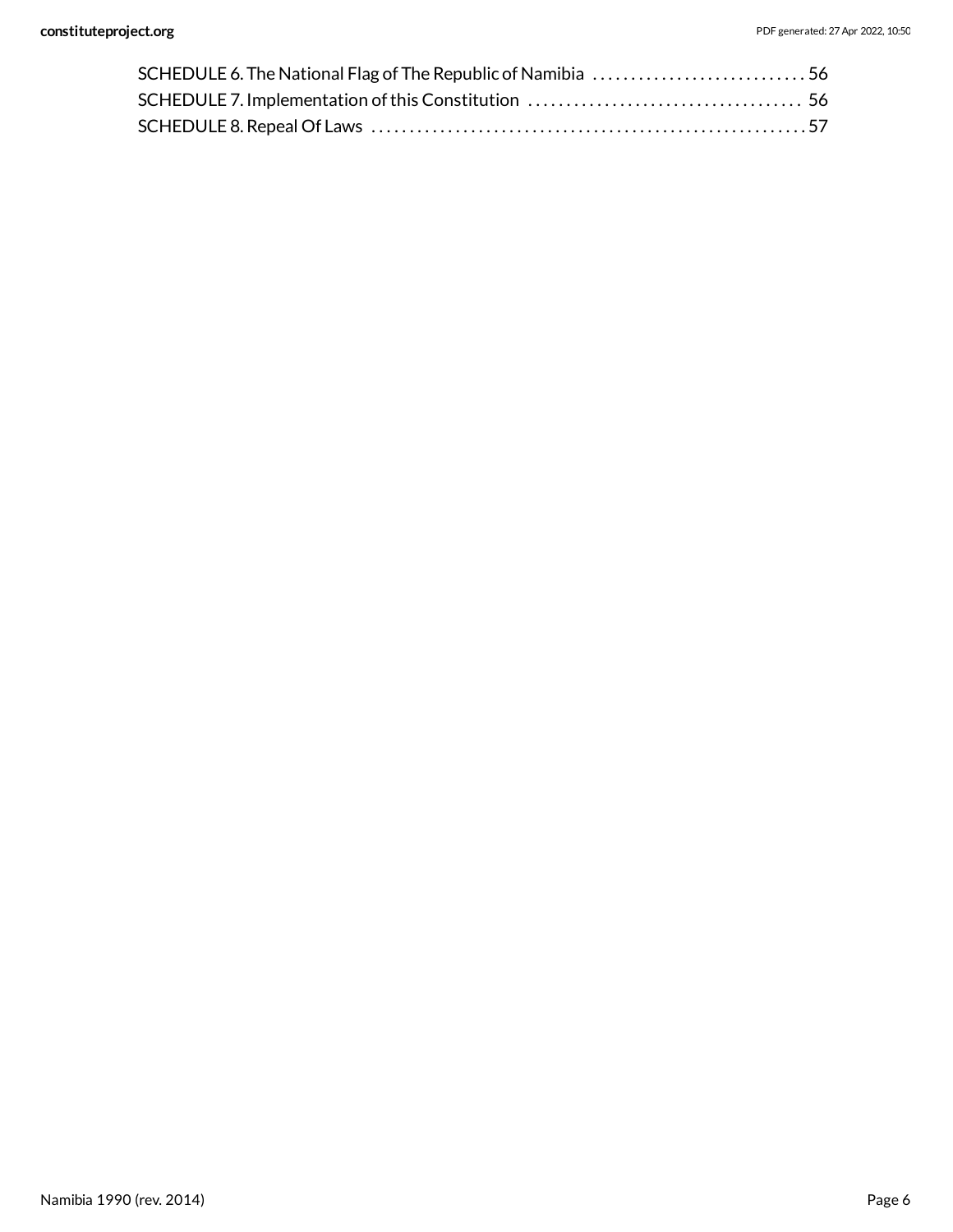- Motives for writing constitution
- Preamble

### <span id="page-6-0"></span>**Preamble**

#### • Human dignity

- Equality regardless of social status
- Equality regardless of religion Equality regardless of race
- Right to life
- Equality regardless of creed or belief
- Equality regardless of skin color
- Equality regardless of financial status
- Equality regardless of gender
- Reference to country's history
- Reference to country's history
- Human dignity
- Separation of church and state
- Reference to fraternity/solidarity
- Source of constitutional authority
- Type of government envisioned

- Type of government envisioned
- Separation of church and state
- International organizations
- National capital

<span id="page-6-4"></span>Whereas recognition of the inherent dignity and of the equal and inalienable rights of all members of the human family is indispensable for freedom, justice and peace;

<span id="page-6-3"></span>Whereas the said rights include the right of the individual to life, liberty and the pursuit of happiness, regardless of race, colour, ethnic origin, sex, religion, creed or social or economic status;

Whereas the said rights are most effectively maintained and protected in a democratic society, where the government is responsible to freely elected representatives of the people, operating under a sovereign constitution and a free and independent judiciary;

<span id="page-6-5"></span>Whereas these rights have for so long been denied to the people of Namibia by colonialism, racism and apartheid;

Whereas we the people of Namibia--

- have finally emerged victorious in our struggle against colonialism, racism and apartheid;
- are determined to adopt a Constitution which expresses for ourselves and our children our resolve to cherish and to protect the gains of our long struggle;
- desire to promote amongst all of us the dignity of the individual and the unity and integrity of the Namibian nation among and in association with the nations of the world;
- will strive to achieve national reconciliation and to foster peace, unity and a common loyalty to a single state;
- <span id="page-6-6"></span>committed to these principles, have resolved to constitute the Republic of Namibia as a sovereign, secular, democratic and unitary State securing to all our citizens justice, liberty, equality and fraternity,

<span id="page-6-7"></span>Now therefore, we the people of Namibia accept and adopt this Constitution as the fundamental law of our Sovereign and Independent Republic.

### <span id="page-6-1"></span>**CHAPTER 1. The Republic**

#### <span id="page-6-2"></span>**Article 1. Establishment of the Republic of Namibia and Identification of Its Territory**

- **1.** The Republic of Namibia is hereby established as a sovereign, secular, democratic and unitary State founded upon the principles of democracy, the rule of law and justice for all.
- **2.** All power shall vest in the people of Namibia who shall exercise their sovereignty through the democratic institutions of the State.
- **3.** The main organs of the State shall be the Executive, the Legislature and the Judiciary.
- **4.** The national territory of Namibia shall consist of the whole of the territory recognised by the international community through the organs of the United Nations as Namibia, including the enclave, harbour and port of Walvis Bay, as well as the off-shore islands of Namibia, and its southern boundary shall extend to the middle of the Orange River.
- **5.** Windhoek shall be the seat of central Government.
- **6.** This Constitution shall be the Supreme Law of Namibia.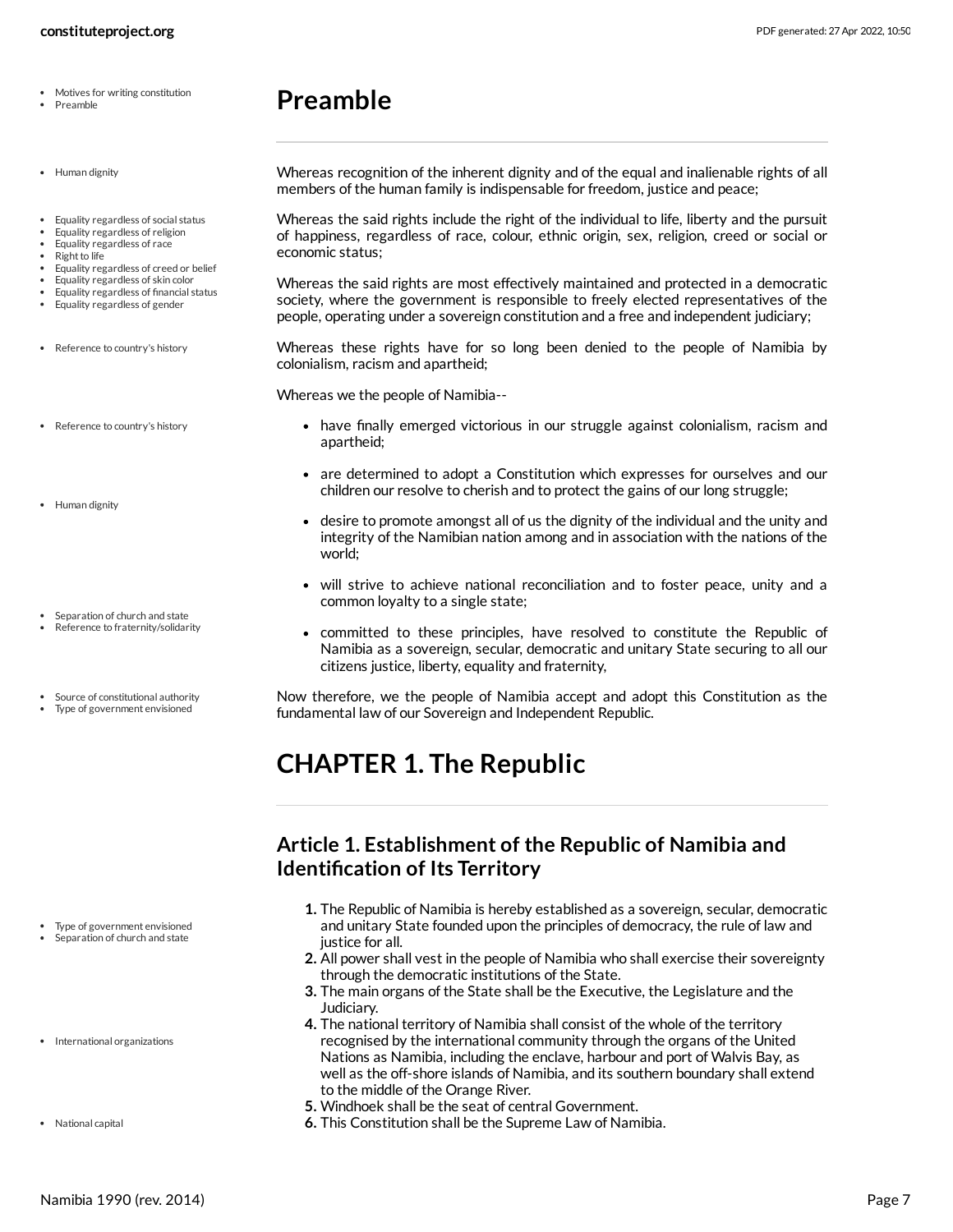#### <span id="page-7-0"></span>**Article 2. National Symbols**

- National flag
- Supermajority required for legislation National anthem
- **1.** Namibia shall have a National Flag, the description of which is set out in Schedule 6 hereof.
- **2.** Namibia shall have a National Coat of Arms, a National Anthem and a National Seal to be determined by Act of Parliament, which shall require a two-thirds majority of all the members of the National Assembly for adoption and amendment.

#### **3**

- <span id="page-7-4"></span>**a.** The National Seal of the Republic of Namibia shall show the Coat of Arms circumscribed with the word "NAMIBIA" and the motto of the country, which shall be determined by Act of Parliament as aforesaid.
- **b.** The National Seal shall be in the custody of the President or such person whom the President may designate for such purpose and shall be used on such official documents as the President may determine.

#### <span id="page-7-1"></span>**Article 3. Language**

- **1.** The official language of Namibia shall be English.
- **2.** Nothing contained in this Constitution shall prohibit the use of any other language as a medium of instruction in private schools or in schools financed or subsidised by the State, subject to compliance with such requirements as may be imposed by law, to ensure proficiency in the official language, or for pedagogic reasons.
- **3.** Nothing contained in Sub-Article (1) hereof shall preclude legislation by Parliament which permits the use of a language other than English for legislative, administrative and judicial purposes in regions or areas where such other language or languages are spoken by a substantial component of the population.

# <span id="page-7-2"></span>**CHAPTER 2. Citizenship**

### <span id="page-7-3"></span>**Article 4. Acquisition and Loss of Citizenship**

- **1.** The following persons shall be citizens of Namibia by birth:
	- **a.** those born in Namibia before the date of Independence whose fathers or mothers would have been Namibian citizens at the time of the birth of such persons, if this Constitution had been in force at that time; and
	- **b.** those born in Namibia before the date of Independence, who are not Namibian citizens under Sub-Article (a) hereof, and whose fathers or mothers were ordinarily resident in Namibia at the time of the birth of such persons: provided that their fathers or mothers were not then persons:
		- **aa.** who were enjoying diplomatic immunity in Namibia under any law relating to diplomatic privileges; or
		- **bb.** who were career representatives of another country; or
		- **cc.** who were members of any police, military or security unit seconded for service within Namibia by the Government of another country: provided further that this Sub-Article shall not apply to persons claiming citizenship of Namibia by birth if such persons were ordinarily resident in Namibia at the date of Independence and had been so resident for a continuous period of not less than five (5) years prior to such date, or if the fathers or mothers of such persons claiming citizenship were ordinarily resident in Namibia at the date of the birth of such persons and had been so resident for a continuous period of not less than five (5) years prior to such date;

National motto

Official or national languages

• Protection of language use

Requirements for birthright citizenship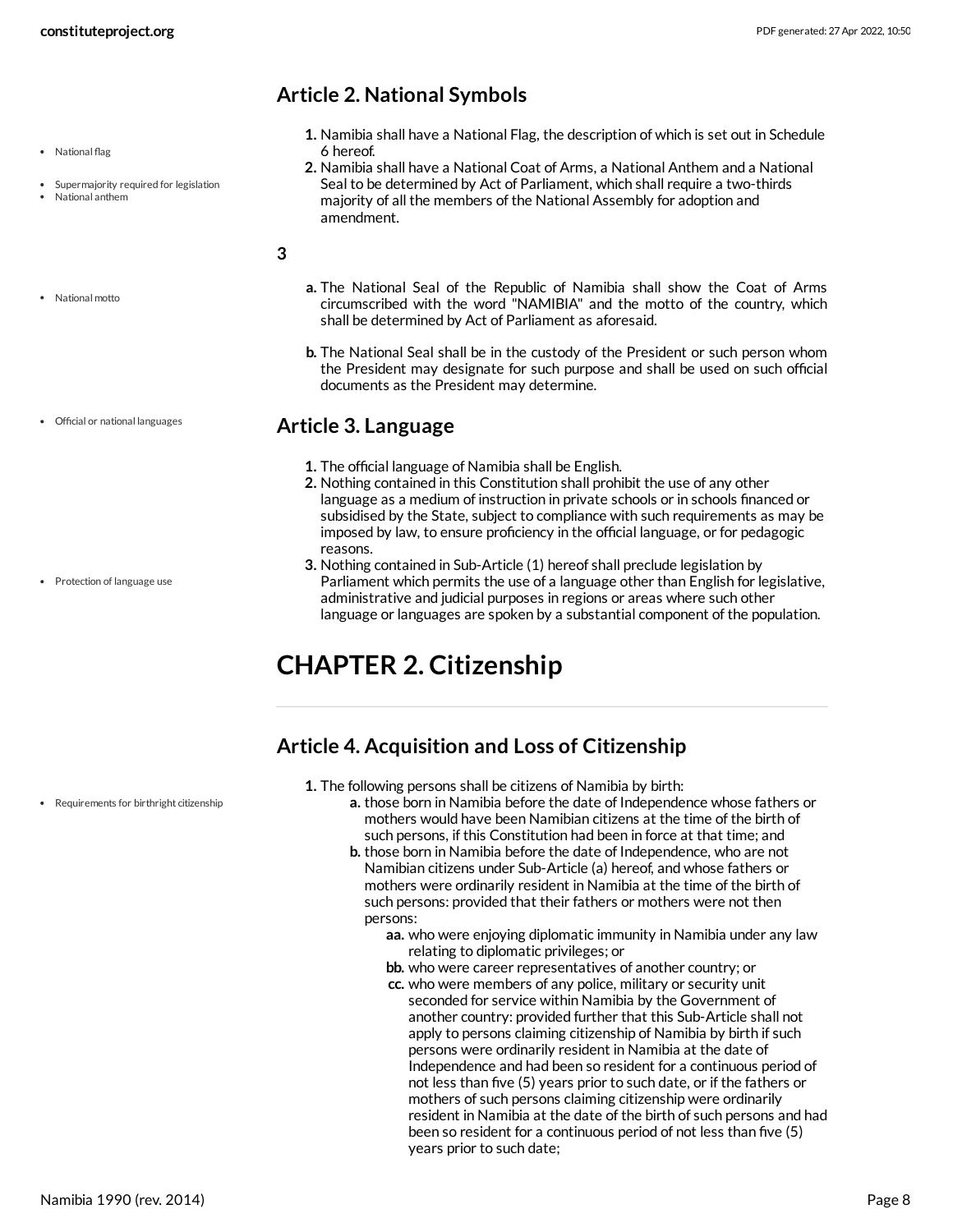- **1. c.** those born in Namibia after the date of Independence whose fathers or mothers are Namibian citizens at the time of the birth of such persons;
	- **d.** those born in Namibia after the date of Independence who do not qualify for citizenship under Sub-Article (c) hereof, and whose fathers or mothers are ordinarily resident in Namibia at the time of the birth of such persons: provided that their fathers or mothers are not then persons:
		- **aa.** enjoying diplomatic immunity in Namibia under any law relating to diplomatic privileges; or
		- **bb.** Who are career representatives of another country; or
		- **cc.** who are members of any police, military or security unit seconded for service within Namibia by the Government of another country; or
		- **dd.** who are illegal immigrants:

provided further that Sub-Articles (aa), (bb), (cc) and (dd) hereof will not apply to children who would otherwise be stateless.

- **2.** The following persons shall be citizens of Namibia by descent:
	- **a.** those who are not Namibian citizens under Sub-Article (1) hereof and whose fathers or mothers at the time of the birth of such persons are citizens of Namibia or whose fathers or mothers would have qualified for Namibian citizenship by birth under Sub-Article (1) hereof, if this Constitution had been in force at that time; and
	- **b.** who comply with such requirements as to registration of citizenship as may be required by Act of Parliament: provided that nothing in this Constitution shall preclude Parliament from enacting legislation which requires the birth of such persons born after the date of Independence to be registered within a specific time either in Namibia or at an embassy, consulate or office of a trade representative of the Government of Namibia.
- **3.** The following persons shall be citizens of Namibia by marriage:
	- **a.** those who are not Namibian citizens under Sub-Article (1) or (2) hereof and who:
		- **aa.** in good faith marry a Namibian citizen or, prior to the coming into force of this Constitution, in good faith married a person who would have qualified for Namibian citizenship if this Constitution had been in force; and
		- **bb.** subsequent to such marriage have ordinarily resided in Namibia as the spouse of such person for a period of not less than ten (10) years; and
		- **cc.** apply to become citizens of Namibia;
		- **b.** for the purposes of this Sub-Article (and without derogating from any effect that it may have for any other purposes) a marriage by customary law shall be deemed to be a marriage: provided that nothing in this Constitution shall preclude Parliament from enacting legislation which defines the requirements which need to be satisfied for a marriage by customary law to be recognised as such for the purposes of this Sub-Article.
- **4.** Citizenship by registration may be claimed by persons who are not Namibian citizens under Sub-Articles (1), (2) or (3) hereof and who were ordinarily resident in Namibia at the date of Independence, and had been so resident for a continuous period of not less than five (5) years prior to such date: provided that application for Namibian citizenship under this Sub-Article is made within a period of twelve (12) months from the date of Independence, and prior to making such application, such persons renounce the citizenship of any other country of which they are citizens.
- **5.** Citizenship by naturalisation may be applied for by persons who are not Namibian citizens under Sub-Articles(1), (2), (3) or (4) hereof and who:
	- **a.** are ordinarily resident in Namibia at the time when the application for naturalisation is made; and
	- **b.** have been so resident in Namibia for a continuous period of no less than ten (10) years; and
	- **c.** satisfy any other criteria pertaining to health, morality, security or legality of residence as may be prescribed by law.
- **6.** Nothing contained herein shall preclude Parliament from authorizing by law the conferment of Namibian citizenship upon any fit and proper person by virtue of

Requirements for birthright citizenship

• Requirements for naturalization

• Requirements for naturalization

Requirements for naturalization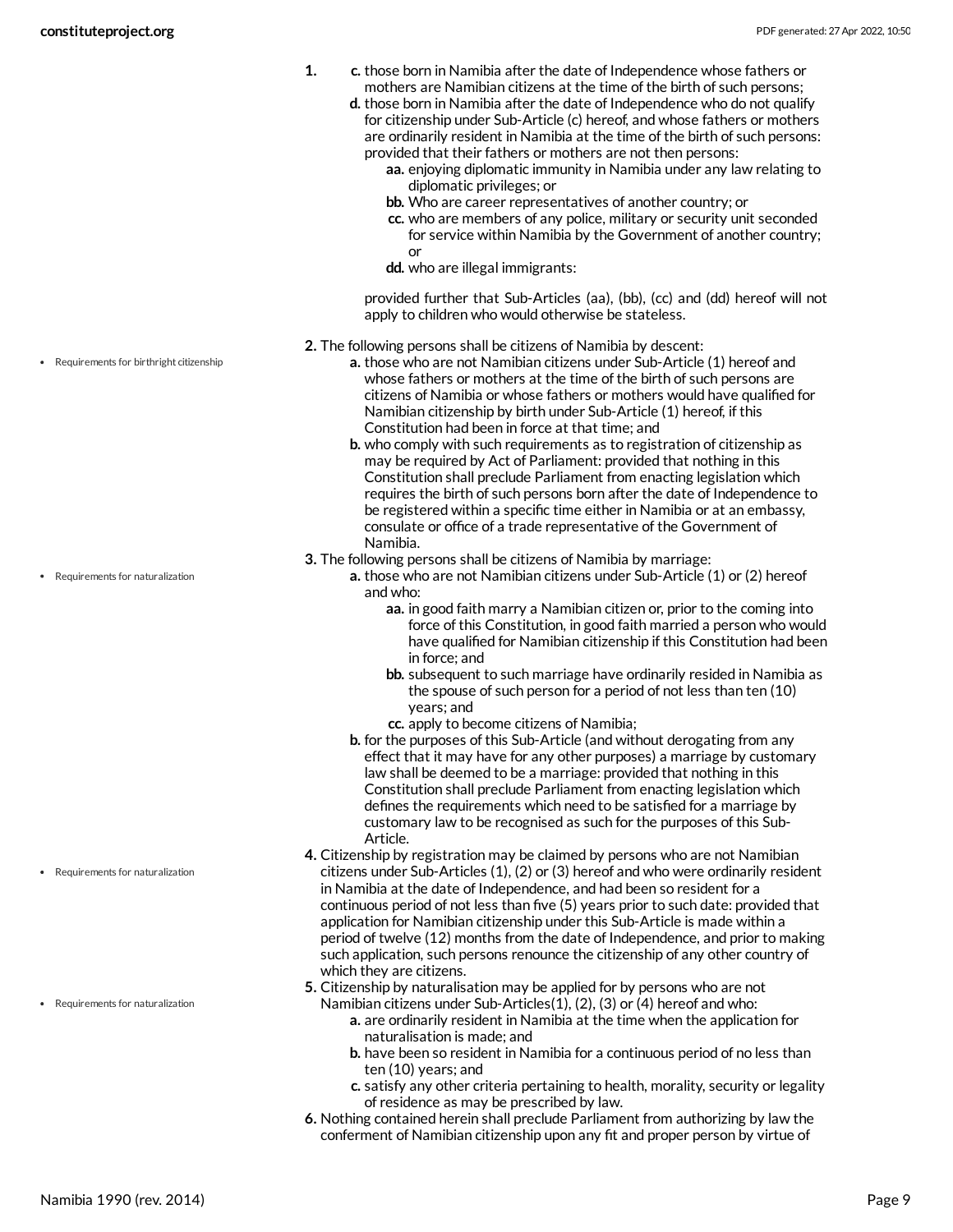Conditions for revoking citizenship

- Conditions for revoking citizenship
- Requirements for naturalization

Binding effect of const rights

- Prohibition of capital punishment
- Right to life

• Human dignity

- <span id="page-9-4"></span>**Article 8. Respect for Human Dignity**
	- **1.** The dignity of all persons shall be inviolable.
- **2**
- <span id="page-9-6"></span>**a.** In any judicial proceedings or in other proceedings before any organ of the State, and during the enforcement of a penalty, respect for human dignity shall be guaranteed.
- <span id="page-9-5"></span>**b.** No persons shall be subject to torture or to cruel, inhuman or degrading treatment or punishment.
- **6.** any special skill or experience or commitment to or services rendered to the Namibian nation either before or at any time after the date of Independence.
- **7.** Namibian citizenship shall be lost by persons who renounce their Namibian citizenship by voluntarily signing a formal declaration to that effect.
- **8.** Nothing in this Constitution shall preclude Parliament from enacting legislation providing for the loss of Namibian citizenship by persons who, after the date of Independence:
	- **a.** have acquired the citizenship of any other country by any voluntary act; or
	- **b.** have served or volunteered to serve in the armed or security forces of any other country without the written permission of the Namibian Government; or
	- **c.** have taken up permanent residence in any other country and have absented themselves thereafter from Namibia for a period in excess of two (2) years without the written permission of the Namibian Government:

provided that no person who is a citizen of Namibia by birth or descent may be deprived of Namibian citizenship by such legislation.

**9.** Parliament shall be entitled to make further laws not inconsistent with this Constitution regulating the acquisition or loss of Namibian citizenship.

# <span id="page-9-0"></span>**CHAPTER 3. Fundamental Human Rights and Freedoms**

#### <span id="page-9-1"></span>**Article 5. Protection of Fundamental Rights and Freedoms**

The fundamental rights and freedoms enshrined in this Chapter shall be respected and upheld by the Executive, Legislature and Judiciary and all organs of the Government and its agencies and, where applicable to them, by all natural and legal persons in Namibia, and shall be enforceable by the Courts in the manner hereinafter prescribed.

#### <span id="page-9-2"></span>**Article 6. Protection of Life**

The right to life shall be respected and protected. No law may prescribe death as a competent sentence. No Court or Tribunal shall have the power to impose a sentence of death upon any person. No executions shall take place in Namibia.

#### <span id="page-9-3"></span>**Article 7. Protection of Liberty**

No persons shall be deprived of personal liberty except according to procedures established by law.

• Prohibition of cruel treatment • Prohibition of torture • Prohibition of slavery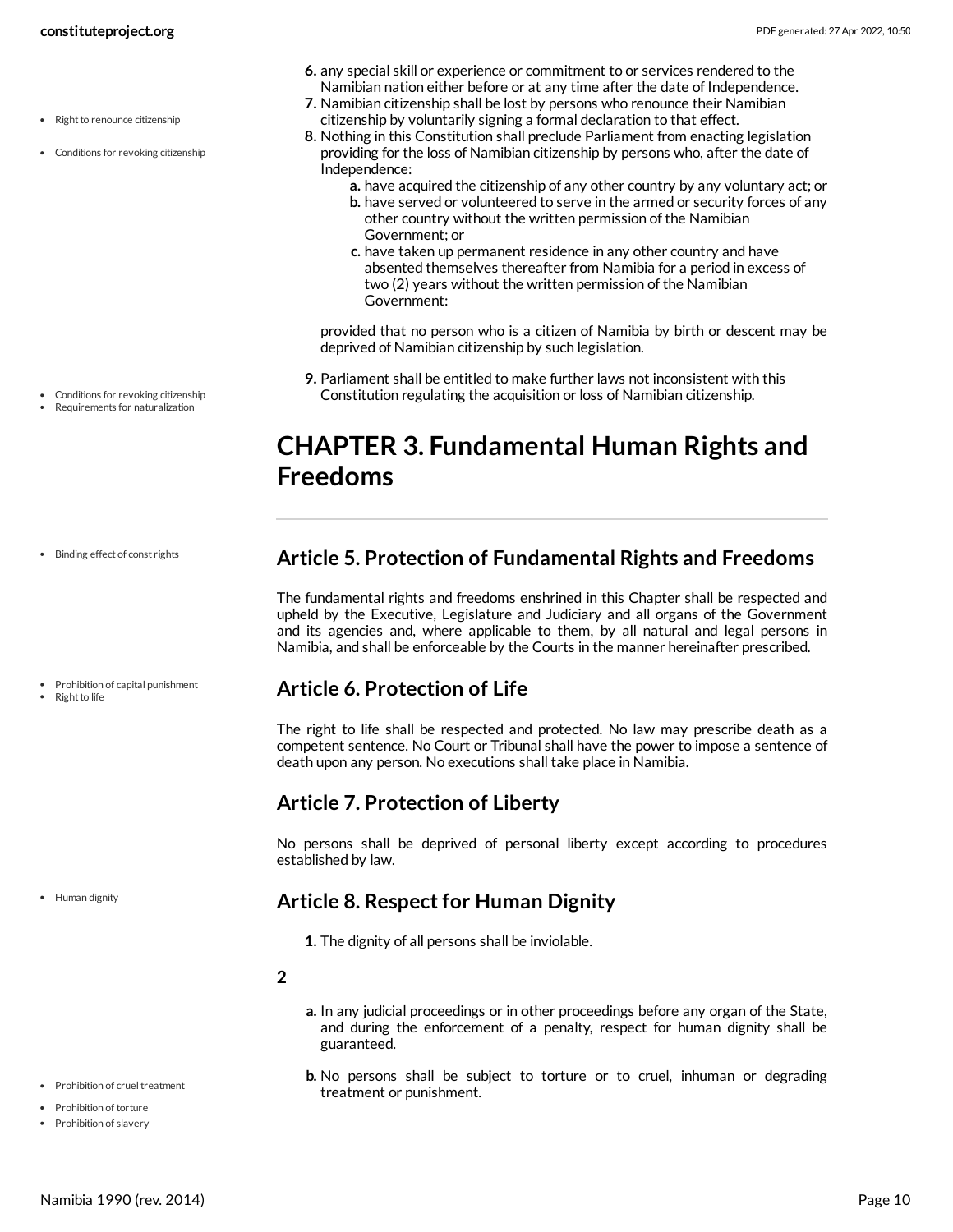#### <span id="page-10-0"></span>**Article 9. Slavery and Forced Labour**

- **1.** No persons shall be held in slavery or servitude.
- **2.** No persons shall be required to perform forced labour.
- **3.** For the purposes of this Article, the expression "forced labour" shall not include: **a.** any labour required in consequence of a sentence or order of a Court;
	- **b.** any labour required of persons while lawfully detained which, though not required in consequence of a sentence or order of a Court, is reasonably necessary in the interests of hygiene;
	- **c.** any labour required of members of the defence force, the police force and the correctional service in pursuance of their duties as such or, in the case of persons who have conscientious objections to serving as members of the defence force, any labour which they are required by law to perform in place of such service;
	- **d.** any labour required during any period of public emergency or in the event of any other emergency or calamity which threatens the life and wellbeing of the community, to the extent that requiring such labour is reasonably justifiable in the circumstances of any situation arising or existing during that period or as a result of that other emergency or calamity, for the purpose of dealing with that situation;
	- **e.** any labour reasonably required as part of reasonable and normal communal or other civic obligations.

#### <span id="page-10-1"></span>**Article 10. Equality and Freedom from Discrimination**

- **1.** All persons shall be equal before the law.
- **2.** No persons may be discriminated against on the grounds of sex, race, colour, ethnic origin, religion, creed or social or economic status.

#### <span id="page-10-2"></span>**Article 11. Arrest and Detention**

- **1.** No persons shall be subject to arbitrary arrest or detention.
- **2.** No persons who are arrested shall be detained in custody without being informed promptly in a language they understand of the grounds for such arrest.
- **3.** All persons who are arrested and detained in custody shall be brought before the nearest Magistrate or other judicial officer within a period of forty-eight (48) hours of their arrest or, if this is not reasonably possible, as soon as possible thereafter, and no such persons shall be detained in custody beyond such period without the authority of a Magistrate or other judicial officer.
- **4.** Nothing contained in Sub-Article (3) hereof shall apply to illegal immigrants held in custody under any law dealing with illegal immigration: provided that such persons shall not be deported from Namibia unless deportation is authorised by a Tribunal empowered by law to give such authority.
- **5.** No persons who have been arrested and held in custody as illegal immigrants shall be denied the right to consult confidentially legal practitioners of their choice, and there shall be no interference with this right except such as is in accordance with the law and is necessary in a democratic society in the interest of national security or for public safety.

### <span id="page-10-3"></span>**Article 12. Fair Trial**

#### **1**

- Judicial independence
- Right to fair trial
- Right to public trial
- <span id="page-10-4"></span>**a.** In the determination of their civil rights and obligations or any criminal charges against them, all persons shall be entitled to a fair and public hearing by an independent, impartial and competent Court or Tribunal established by law: provided that such Court or Tribunal may exclude the press and/or the public from all or any part of the trial for reasons of morals, the public order or national security, as is necessary in a democratic society.
- **b.** A trial referred to in Sub-Article (a) hereof shall take place within a reasonable time, failing which the accused shall be released.
- Right to conscientious objection
- Emergency provisions
- General guarantee of equality
- Equality regardless of religion
- Equality regardless of race
- Equality regardless of creed or belief  $\mathbf{a}$  . Protelity or geordless of the independent
- Equality regardless of financial status
- Equality regardless of gender
- Equality regardless of social status
- Trial in native language of accused

• Right to speedy trial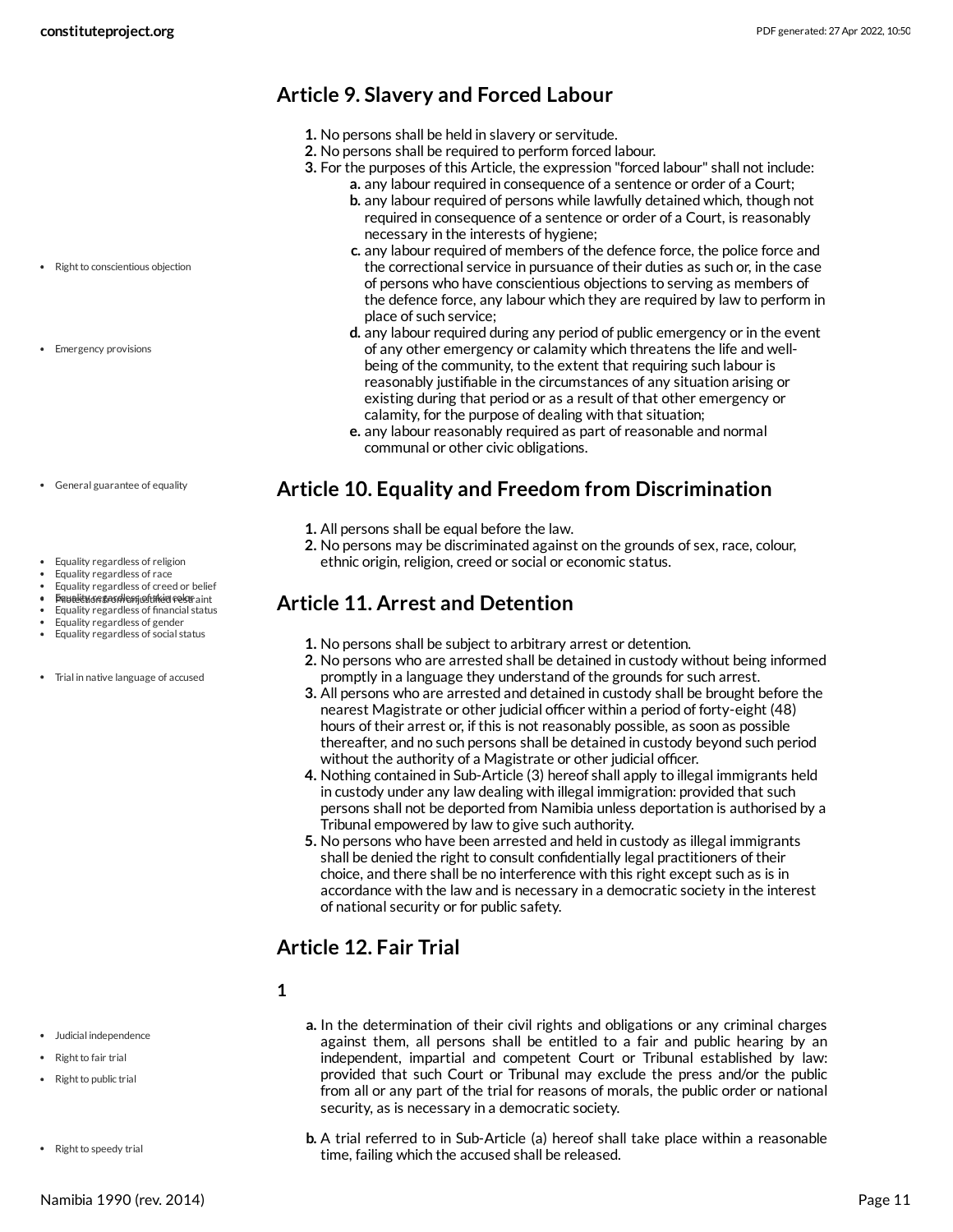- Right to public trial
- Privileges for juveniles in criminal process
- Presumption of innocence in trials
- Right to examine evidence/witnesses
- Right to counsel
- Regulation of evidence collection
- Protection from self-incrimination
- Prohibition of double jeopardy
- Protection from ex post facto laws
- Principle of no punishment without law
- Right to privacy

- Regulation of evidence collection
- Right to found a family Regulation of marriage
- Provision for matrimonial equality

- Rights of children
- Limits on employment of children
- **c.** Judgments in criminal cases shall be given in public, except where the interests of juvenile persons or morals otherwise require.
- **d.** All persons charged with an offence shall be presumed innocent until proven guilty according to law, after having had the opportunity of calling witnesses and cross examining those called against them.
- **e.** All persons shall be afforded adequate time and facilities for the preparation and presentation of their defence, before the commencement of and during their trial, and shall be entitled to be defended by a legal practitioner of their choice.
- **f.** No persons shall be compelled to give testimony against themselves or their spouses, who shall include partners in a marriage by customary law, and no Court shall admit in evidence against such persons testimony which has been obtained from such persons in violation of Article 8(2)(b) hereof.
- **2.** No persons shall be liable to be tried, convicted or punished again for any criminal offence for which they have already been convicted or acquitted according to law: provided that nothing in this Sub-Article shall be construed as changing the provisions of the common law defences of"previous acquittal" and "previous conviction".
- **3.** No persons shall be tried or convicted for any criminal offence or on account of any act or omission which did not constitute a criminal offence at the time when it was committed, nor shall a penalty be imposed exceeding that which was applicable at the time when the offence was committed.

### <span id="page-11-0"></span>**Article 13. Privacy**

- **1.** No persons shall be subject to interference with the privacy of their homes, correspondence or communications save as in accordance with law and as is necessary in a democratic society in the interests of national security, public safety or the economic well-being of the country, for the protection of health or morals, for the prevention of disorder or crime or for the protection of the rights or freedoms of others.
- **2.** Searches of the person or the homes of individuals shall only be justified:
	- **a.** where these are authorised by a competent judicial officer;
	- **b.** in cases where delay in obtaining such judicial authority carries with it the danger of prejudicing the objects of the search or the public interest, and such procedures as are prescribed by Act of Parliament to preclude abuse are properly satisfied.

### <span id="page-11-1"></span>**Article 14. Family**

- **1.** Men and women of full age, without any limitation due to race, colour, ethnic origin, nationality, religion, creed or social or economic status shall have the right to marry and to found a family. They shall be entitled to equal rights as to marriage, during marriage and at its dissolution.
- **2.** Marriage shall be entered into only with the free and full consent of the intending spouses.
- **3.** The family is the natural and fundamental group unit of society and is entitled to protection by society and the State.

### <span id="page-11-2"></span>**Article 15. Children's Rights**

- **1.** Children shall have the right from birth to a name, the right to acquire a nationality and, subject to legislation enacted in the best interests of children, as far as possible the right to know and be cared for by their parents.
- **2.** Children are entitled to be protected from economic exploitation and shall not be employed in or required to perform work that is likely to be hazardous or to interfere with their education, or to be harmful to their health or physical, mental, spiritual, moral or social development. For the purposes of this Sub-Article children shall be persons under the age of sixteen (16) years.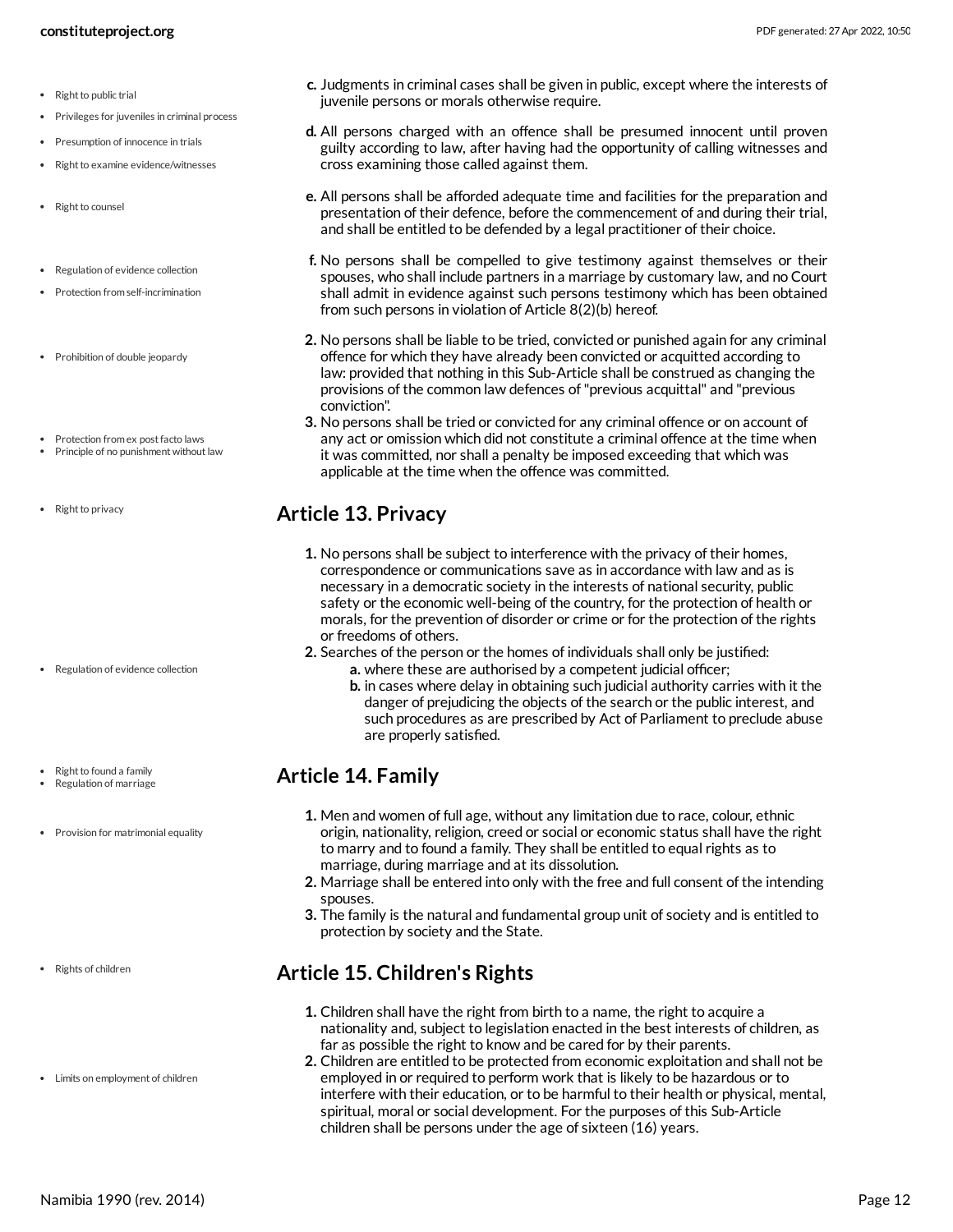- Limits on employment of children
- Limits on employment of children
- Privileges for juveniles in criminal process
- Right to own property Right to transfer property
- Protection from expropriation
- Eligibility for first chamber
- Right to form political parties
- Restrictions on voting
- Minimum age for first chamber
- Ultra-vires administrative actions
- Right to culture
- Freedom of religion

- Free education
- Compulsory education
- **3.** No children under the age of fourteen (14) years shall be employed to work in any factory or mine, save under conditions and circumstances regulated by Act of Parliament. Nothing in this Sub-Article shall be construed as derogating in any way from Sub-Article (2) hereof.
- **4.** Any arrangement or scheme employed on any farm or other undertaking, the object or effect of which is to compel the minor children of an employee to work for or in the interest of the employer of such employee, shall for the purposes of Article 9 hereof be deemed to constitute an arrangement or scheme to compel the performance of forced labour.
- **5.** No law authorising preventive detention shall permit children under the age of sixteen (16) years to be detained.

### <span id="page-12-0"></span>**Article 16. Property**

- **1.** All persons shall have the right in any part of Namibia to acquire, own and dispose of all forms of immovable and movable property individually or in association with others and to bequeath their property to their heirs or legatees: provided that Parliament may by legislation prohibit or regulate as it deems expedient the right to acquire property by persons who are not Namibian citizens.
- **2.** The State or a competent body or organ authorised by law may expropriate property in the public interest subject to the payment of just compensation, in accordance with requirements and procedures to be determined by Act of Parliament.

### <span id="page-12-1"></span>**Article 17. Political Activity**

- **1.** All citizens shall have the right to participate in peaceful political activity intended to influence the composition and policies of the Government. All citizens shall have the right to form and join political parties and; subject to such qualifications prescribed by law as are necessary in a democratic society to participate in the conduct of public affairs, whether directly or through freely chosen representatives.
- **2.** Every citizen who has reached the age of eighteen (18) years shall have the right to vote and who has reached the age of twenty-one (21) years to be elected to public office, unless otherwise provided herein.
- **3.** The rights guaranteed by Sub-Article (2) hereof may only be abrogated, suspended or be impinged upon by Parliament in respect of specified categories of persons on such grounds of infirmity or on such grounds of public interest or morality as are necessary in a democratic society.

### <span id="page-12-2"></span>**Article 18. Administrative Justice**

Administrative bodies and administrative officials shall act fairly and reasonably and comply with the requirements imposed upon such bodies and officials by common law and any relevant legislation, and persons aggrieved by the exercise of such acts and decisions shall have the right to seek redress before a competent Court or Tribunal.

### <span id="page-12-3"></span>**Article 19. Culture**

Every person shall be entitled to enjoy, practice, profess, maintain and promote any culture, language, tradition or religion subject to the terms of this Constitution and further subject to the condition that the rights protected by this Article do not impinge upon the rights of others or the national interest.

### <span id="page-12-4"></span>**Article 20. Education**

- **1.** All persons shall have the right to education.
- **2.** Primary education shall be compulsory and the State shall provide reasonable facilities to render effective this right for every resident within Namibia, by establishing and maintaining State schools at which primary education will be provided free of charge.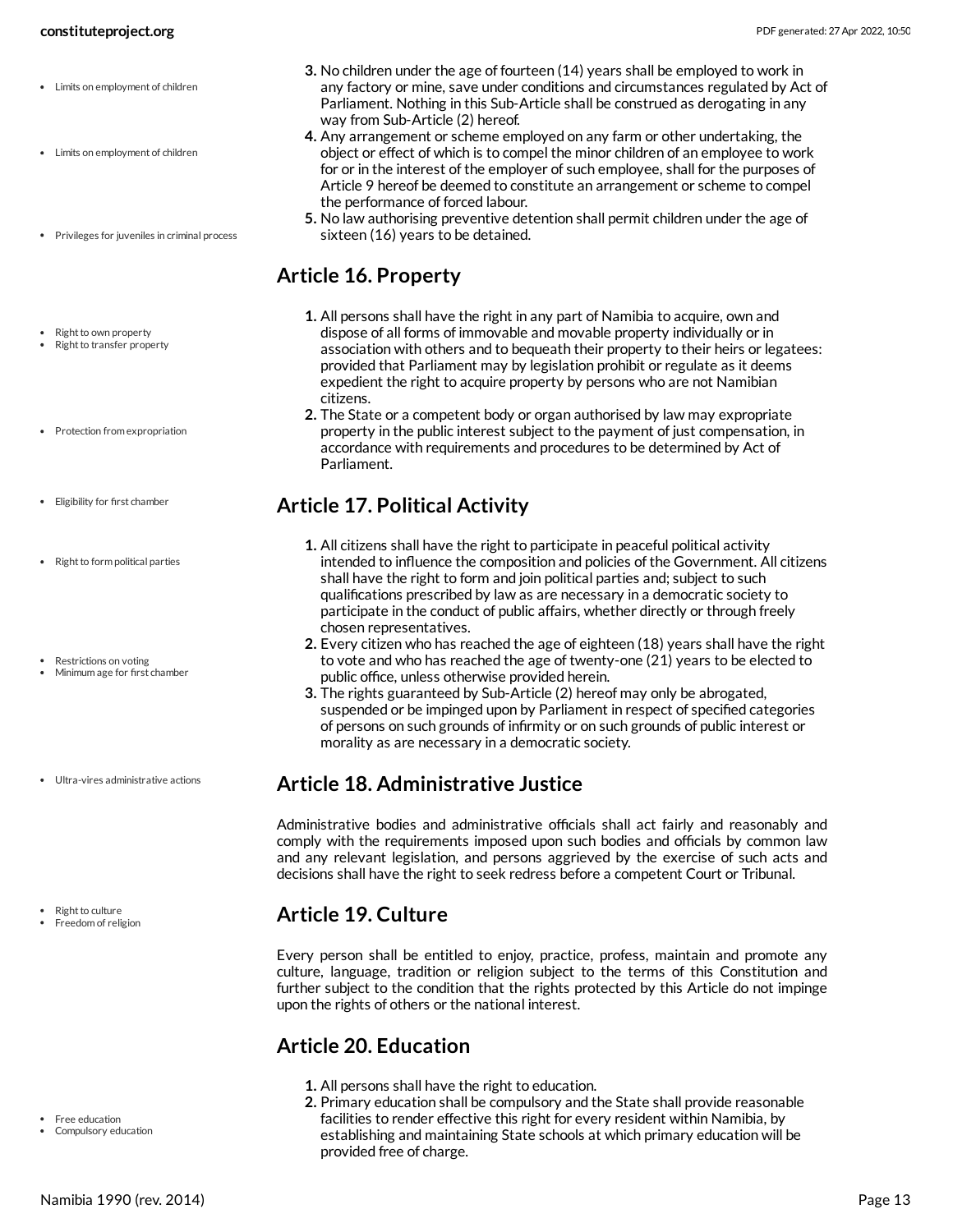Compulsory education

- **3.** Children shall not be allowed to leave school until they have completed their primary education or have attained the age of sixteen (16) years, whichever is the sooner, save in so far as this may be authorised by Act of Parliament on grounds of health or other considerations pertaining to the public interest.
- **4.** All persons shall have the right, at their own expense, to establish and to maintain private schools, or colleges or other institutions of tertiary education: provided that:
	- **a.** such schools, colleges or institutions of tertiary education are registered with a Government department in accordance with any law authorising and regulating such registration;
	- **b.** the standards maintained by such schools, colleges or institutions of tertiary education are not inferior to the standards maintained in comparable schools, colleges or institutions of tertiary education funded by the State;
	- **c.** no restrictions of whatever nature are imposed with respect to the admission of pupils based on race, colour or creed;
	- **d.** no restrictions of whatever nature are imposed with respect to the recruitment of staff based on race or colour.

#### <span id="page-13-0"></span>**Article 21. Fundamental Freedoms**

- **1.** All persons shall have the right to:
	- **a.** freedom of speech and expression, which shall include freedom of the press and other media;
	- **b.** freedom of thought, conscience and belief, which shall include academic freedom in institutions of higher learning;
	- **c.** freedom to practise any religion and to manifest such practice;
	- **d.** assemble peaceably and without arms;
	- **e.** freedom of association, which shall include freedom to form and join associations or unions, including trade unions and political parties;
	- **f.** withhold their labour without being exposed to criminal penalties;
	- **g.** move freely throughout Namibia;
	- **h.** reside and settle in any part of Namibia;
	- **i.** leave and return to Namibia;
	- **j.** practise any profession, or carry on any occupation, trade or business.
- **2.** The fundamental freedoms referred to in Sub-Article (1) hereof shall be exercised subject to the law of Namibia, in so far as such law imposes reasonable restrictions on the exercise of the rights and freedoms conferred by the said Sub-Article, which are necessary in a democratic society and are required in the interests of the sovereignty and integrity of Namibia, national security, public order, decency or morality, or in relation to contempt of court, defamation or incitement to an offence.

#### <span id="page-13-1"></span>**Article 22. Limitation upon Fundamental Rights and Freedoms**

Whenever or wherever in terms of this Constitution the limitation of any fundamental rights or freedoms contemplated by this Chapter is authorised, any law providing for such limitation shall:

- **a.** be of general application, shall not negate the essential content thereof, and shall not be aimed at a particular individual;
- **b.** specify the ascertainable extent of such limitation and identify the Article or Articles hereof on which authority to enact such limitation is claimed to rest.

#### <span id="page-13-2"></span>**Article 23. Apartheid and Affirmative Action**

**1.** The practice of racial discrimination and the practice and ideology of apartheid from which the majority of the people of Namibia have suffered for so long shall be prohibited and by Act of Parliament such practices, and the propagation of such practices, may be rendered criminally punishable by the ordinary Courts by means of such punishment as Parliament deems necessary for the purposes of expressing the revulsion of the Namibian people at such practices.

- Freedom of expression
- Freedom of press
- Right to academic freedom Freedom of opinion/thought/conscience
- Freedom of religion
- Freedom of assembly
- Right to form political parties
- Right to join trade unions
- Freedom of association<br>Right to strike
- Freedom of movement
- 
- Right to choose occupation
- **Right to prodelish a business Right**

• Reference to country's history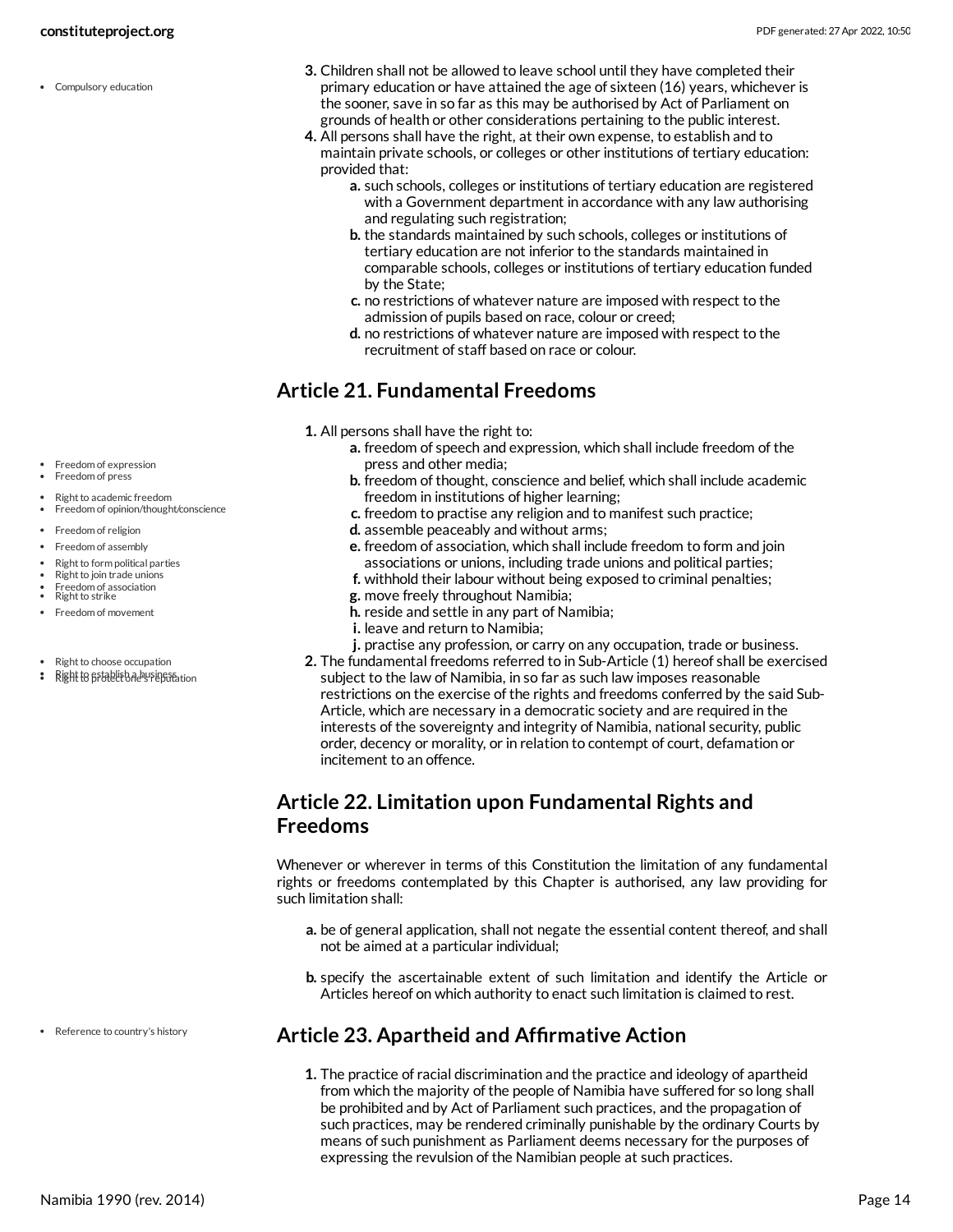- **2.** Nothing contained in Article 10 hereof shall prevent Parliament from enacting legislation providing directly or indirectly for the advancement of persons within Namibia who have been socially, economically or educationally disadvantaged by past discriminatory laws or practices, or for the implementation of policies and programmes aimed at redressing social, economic or educational imbalances in the Namibian society arising out of discriminatory laws or practices, or for achieving a balanced structuring of the public service, the defence force, the police force, and the correctional service.
- **3.** In the enactment of legislation and the application of any policies and practices contemplated by Sub-Article (2) hereof, it shall be permissible to have regard to the fact that women in Namibia have traditionally suffered special discrimination and that they need to be encouraged and enabled to play a full, equal and effective role in the political, social, economic and cultural life of the nation.

#### <span id="page-14-0"></span>**Article 24. Derogation**

- **1.** Nothing contained in or done under the authority of Article 26 hereof shall be held to be inconsistent with or in contravention of this Constitution to the extent that it authorises the taking of measures during any period when Namibia is in a state of national defence or any period when a declaration of emergency under this Constitution is in force.
- **2.** Where any persons are detained by virtue of such authorisation as is referred to in Sub-Article (1) hereof, the following provisions shall apply:
	- **a.** they shall, as soon as reasonably practicable and in any case not more than five (5) days after the commencement of their detention, be furnished with a statement in writing in a language that they understand specifying in detail the grounds upon which they are detained and, at their request, this statement shall be read to them;
	- **b.** not more than fourteen (14) days after the commencement of their detention, a notification shall be published in the Gazette stating that they have been detained and giving particulars of the provision of law under which their detention is authorised;
	- **c.** not more than one (1) month after the commencement of their detention and thereafter during their detention at intervals of not more than three (3) months, their cases shall be reviewed by the Advisory Board referred to in Article 26 (5)(c) hereof, which shall order their release from detention if it is satisfied that it is not reasonably necessary for the purposes of the emergency to continue the detention of such persons;
	- **d.** they shall be afforded such opportunity for the making of representations as may be desirable or expedient in the circumstances, having regard to the public interest and the interests of the detained persons.
- **3.** Nothing contained in this Article shall permit a derogation from or suspension of the fundamental rights or freedoms referred to in Articles 5, 6, 8, 9, 10, 12, 14, 15, 18, 19 and  $21(1)(a)$ , (b), (c) and (e) hereof, or the denial of access by any persons to legal practitioners or a Court of law.

### <span id="page-14-1"></span>**Article 25. Enforcement of Fundamental Rights and Freedoms**

- **1.** Save in so far as it may be authorised to do so by this Constitution, Parliament or any subordinate legislative authority shall not make any law, and the Executive and the agencies of Government shall not take any action which abolishes or abridges the fundamental rights and freedoms conferred by this Chapter, and any law or action in contravention thereof shall to the extent of the contravention be invalid: provided that:
	- **a.** a competent Court, instead of declaring such law or action to be invalid, shall have the power and the discretion in an appropriate case to allow Parliament, any subordinate legislative authority, or the Executive and the agencies of Government, as the case may be, to correct any defect in the impugned law or action within a specified period, subject to such conditions as may be specified by it. In such event and until such correction, or until the expiry of the time limit set by the Court, whichever be the shorter, such impugned law or action shall be deemed to be valid;

• Emergency provisions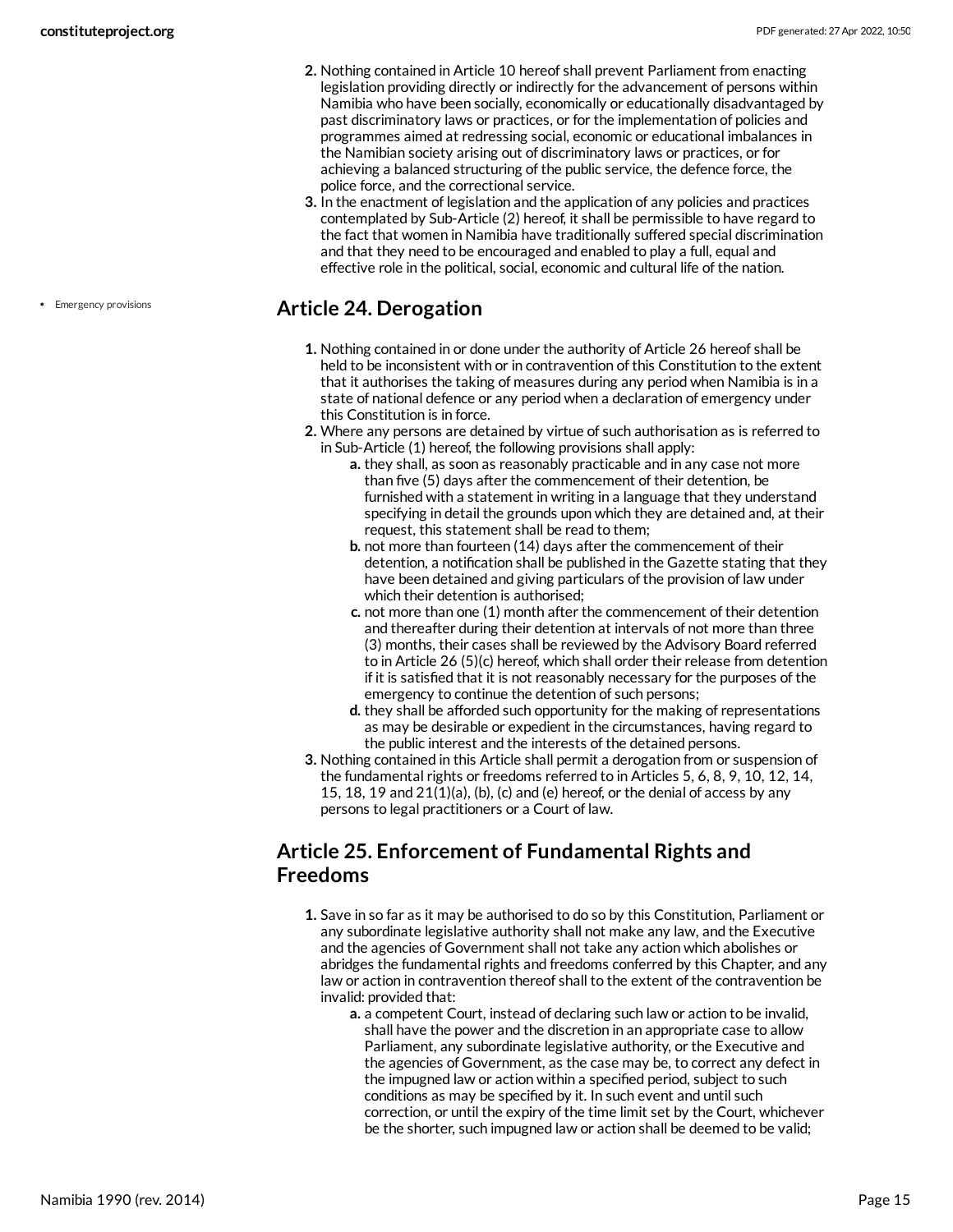Constitutionality of legislation

- **1. b.** any law which was in force immediately before the date of Independence shall remain in force until amended, repealed or declared unconstitutional. If a competent Court is of the opinion that such law is unconstitutional, it may either set aside the law, or allow Parliament to correct any defect in such law, in which event the provisions of Sub-Article (a) hereof shall apply
- **2.** Aggrieved persons who claim that a fundamental right or freedom guaranteed by this Constitution has been infringed or threatened shall be entitled to approach a competent Court to enforce or protect such a right or freedom, and may approach the Ombudsman to provide them with such legal assistance or advice as they require, and the Ombudsman shall have the discretion in response thereto to provide such legal or other assistance as he or she may consider expedient.
- **3.** Subject to the provisions of this Constitution, the Court referred to in Sub-Article (2) hereof shall have the power to make all such orders as shall be necessary and appropriate to secure such applicants the enjoyment of the rights and freedoms conferred on them under the provisions of this Constitution, should the Court come to the conclusion that such rights or freedoms have been unlawfully denied or violated, or that grounds exist for the protection of such rights or freedoms by interdict.
- **4.** The power of the Court shall include the power to award monetary compensation in respect of any damage suffered by the aggrieved persons in consequence of such unlawful denial or violation of their fundamental rights and freedoms, where it considers such an award to be appropriate in the circumstances of particular cases.

# <span id="page-15-0"></span>**CHAPTER 4. Public Emergency, State of National Defence and Martial Law**

• Emergency provisions

Protection from false imprisonment

#### <span id="page-15-1"></span>**Article 26. State of Emergency, State of National Defence and Martial Law**

- **1.** At a time of national disaster or during a state of national defence or public emergency threatening the life of the nation or the constitutional order, the President may by Proclamation in the Gazette declare that a state of emergency exists in Namibia or any part thereof.
- **2.** A declaration under Sub-Article (1) hereof, if not sooner revoked, shall cease to have effect:
	- **a.** in the case of a declaration made when the National Assembly is sitting or has been summoned to meet, at the expiration of a period of seven (7) days after publication of the declaration; or
	- **b.** in any other case, at the expiration of a period of thirty (30) days after publication of the declaration;

unless before the expiration of that period, it is approved by a resolution passed by the National Assembly by a two-thirds majority of all its members.

- **3.** Subject to the provisions of Sub-Article (4) hereof, a declaration approved by a resolution of the National Assembly under Sub-Article (2) hereof shall continue to be in force until the expiration of a period of six (6) months after being so approved or until such earlier date as may be specified in the resolution: provided that the National Assembly may, by resolution by a two-thirds majority of all its members, extend its approval of the declaration for periods of not more than six (6) months at a time.
- **4.** The National Assembly may by resolution at any time revoke a declaration approved by it in terms of this Article.

Head of state decree power

- <span id="page-15-3"></span>**5**
- <span id="page-15-2"></span>**a.** During a state of emergency in terms of this Article or when a state of national defence prevails, the President shall have the power by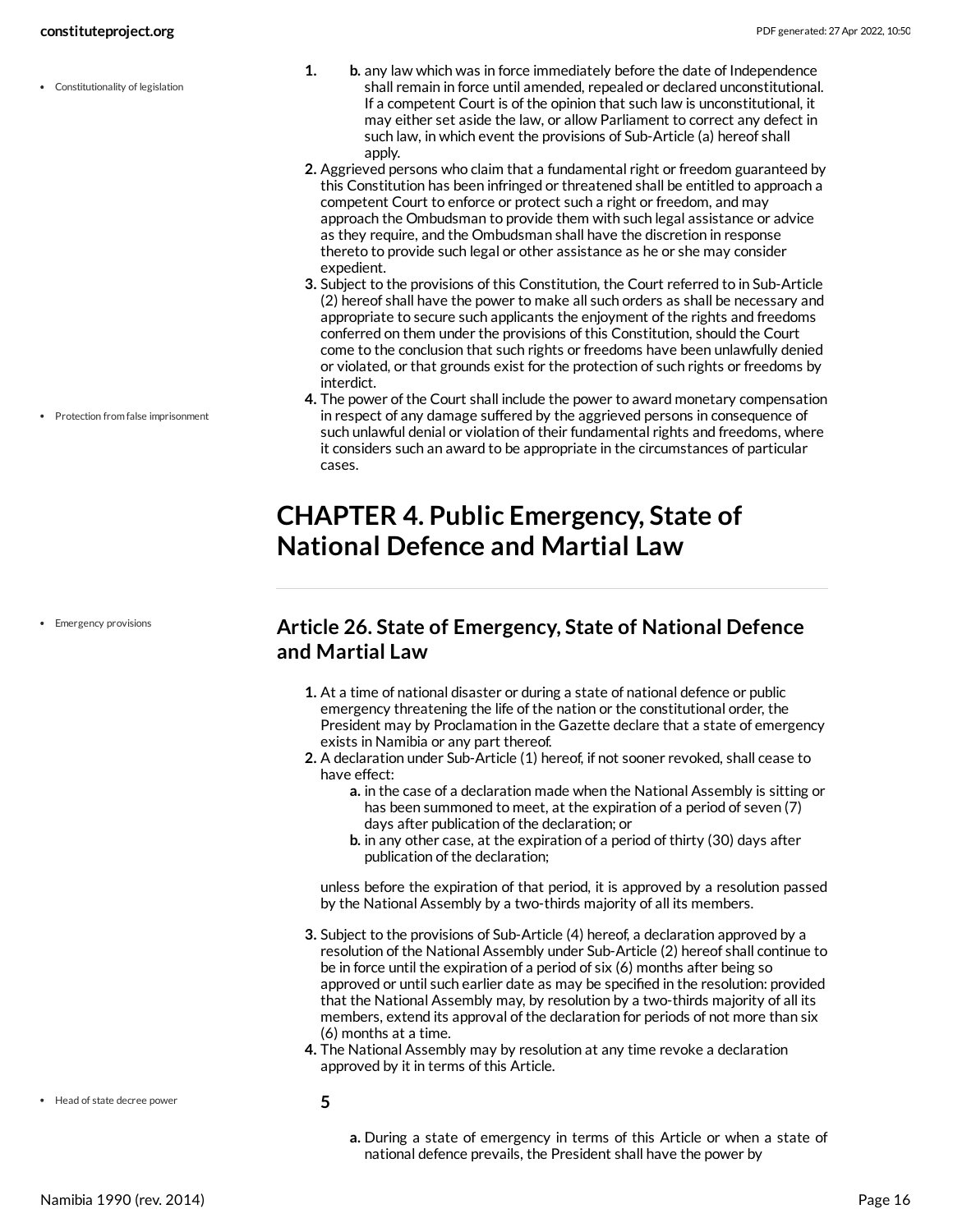Establishment of judicial council

- **a.** Proclamation to make such regulations as in his or her opinion are necessary for the protection of national security, public safety and the maintenance of law and order.
- **b.** The powers of the President to make such regulations shall include the power to suspend the operation of any rule of the common law or statute or any fundamental right or freedom protected by this Constitution, for such period and subject to such conditions as are reasonably justifiable for the purpose of dealing with the situation which has given rise to the emergency: provided that nothing in this Sub-Article shall enable the President to act contrary to the provisions of Article 24 hereof.
- **c.** Where any regulation made under Sub-Article (b) hereof provides for detention without trial, provision shall also be made for an Advisory Board, to be appointed by the President on the recommendation of the Judicial Service Commission, and consisting of no more than five (5) persons, of whom no fewer than three (3) persons shall be Judges of the Supreme Court or the High Court or qualified to be such. The Advisory Board shall perform the function set out in Article 24 (2)(c) hereof.
- **6.** Any regulations made by the President pursuant to the provisions of Sub-Article (5) hereof shall cease to have legal force if they have not been approved by a resolution of the National Assembly within fourteen (14) days from the date when the National Assembly first sits in session after the date of the commencement of any such regulations.
- **7.** The President shall have the power to proclaim or terminate martial law. Martial law may be proclaimed only when a state of national defence involving another country exists or when civil war prevails in Namibia: provided that any proclamation of martial law shall cease to be valid if it is not approved within a reasonable time by a resolution passed by a two-thirds majority of all the members of the National Assembly.

# <span id="page-16-0"></span>**CHAPTER 5. The President**

- Name/structure of executive(s)
- Designation of commander in chief
- Establishment of cabinet/ministers
- Deputy executive
- 

- Deputy executive
- Head of state selection
- Claim of universal suffrage

#### <span id="page-16-1"></span>**Article 27. Head of State and Government**

- **1.** The President shall be the Head of State and of the Government and the Commander-in-Chief of the Defence Force.
- **2.** The executive power of the Republic of Namibia shall vest in the President and the Cabinet.
- **3.** Except as may be otherwise provided in this Constitution or by law, the President shall in the exercise of his or her functions be obliged to act in consultation with the Cabinet.

#### <span id="page-16-2"></span>**Article 27A. Composition of the Presidency**

The Presidency shall consist of the President and the Vice-President, who shall be served by Ministers, Special Advisers and such other persons as the President may appoint as well as such staff members from the public service as may be appointed for that purpose in accordance with the laws regulating appointments in the public service.

#### <span id="page-16-3"></span>**Article 28. Election of the President and appointment of the Vice-President**

- **1.** The President shall be elected in accordance with the provisions of this Constitution and subject thereto.
- **1A.** A Vice-President shall be appointed by the President from the elected members of the National Assembly in accordance with the provisions of this Constitution. **2.** Election of the President shall be:
	- **a.** by direct, universal and equal suffrage; and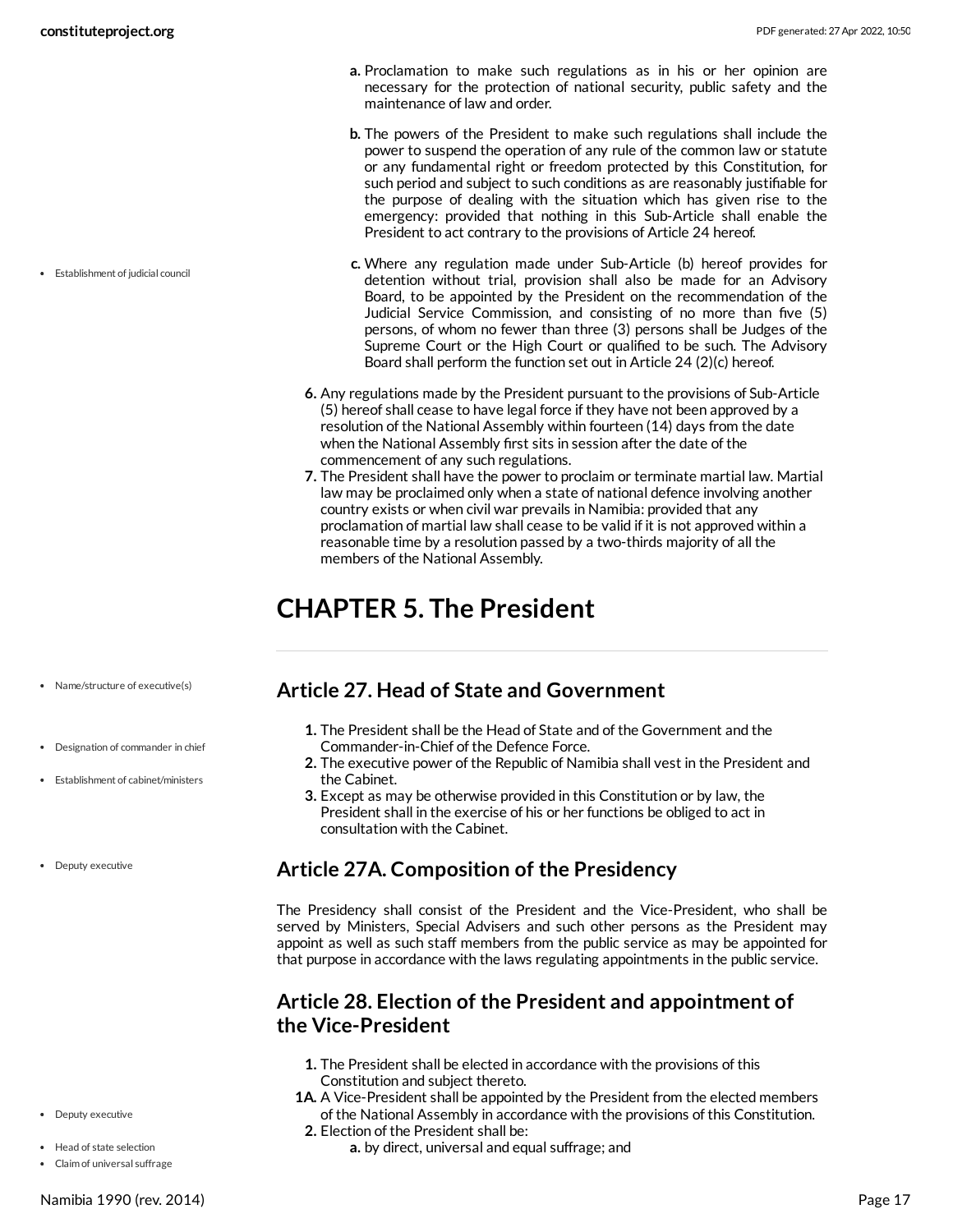• Deputy executive

Oaths to abide by constitution

Minimum age of head of state Eligibility for head of state

Head of state selection

• Deputy executive

**2. b.** conducted in accordance with principles and procedures to be determined by Act of Parliament: provided that no person shall be elected as President unless he or she received more than fifty (50) per cent of the valid votes cast and if no candidate received more than fifty (50) percent of the votes, a second ballot shall be conducted in which the two (2) candidates who have received the most votes in the previous ballot shall participate and the candidate who received the most votes in the second ballot shall be duly elected.

**2A.** The Vice-President shall:

- **a.** serve at the pleasure of the President;
	- **b.** deputise, assist and advise the President, in the performance of his or her duties as may be required by the President, to whom he or she shall be accountable;
	- **c.** upon appointment resign as a member of the National Assembly in accordance with Article 48(1)(c) hereof;
	- **d.** not at the same time be the Prime Minister, Deputy-Prime Minister, a Minister or any other office bearer in the Government of Namibia;
	- **e.** be subject to the conditions of service, remuneration as may be provided by Act of Parliament;
	- **f.** while acting as President has the same immunity as provided in Article 31 and after he or she has acted as President also has the same immunity as the President has after leaving office; and
	- **g.** in the event of resignation, dismissal, death or incapacity be replaced by a person appointed by the President under this Constitution.
- **2B.** Before formally assuming office, the Vice-President shall make and subscribe to an oath or solemn affirmation before the Chief Justice, the Deputy-Chief Justice or another Judge designated by the Chief Justice, in terms set out in Schedule 2 hereof.
- **2C.** If the President-elect is unable to assume office due to his or her death, incapacity, disqualification or other reason, the Vice-President appointed by the President whose term is due to expire, shall make the oath or affirmation contained in Article 30 of this Constitution before the Chief Justice, the Deputy-Chief Justice or another Judge designated by the Chief Justice and assume the Office of President in an acting capacity until the assumption of office by the President elected in the subsequent presidential by-election as contemplated in Article 29(4)(b).
- **3.** Every citizen of Namibia by birth or descent, over the age of thirty-five (35) years, and who is eligible to be elected to office as a member of the National Assembly shall be eligible for election as President.
- **4.** The procedures to be followed for the nomination of candidates for election as President, and for all matters necessary and incidental to ensure the free, fair and effective election of a President, shall be determined by Act of Parliament: provided that any registered political party shall be entitled to nominate a candidate, and any person supported by a minimum number of registered voters to be determined by Act of Parliament shall also be entitled to be nominated as a candidate.

#### <span id="page-17-0"></span>**Article 29. Term of Office**

- Head of state term length
- Head of state removal
- Head of state removal
- Head of state term limits

#### <span id="page-17-2"></span>**1**

- <span id="page-17-1"></span>**a.** The President's term of office shall be five (5) years unless he or she dies or resigns before the expiry of the said term or is removed from office.
- **b.** In the event of the dissolution of the National Assembly in the circumstances provided for under Article 57(1) hereof, the President's term of office shall also expire.
- **2.** A President shall be removed from office if a two-thirds majority of all the members of the National Assembly, confirmed by a two-thirds majority of all the members of the National Council, adopts a resolution impeaching the President on the ground that he or she has been guilty of a violation of the Constitution or guilty of a serious violation of the laws of the land or otherwise guilty of such gross misconduct or ineptitude as to render him or her unfit to hold with dignity and honour the office of President.
- **3.** A person shall hold office as President for not more than two terms.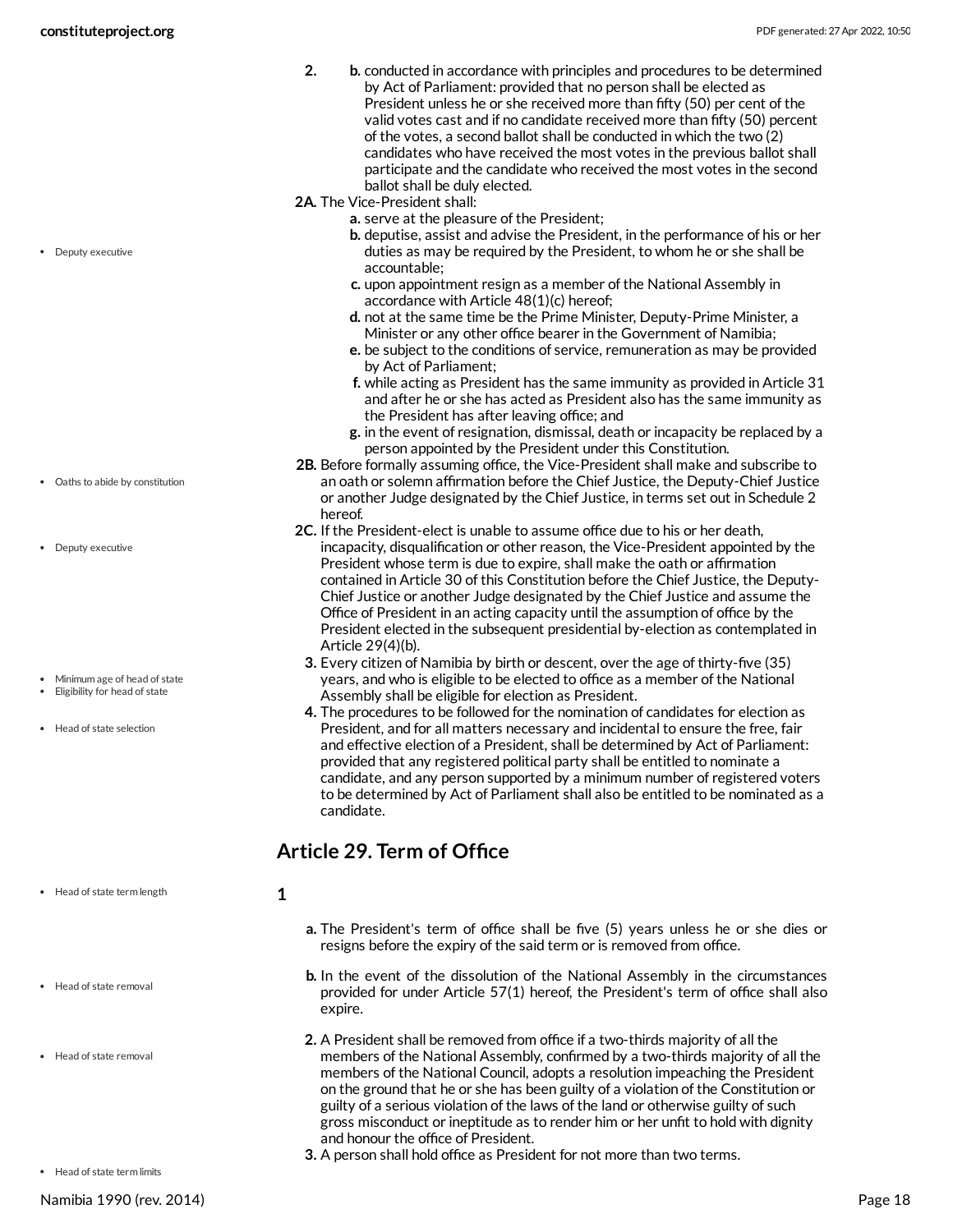• Head of state replacement

- Head of state replacement
- Oaths to abide by constitution
- God or other deities
- **4.** If a President dies, resigns or is removed from office in terms of this Constitution, the vacant office of President shall be filled for the unexpired period thereof as follows:
	- **a.** if the vacancy occurs not more than one (1) year before the date on which Presidential elections are required to be held, the vacancy shall be filled in accordance with the provisions of Article 34 hereof;
	- **b.** if the vacancy occurs more than one (1) year before the date on which Presidential elections are required to be held, an election for the President shall be held in accordance with the provisions of Article 28 hereof within a period of ninety (90) days from the date on which the vacancy occurred, and pending such election the vacant office shall be filled in accordance with the provisions of Article 34 hereof.
- **5.** If the President dissolves the National Assembly under Articles 32(3)(a) and 57(1) hereof, a new election for President shall be held in accordance with the provisions of Article 28 hereof within ninety (90) days, and pending such election the President shall remain in office, and the provisions of Article 58 hereof shall be applicable.
- **6.** If a person becomes President under Sub-Article (4) hereof, the period of time during which he or she holds office consequent upon such election or succession shall not be regarded as a term for the purposes of Sub-Article (3) hereof.

#### <span id="page-18-0"></span>**Article 30. Oath or Affirmation**

Before formally assuming office, a President-elect shall make the following oath or affirmation which shall be administered by the Chief Justice, the Deputy-Chief Justice or a Judge designated by the Chief Justice for this purpose:

"I, .................................... do hereby swear/solemnly affirm,

That I will strive to the best of my ability to uphold, protect and defend as the Supreme Law the Constitution of the Republic of Namibia, and faithfully to obey, execute and administer the laws of the Republic of Namibia;

That I will protect the independence, sovereignty, territorial integrity and the material and spiritual resources of the Republic of Namibia; and

That I will endeavour to the best of my ability to ensure justice for all the inhabitants of the Republic of Namibia.

(in the case of an oath)

So help me God."

Head of state immunity

#### <span id="page-18-1"></span>**Article 31. Immunity from Civil and Criminal Proceedings**

- **1.** No person holding the office of President or performing the functions of President may be sued in any civil proceedings save where such proceedings concern an act done in his or her official capacity as President.
- **2.** No person holding the office of President shall be charged with any criminal offence or be amenable to the criminal jurisdiction of any Court in respect of any act allegedly performed, or any omission to perform any act, during his or her tenure of office as President.
- **3.** After a President has vacated that office:
	- **a.** no Court may entertain any action against him or her in any civil proceedings in respect of any act done in his or her official capacity as President;
	- **b.** a civil or criminal Court shall only have jurisdiction to entertain proceedings against him or her, in respect of acts of commission or omission alleged to have been perpetrated in his or her personal capacity whilst holding office as President, if Parliament by resolution has removed the President on the grounds specified in this Constitution and if a resolution is adopted by Parliament resolving that any such proceedings are justified in the public interest notwithstanding any damage such proceedings might cause to the dignity of the office of President.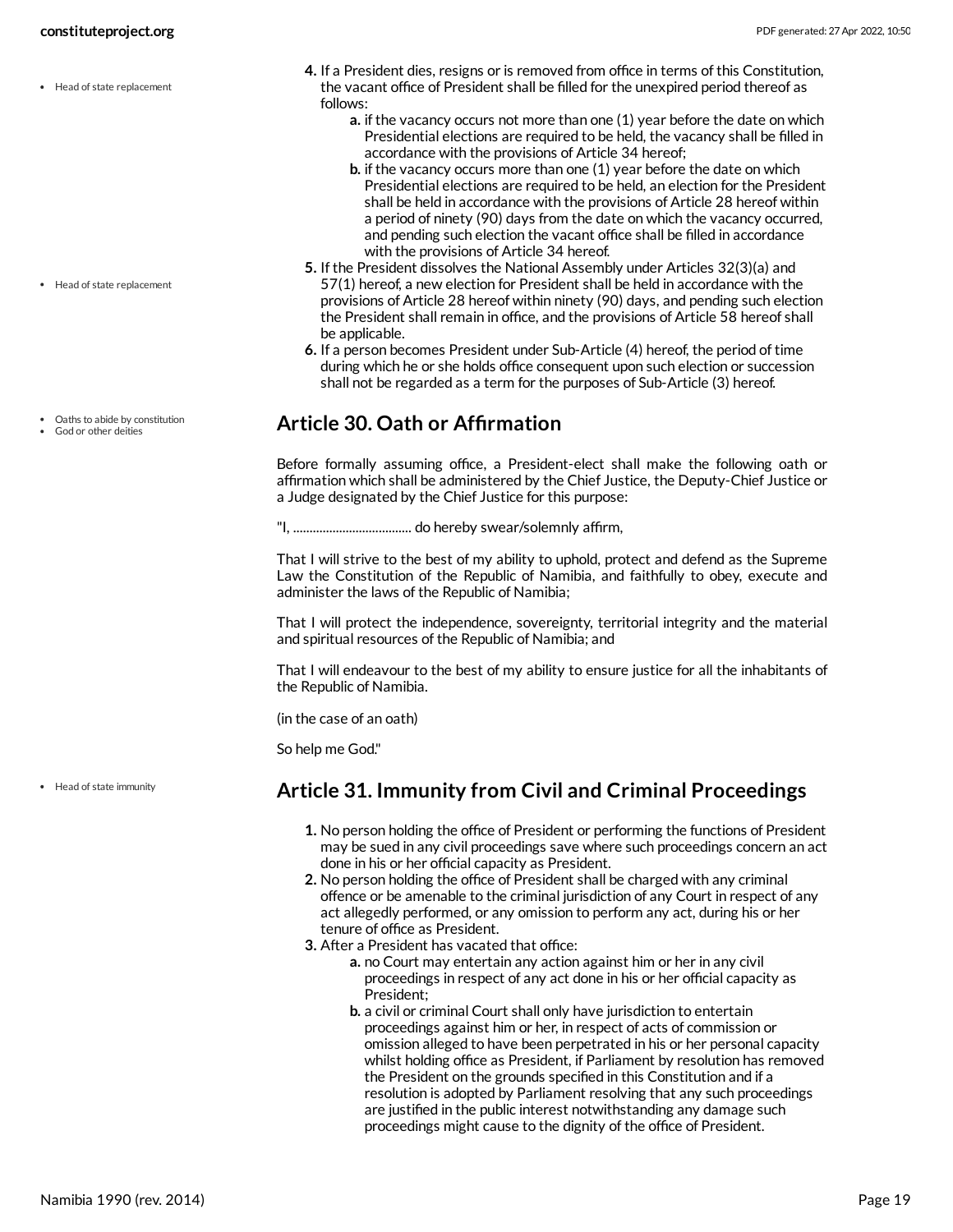- Head of state powers
- Duty to obey the constitution
- Budget bills Legislative oversight of the executive

- Dismissal of the legislature
- Extraordinary legislative sessions
- Foreign affairs representative
- Power to pardon
- International law
- Treaty ratification Foreign affairs representative Emergency provisions

- Deputy executive
- Head of government selection
- Deputy executive
- Cabinet selection
- Attorney general
- Deputy executive
- Establishment of judicial council
- Supreme court selection
- Ordinary court selection
- Ombudsman
- Attorney general
- Central bank
- Advisory bodies to the head of state
- Selection of active-duty commanders

#### <span id="page-19-0"></span>**Article 32. Functions, Powers and Duties**

- **1.** As the Head of State, the President shall uphold, protect and defend the Constitution as the Supreme Law, and shall perform with dignity and leadership all acts necessary, expedient, reasonable and incidental to the discharge of the executive functions of the Government, subject to the overriding terms of this Constitution and the laws of Namibia, which he or she is constitutionally obliged to protect, to administer and to execute.
- **2.** In accordance with the responsibility of the executive branch of Government to the legislative branch, the President and the Cabinet shall each year during the consideration of the official budget attend Parliament. During such session the President shall address Parliament on the state of the nation and on the future policies of the Government, shall report on the policies of the previous year and shall be available to respond to questions.
- **3.** Without derogating from the generality of the functions and powers contemplated by Sub-Article (1) hereof, the President shall preside over meetings of the Cabinet and shall have the power, subject to this Constitution to:
	- **a.** dissolve the National Assembly by Proclamation in the circumstances provided for in Article 57(1) hereof;
	- **b.** determine the times for the holding of special sessions of the National Assembly, and to prorogue such sessions;
	- **c.** accredit, receive and recognise ambassadors, and to appoint ambassadors, plenipotentiaries, diplomatic representatives and other diplomatic officers, consuls and consular officers;
	- **d.** pardon or reprieve offenders, either unconditionally or subject to such conditions as the President may deem fit;
	- **e.** negotiate and sign international agreements, and to delegate such power;
	- **f.** declare martial law or, if it is necessary for the defence of the nation, declare that a state of national defence exists: provided that this power shall be exercised subject to the terms of Article 26(7) hereof;
	- **g.** establish and dissolve such Government departments and ministries as the President may at any time consider to be necessary or expedient for the good government of Namibia;
	- **h.** confer such honours as the President considers appropriate on citizens, residents and friends of Namibia in consultation with interested and relevant persons and institutions;
	- **i.** appoint the following persons:
		- **aa.** the Vice-President;
			- **bb.** the Prime Minister;
			- **cc.** the Deputy-Prime Minister;
			- **dd.** Ministers and Deputy-Ministers;
			- **ee.** the Attorney-General;
			- **ff.** the Director-General of Planning;
			- **gg.** the Head of the Intelligence Service;
			- **hh.** any other person or persons who are required by any other provision of this Constitution or any other law to be appointed by the President.
- **3A.** In the appointment of the Vice-President, the President shall have due regard for the need to obtain a balanced reflection of the national character of the people of Namibia.
- **4.** The President shall also have the power, subject to this Constitution, to appoint: **a.** on the recommendation of the Judicial Service Commission:
	- **aa.** the Chief Justice, the Judge-President of the High Court and other Judges of the Supreme Court and the High Court;
	- **bb.** the Ombudsman;
	- **cc.** the Prosecutor-General;
	- **b.** on the recommendation of the Public Service Commission:
	- **aa.** the Auditor-General;
	- **bb.** the Governor and Deputy-Governors of the Central Bank;
	- **c.** on the recommendation of the Security Commission:
		- **aa.** the Chief of the Defence Force;
		- **bb.** the Inspector-General of Police;
		- **cc.** the Commissioner-General of Correctional Service.
- **5.** Subject to the provisions of this Constitution dealing with the signing of any laws passed by Parliament and the promulgation and publication of such laws in the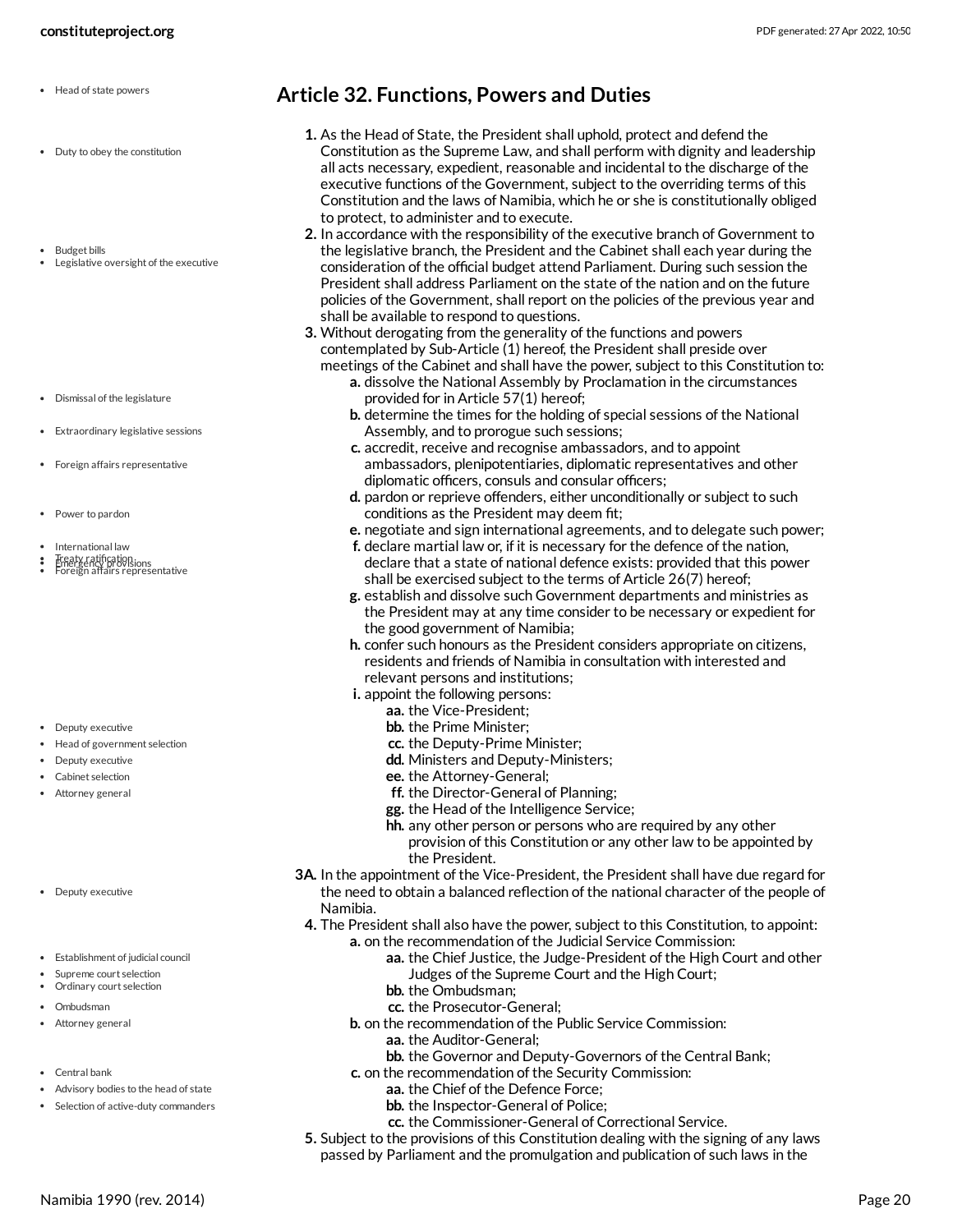• Initiation of general legislation

- **5.** Gazette, the President shall have the power to:
	- **a.** sign and promulgate any Proclamation which by law he or she is entitled to proclaim as President;
	- **b.** initiate, in so far as he or she considers it necessary and expedient, laws for submission to and consideration by the National Assembly;
	- **c.** appoint as members of the National Assembly but without any vote therein, not more than eight (8) persons by virtue of their special expertise, status, skill or experience.
- **6.** Subject to the provisions of this Constitution or any other law, any person appointed by the President pursuant to the powers vested in him or her by this Constitution or any other law may be removed by the President by the same process through which such person was appointed.
- **7.** Subject to the provisions of this Constitution and of any other law of application in this matter, the President may, in consultation with the Cabinet and on the recommendation of the Public Service Commission:
	- **a.** constitute any office in the public service of Namibia not otherwise provided for by any other law;
	- **b.** appoint any person to such office,
	- **c.** determine the tenure of any person so appointed as well as the terms and conditions of his or her service.
- **8.** All appointments made and actions taken under Sub-Articles (3),(4),(5),(6) and (7) hereof shall be announced by the President by Proclamation in the Gazette.
- **9.** Subject to the provisions of this Constitution and save where this Constitution otherwise provides, any action taken by the President pursuant to any power vested in the President by the terms of this Article shall be capable of being reviewed, reversed or corrected on such terms as are deemed expedient and proper should there be a resolution proposed by at least one-third of all the members of the National Assembly and passed by a two-thirds majority of all the members of the National Assembly disapproving any such action and resolving to review, reverse or correct it.
- **10.** Notwithstanding the review, reversal or correction of any action in terms of Sub-Article (9) hereof, all actions performed pursuant to any such action during the period preceding such review, reversal or correction shall be deemed to be valid and effective in law, until and unless Parliament otherwise enacts.

### <span id="page-20-0"></span>**Article 33. Remuneration**

Provision shall be made by Act of Parliament for the payment out of the State Revenue Fund of remuneration and allowances for the President, as well as for the payment of pensions to former Presidents and, in the case of their deaths, to their surviving spouses.

#### <span id="page-20-1"></span>**Article 34. Succession**

- **1.** If the office of President becomes vacant or if the President is otherwise unable to fulfil the duties of the office, the following persons shall in the order provided for in this Sub-Article act as President for the unexpired portion of the President's term of office or until the President is able to resume office, whichever is the earlier:
	- **a.** the Vice-President;
	- **b.** the Prime Minister;
	- **c.** the Deputy-Prime Minister; and
	- **d.** a person appointed by the President from the members of Cabinet in terms of Sub-Article (2).
- <span id="page-20-2"></span>**2.** In the absence of the Vice-President, Prime Minister or Deputy-Prime Minister and if it is regarded as necessary or expedient that a person deputize for the President because of a temporary absence from the country or because of pressure of work, the President shall be entitled to appoint any person enumerated in Sub-Article (1) hereof to act in his or her stead in respect of such specific occasions or such specific matters and for such specific periods as in his or her discretion may be considered wise and expedient.

• Head of state replacement

- Deputy executive
- Head of government powers
- Deputy executive

Establishment of cabinet/ministers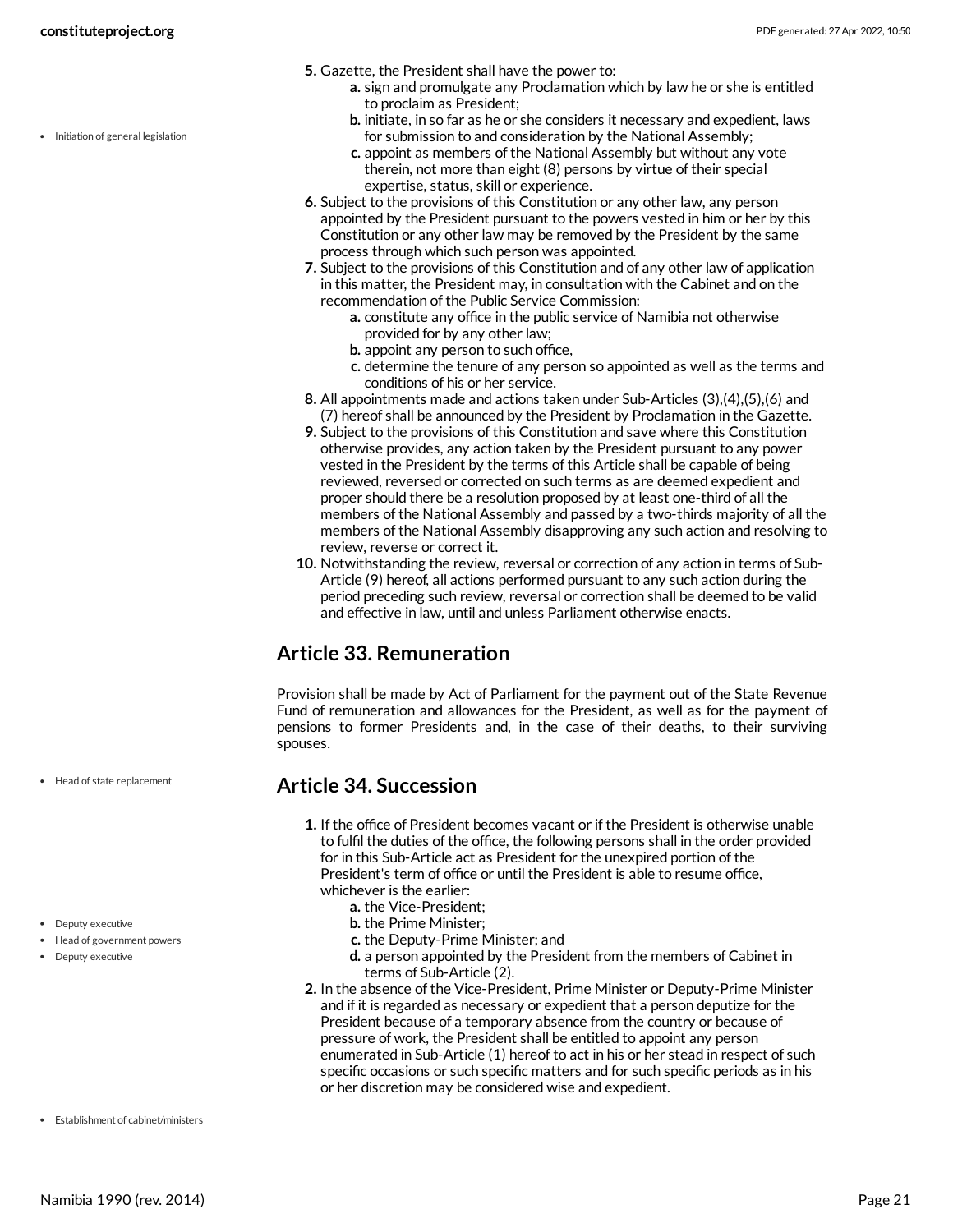### <span id="page-21-0"></span>**CHAPTER 6. The Cabinet**

#### <span id="page-21-1"></span>**Article 35. Composition**

- Name/structure of executive(s)
- Eligibility for cabinet Cabinet selection
- 
- Deputy executive
- Head of government powers

Oaths to abide by constitution

Cabinet removal Head of government removal

Powers of cabinet

**1.** Notwithstanding Article 29(2A)(c), the Cabinet shall consist of the President, the Vice-President, the Prime Minister and such other Ministers as the President may appoint from the members of the National Assembly, including members nominated under Article 46(1)(b) hereof, for the purposes of administering and executing the functions of the Government.

- **2.** The President may also appoint a Deputy-Prime Minister to perform such functions as may be assigned to him or her by the President, the Vice-President or the Prime Minister.
- **3.** The President or, in his or her absence, the Vice-President, the Prime Minister or other Minister designated for this purpose by the President, shall preside at meetings of the Cabinet.

#### <span id="page-21-2"></span>**Article 36. Functions of the Prime Minister**

The Prime Minister shall be the leader of Government business in Parliament, shall coordinate the work of the Cabinet as head of administration, and shall perform other functions as may be assigned by the President or the Vice-President.

#### <span id="page-21-3"></span>**Article 37. Deputy-Ministers**

The President may appoint from the members of the National Assembly, including members nominated under Article 46(1)(b) hereof, and the National Council such Deputy-Ministers as he or she may consider expedient, to exercise or perform on behalf of Ministers any of the powers, functions and duties which may have been assigned to such Ministers.

#### <span id="page-21-4"></span>**Article 38. Oath or Affirmation**

Before assuming office, a Minister or Deputy-Minister shall make and subscribe to an oath or solemn affirmation before the President, the Vice-President or a person designated by the President for this purpose, in the terms set out in Schedule 2 hereof.

#### <span id="page-21-5"></span>**Article 39. Vote of No Confidence**

The President shall be obliged to terminate the appointment of any member of the Cabinet, if the National Assembly by a majority of all its members resolves that it has no confidence in that member.

#### <span id="page-21-6"></span>**Article 40. Duties and Functions**

<span id="page-21-7"></span>The members of the Cabinet shall have the following functions:

- **a.** to direct, co-ordinate and supervise the activities of Ministries and Government departments including para-statal enterprises, and to review and advise the President and the National Assembly on the desirability and wisdom of any prevailing subordinate legislation, regulations or orders pertaining to such parastatal enterprises, regard being had to the public interest;
- **b.** to initiate bills for submission to the National Assembly;
- **c.** to formulate, explain and assess for the National Assembly the budget of the State and its economic development plans and to report to the National Assembly thereon;
- Initiation of general legislation
- Budget bills
- Economic plans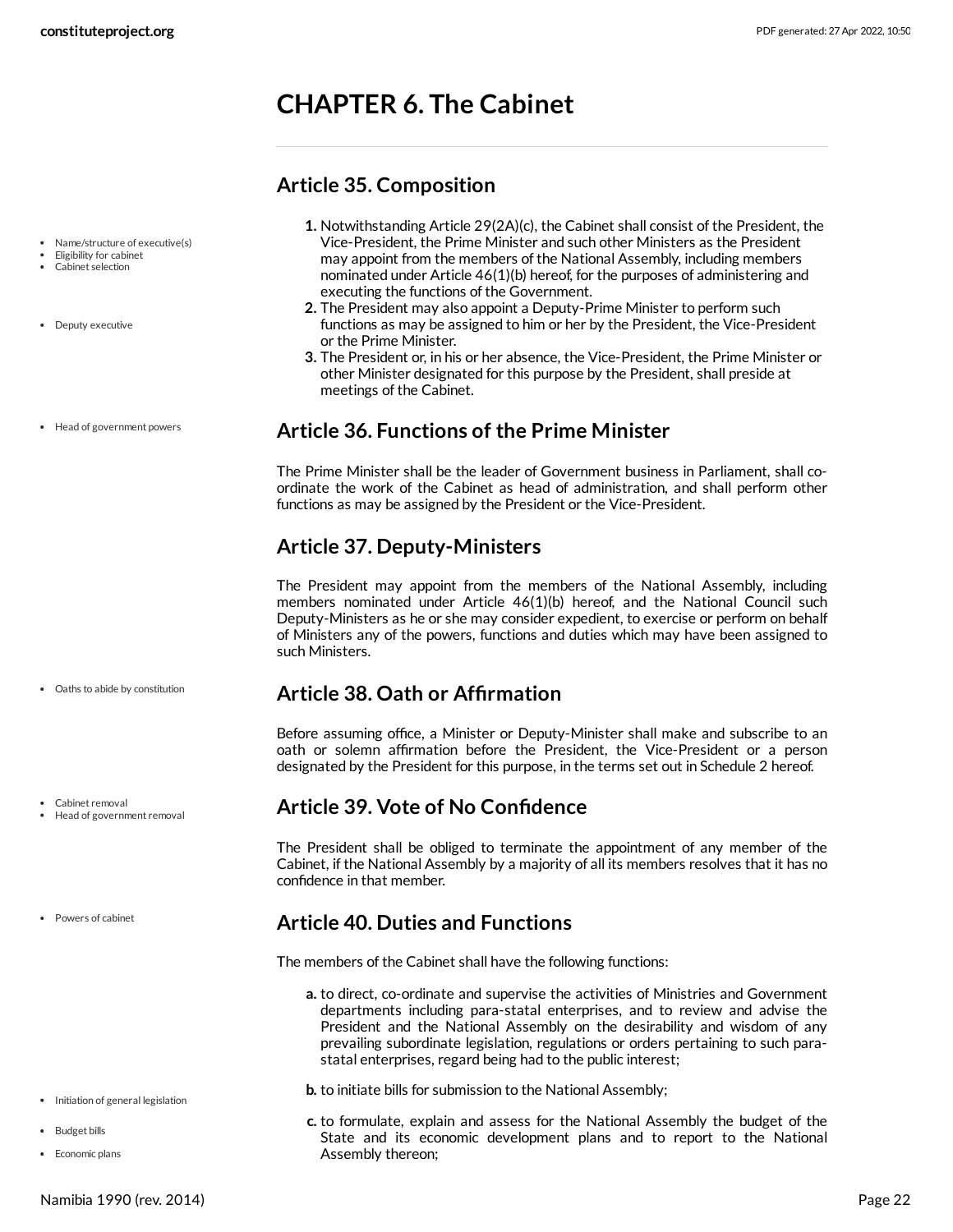Legislative oversight of the executive

• Treaty ratification • International law

- Reference to country's history
- Cabinet removal
- **d.** to carry out such other functions as are assigned to them by law or are incidental to such assignment;
- **e.** to attend meetings of the National Assembly and to be available for the purposes of any queries and debates pertaining to the legitimacy, wisdom, effectiveness and direction of Government policies;
- **f.** to take such steps as are authorised by law to establish such economic organisations, institutions and para-statal enterprises on behalf of the State as are directed or authorised by law;
- **g.** to formulate, explain and analyse for the members of the National Assembly the goals of Namibian foreign policy and its relations with other States and to report to the National Assembly thereon;
- **h.** to formulate, explain and analyse for the members of the National Assembly the directions and content of foreign trade policy and to report to the National Assembly thereon;
- **i.** to assist the President in determining what international agreements are to be concluded, acceded to or succeeded to and to report to the National Assembly thereon;
- **j.** to advise the President on the state of national defence and the maintenance of law and order and to inform the National Assembly thereon;
- **k.** to issue notices, instructions and directives to facilitate the implementation and administration of laws administered by the Executive, subject to the terms of this Constitution or any other law;
- **l.** to remain vigilant and vigorous for the purposes of ensuring that the scourges of apartheid, tribalism and colonialism do not again manifest themselves in any form in a free and independent Namibia and to protect and assist disadvantaged citizens of Namibia who have historically been the victims of these pathologies.

#### <span id="page-22-0"></span>**Article 41. Ministerial Accountability**

All Ministers shall be accountable individually for the administration of their own Ministries and collectively for the administration of the work of the Cabinet, both to the President and to Parliament.

#### <span id="page-22-1"></span>**Article 42. Outside Employment**

- **1.** During their tenure of office as members of the Cabinet, Ministers may not take up any other paid employment, engage in activities inconsistent with their positions as Ministers, or expose themselves to any situation which carries with it the risk of a conflict developing between their interests as Ministers and their private interests.
- **2.** No members of the Cabinet shall use their positions as such or use information entrusted to them confidentially as such members of the Cabinet, directly or indirectly to enrich themselves.

#### <span id="page-22-2"></span>**Article 43. Secretary to the Cabinet**

- **1.** There shall be a Secretary to the Cabinet who shall be appointed by the President and who shall perform such functions as may be determined by law and such functions as are from time to time assigned to the Secretary by the President, the Vice-President or the Prime Minister. Upon appointment by the President, the Secretary shall be deemed to have been appointed to such office on the recommendation of the Public Service Commission.
- **2.** The Secretary to the Cabinet shall also serve as a depository of the records, minutes and related documents of the Cabinet.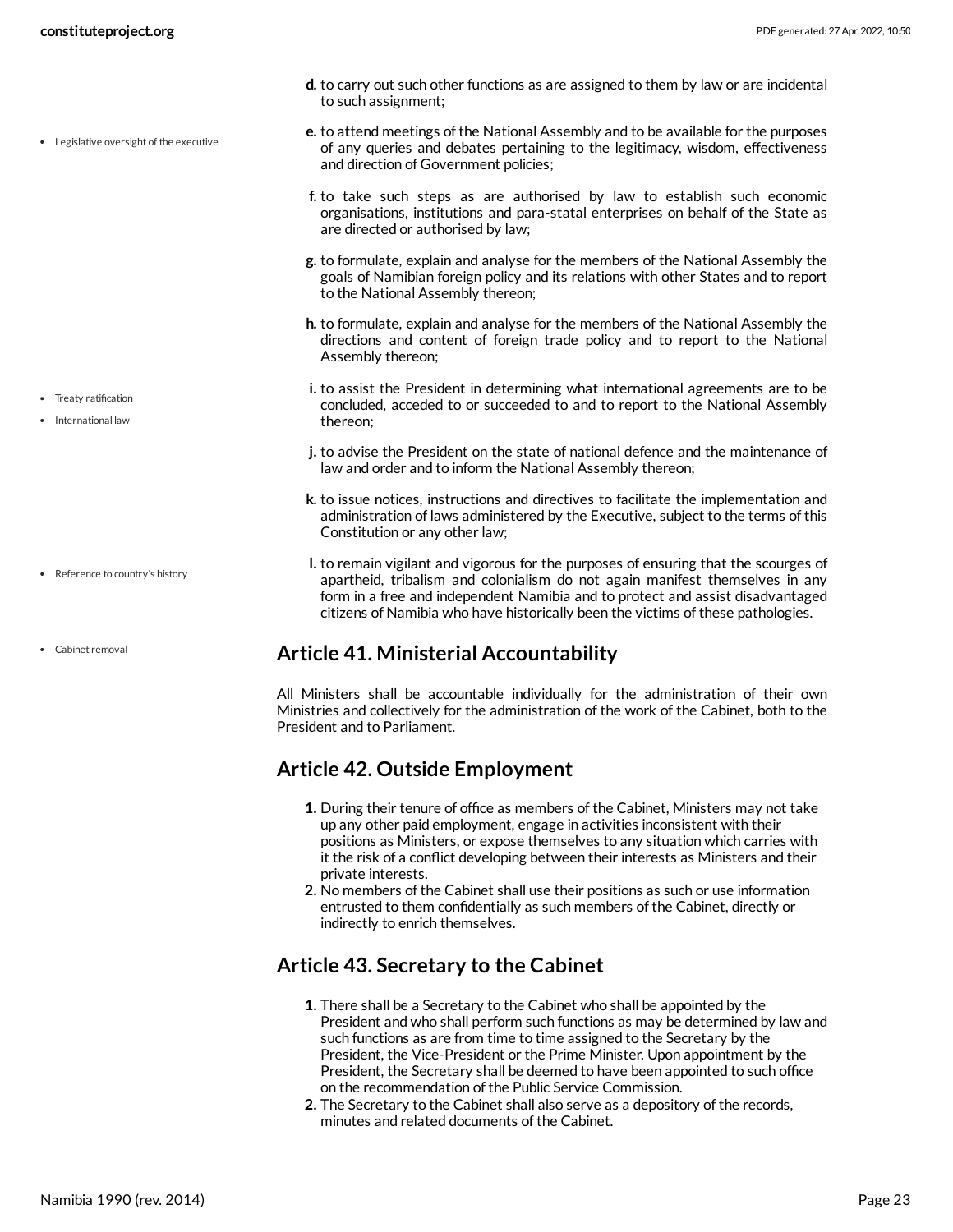### <span id="page-23-0"></span>**CHAPTER 7. The National Assembly**

• Structure of legislative chamber(s)

#### <span id="page-23-1"></span>**Article 44. Legislative Power**

The legislative power of Namibia shall be vested in the National Assembly with the power to pass laws with the assent of the President as provided in this Constitution subject, where applicable, to the powers and functions of the National Council as set out in this Constitution.

#### <span id="page-23-2"></span>**Article 45. Representative Nature**

The members of the National Assembly shall be representative of all the people and shall in the performance of their duties be guided by the objectives of this Constitution, by the public interest and by their conscience.

#### <span id="page-23-3"></span>**Article 46. Composition**

**1.** The composition of the National Assembly shall be as follows:

- **a.** ninety-six (96) members to be elected by the registered voters by general, direct and secret ballot. Every Namibian citizen who has the qualifications described in Article 17 hereof shall be entitled to vote in the elections for members of the National Assembly and, subject to Article 47 hereof, shall be eligible for candidature as a member of the National Assembly;
- **b.** not more than eight (8) persons appointed by the President under Article 32(5)(c) hereof, by virtue of their special expertise, status, skill or experience: provided that such members shall have no vote in the National Assembly, and shall not be taken into account for the purpose of determining any specific majorities that are required under this Constitution or any other law.
- **2.** Subject to the principles referred to in Article 49 hereof, the members of the National Assembly referred to in Sub-Article (1)(a) hereof shall be elected in accordance with procedures to be determined by Act of Parliament.

### <span id="page-23-4"></span>**Article 47. Disqualification of Members**

**1.** No persons may become members of the National Assembly if they:

- **a.** have at any time after Independence been convicted of any offence in Namibia, or outside Namibia if such conduct would have constituted an offence within Namibia, and for which they have been sentenced to death or to imprisonment of more than twelve (12) months without the option of a fine, unless they have received a free pardon or unless such imprisonment has expired at least ten (10) years before the date of their election; or
- **b.** have at any time prior to Independence been convicted of an offence, if such conduct would have constituted an offence within Namibia after Independence, and for which they have been sentenced to death or to imprisonment of more than twelve (12) months without the option of a fine, unless they have received a free pardon or unless such imprisonment has expired at least ten (10) years before the date of their election: provided that no person sentenced to death or imprisonment for acts committed in connection with the struggle for the independence of Namibia shall be disqualified under this Sub-Article from being elected as a member of the National Assembly; or
- **c.** are unrehabilitated insolvents; or
- **d.** are of unsound mind and have been so declared by a competent Court: or
- **e.** are remunerated members of the public service of Namibia; or

- Size of first chamber
- : Eligibility riber selection ber
- Secret ballot
- Eligibility for head of state Minimum age for first chamber

- Eligibility for first chamber
- Eligibility for head of state
- Eligibility for second chamber

Outside professions of legislators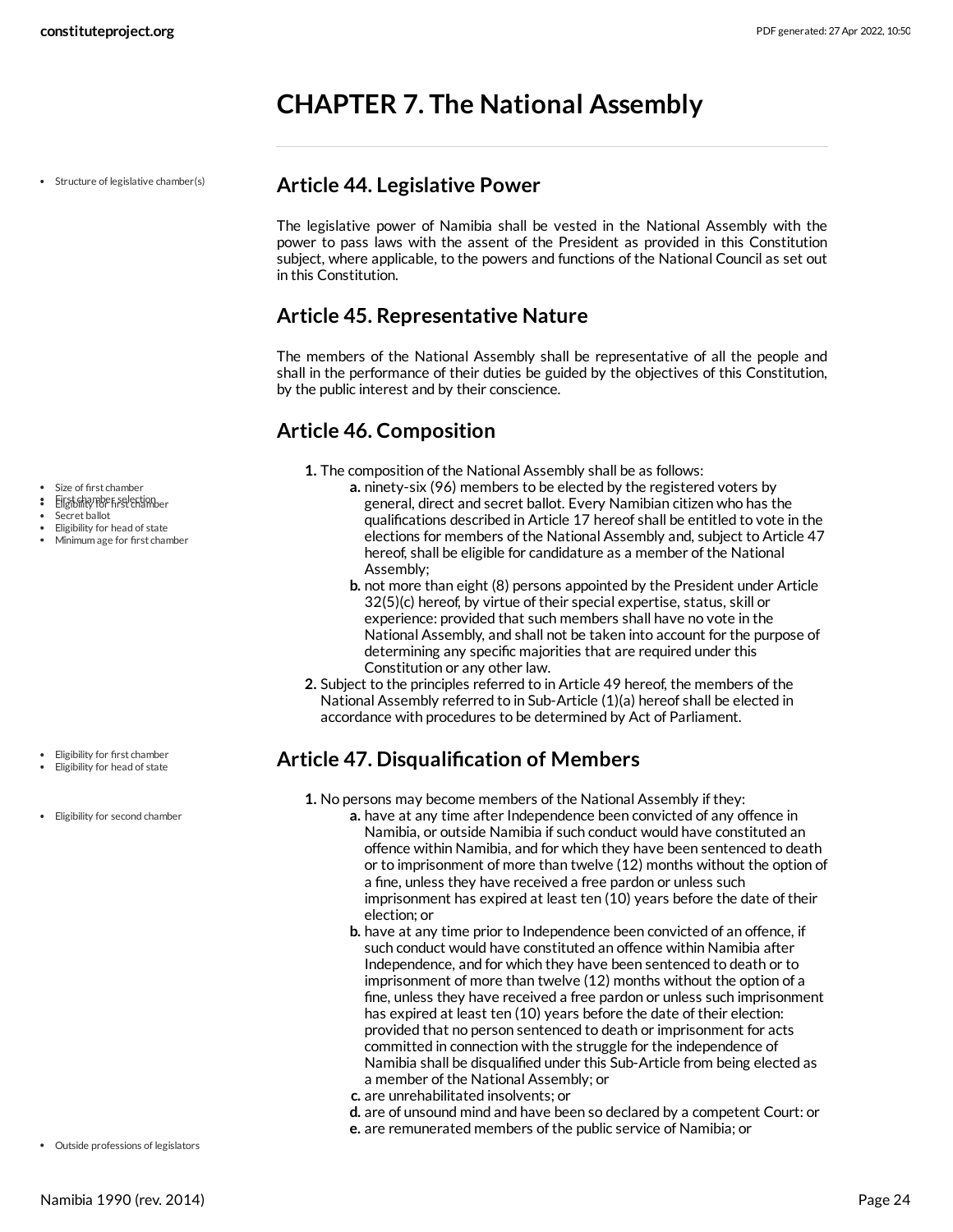Removal of individual legislators

- **1. f.** are members of the National Council, Regional Councils or Local Authorities.
- **2.** For the purposes of Sub-Article (1) hereof:
	- **a.** no person shall be considered as having been convicted by any Court until any appeal which might have been noted against the conviction or sentence has been determined, or the time for noting an appeal against such conviction has expired;
	- **b.** the public service shall be deemed to include the defence force, the police force, the correctional service, para-statal enterprises, Regional Councils and Local Authorities.

#### <span id="page-24-0"></span>**Article 48. Vacation of Seats**

- **1.** Members of the National Assembly shall vacate their seats:
	- **a.** if they cease to have the qualifications which rendered them eligible to be members of the National Assembly;
	- **b.** if the political party which nominated them to sit in the National Assembly informs the Speaker that such members are no longer members of such political party;
	- **c.** if they resign their seats in writing addressed to the Speaker;
	- **d.** if they are removed by the National Assembly pursuant to its rules and standing orders permitting or requiring such removal for good and sufficient reasons;
	- **e.** if they are absent during sittings of the National Assembly for ten (10) consecutive sitting days, without having obtained the special leave of the National Assembly on grounds specified in its rules and standing orders.
- **2.** If the seat of a member of the National Assembly is vacated in terms of Sub-Article (1) hereof, the political party which nominated such member to sit in the National Assembly shall be entitled to fill the vacancy by nominating any person on the party's election list compiled for the previous general election, or if there be no such person, by nominating any member of the party.

#### <span id="page-24-1"></span>**Article 49. Elections**

The election of members in terms of Article 46(1)(a) hereof shall be on party lists and in accordance with the principles of proportional representation as set out in Schedule 4 hereof.

#### <span id="page-24-2"></span>**Article 50. Duration**

Every National Assembly shall continue for a maximum period of five (5) years, but it may before the expiry of its term be dissolved by the President by Proclamation as provided for in Articles 32(3)(a) and 57(1) hereof.

#### <span id="page-24-3"></span>**Article 51. Speaker**

- **1.** At the first sitting of a newly elected National Assembly, the National Assembly, with the Secretary acting as Chairperson, shall elect a member as Speaker. The National Assembly shall then elect another member as Deputy-Speaker. The Deputy-Speaker shall act as Speaker whenever the Speaker is not available.
- **2.** The Speaker or Deputy-Speaker shall cease to hole! office if he or she ceases to be a member of the National Assembly. The Speaker or Deputy-Speaker may be removed from office by resolution of the National Assembly, and may resign from office or from the National Assembly in writing addressed to the Secretary of the National Assembly.
- **3.** When the office of Speaker or Deputy-Speaker becomes vacant the National Assembly shall elect a member to fill the vacancy.
- **4.** When neither the Speaker nor the Deputy-Speaker is available for duty, the National Assembly, with the Secretary acting as Chairperson, shall elect a member to act as Speaker.

Attendance by legislators

- Replacement of legislators
- First chamber selection

Term length for first chamber

Leader of first chamber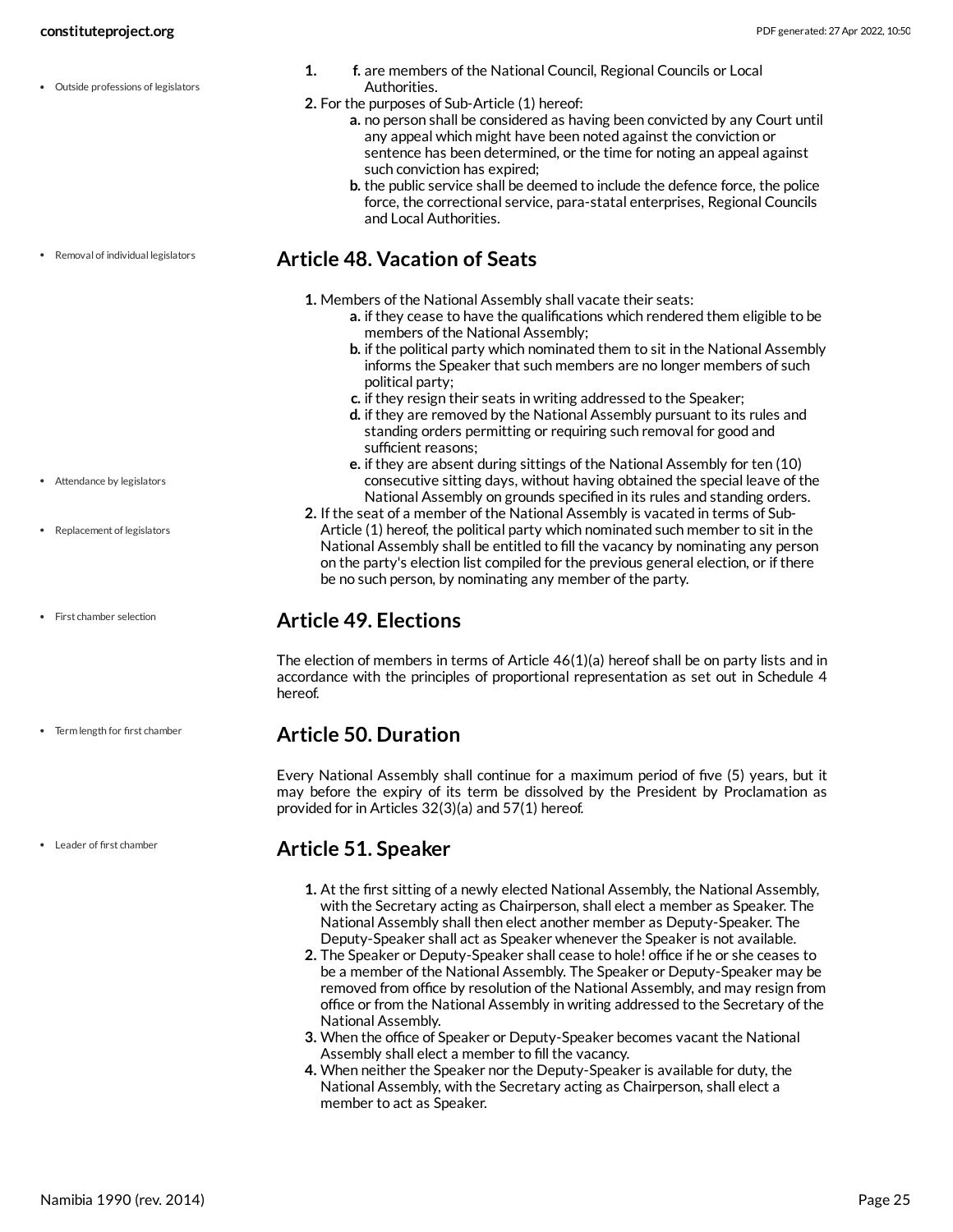#### <span id="page-25-0"></span>**Article 52. Secretary and other Officers**

- **1.** Subject to the laws of Namibia regulating the employment of Parliamentary staff and the directives of the National Assembly, the Speaker shall appoint a person if such laws prescribe a different procedure for the appointment of the Secretary, or designate the person holding the appropriate post as the Secretary of the National Assembly, who shall perform the functions and duties assigned to such Secretary by this Constitution or by the Speaker.
- **2.** Subject to the laws governing the control of public monies, the Secretary shall perform his or her functions and duties under the control of the Speaker.
- **3.** The Secretary shall be assisted by officers of the National Assembly who shall be appointed in accordance with the laws referred to in Sub-Article (1).
- **4.** The laws referred to in Sub-Article (1) and Article 73A(1), shall create a Parliamentary Service Commission which shall be composed in such a manner, perform such functions and exercise such powers as may be prescribed by such laws.

#### Quorum for legislative sessions

#### <span id="page-25-1"></span>**Article 53. Quorum**

- **1.** Subject to Sub-Article (2) the presence of at least forty-nine (49) members of the National Assembly entitled to vote, other than the Speaker or the presiding member, shall be necessary to constitute a meeting of the National Assembly when any voting is required.
- **2.** The presence of at least twenty-six (26) members of the National Assembly entitled to vote, other than the Speaker or the presiding member, shall be sufficient to constitute a meeting of the National Assembly when no voting on any matter is required.

#### <span id="page-25-2"></span>**Article 54. Casting Vote**

In the case of an equality of votes in the National Assembly, the Speaker or the Deputy Speaker or the presiding member shall have and may exercise a casting vote.

#### <span id="page-25-3"></span>**Article 55. Oath or Affirmation**

Every member of the National Assembly shall make and subscribe to an oath or solemn affirmation before the Chief Justice, the Deputy-Chief Justice or a Judge designated by the Chief Justice for this purpose, in the terms set out in Schedule 3 hereof.

#### <span id="page-25-4"></span>**Article 56. Assent to Bills**

- **1.** Every bill passed by Parliament in terms of this Constitution in order to acquire the status of an Act of Parliament shall require the assent of the President to be signified by the signing of the bill and the publication of the Act in the Gazette.
- **2.** Where a bill is passed by a majority of two-thirds of all the members of the National Assembly and has been confirmed by the National Council the President shall be obliged to give his or her assent thereto.
- **3.** Where a bill is passed by a majority of the members of the National Assembly but such majority consists of less than two-thirds of all the members of the National Assembly and has been confirmed by the National Council, but the President declines to assent to such bill, the President shall communicate such dissent to the Speaker.
- **4.** If the President has declined to assent to a bill under Sub-Article (3) hereof, the National Assembly may reconsider the bill and, if it so decides, pass the bill in the form in which it was referred back to it, or in an amended form or it may decline to pass the bill. Should the bill then be passed by a majority of the National Assembly it will not require further confirmation by the National Council but, if the majority consists of less than two-thirds of all the members of the National Assembly, the President shall retain his or her power to withhold assent to the bill. If the President elects not to assent to the bill, it shall then lapse.

Oaths to abide by constitution

Approval or veto of general legislation Division of labor between chambers

Veto override procedure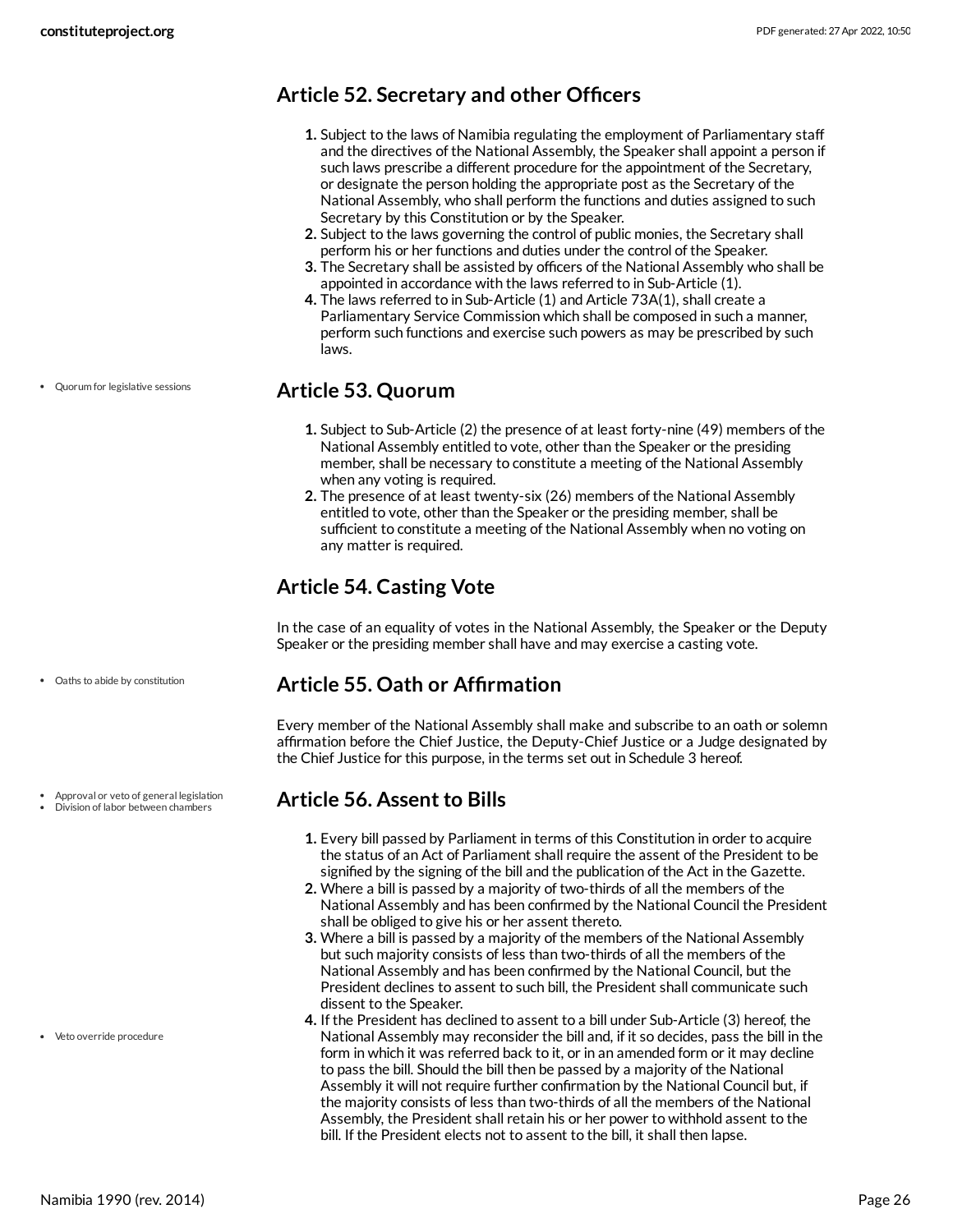#### <span id="page-26-0"></span>**Article 57. Dissolution**

- **1.** The National Assembly may be dissolved by the President on the advice of the Cabinet if the Government is unable to govern effectively.
- **2.** Should the National Assembly be dissolved a national election for a new National Assembly and a new President shall take place within a period of ninety (90) days from the date of such dissolution.

#### <span id="page-26-1"></span>**Article 58. Conduct of Business after Dissolution**

Notwithstanding the provisions of Article 57 hereof:

- **a.** every person who at the date of its dissolution was a member of the National Assembly shall remain a member of the National Assembly and remain competent to perform the functions of a member until the day immediately preceding the first polling day for the election held in pursuance of such dissolution;
- **b.** the President shall have power to summon Parliament for the conduct of business during the period following such dissolution, up to and including the day immediately preceding the first polling day for the election held in pursuance of such dissolution, in the same manner and in all respects as if the dissolution had not occurred.

#### <span id="page-26-2"></span>**Article 59. Rules of Procedure, Committees and Standing Orders**

- **1.** The National Assembly may make such rules of procedure for the conduct of its business and proceedings and may also make such rules for the establishing, functioning and procedures of committees, and formulate such standing orders, as may appear to it to be expedient or necessary.
- **2.** The National Assembly shall in its rules of procedure make provision for such disclosure as may be considered to be appropriate in regard to the financial or business affairs of its members.
- **3.** For the purposes of exercising its powers and performing its functions any committee of the National Assembly established in terms of Sub-Article (1) hereof shall have the power to subpoena persons to appear before it to give evidence on oath and to produce any documents required by it.

#### <span id="page-26-3"></span>**Article 60. Duties, Privileges and Immunities of Members**

**1.** The duties of the members of the National Assembly shall include the following:

- **a.** all members of the National Assembly shall maintain the dignity and image of the National Assembly both during the sittings of the National Assembly as well as in their acts and activities outside the National Assembly;
- **b.** all members of the National Assembly shall regard themselves as servants of the people of Namibia and desist from any conduct by which they seek improperly to enrich themselves or alienate themselves from the people.
- **2.** A private members' bill may be introduced in the National Assembly if supported by one-third of all the members of the National Assembly.
- **3.** Rules providing for the privileges and immunities of members of the National Assembly shall be made by Act of Parliament and all members shall be entitled to the protection of such privileges and immunities.

### <span id="page-26-4"></span>**Article 61. Public Access to Sittings**

**1.** Save as provided in Sub-Article (2) hereof, all meetings of the National Assembly shall be held in public and members of the public shall have access to such meetings.

- Dismissal of the legislature
- Head of state replacement

Legislative committees

- Initiation of general legislation
- Immunity of legislators
- Public or private sessions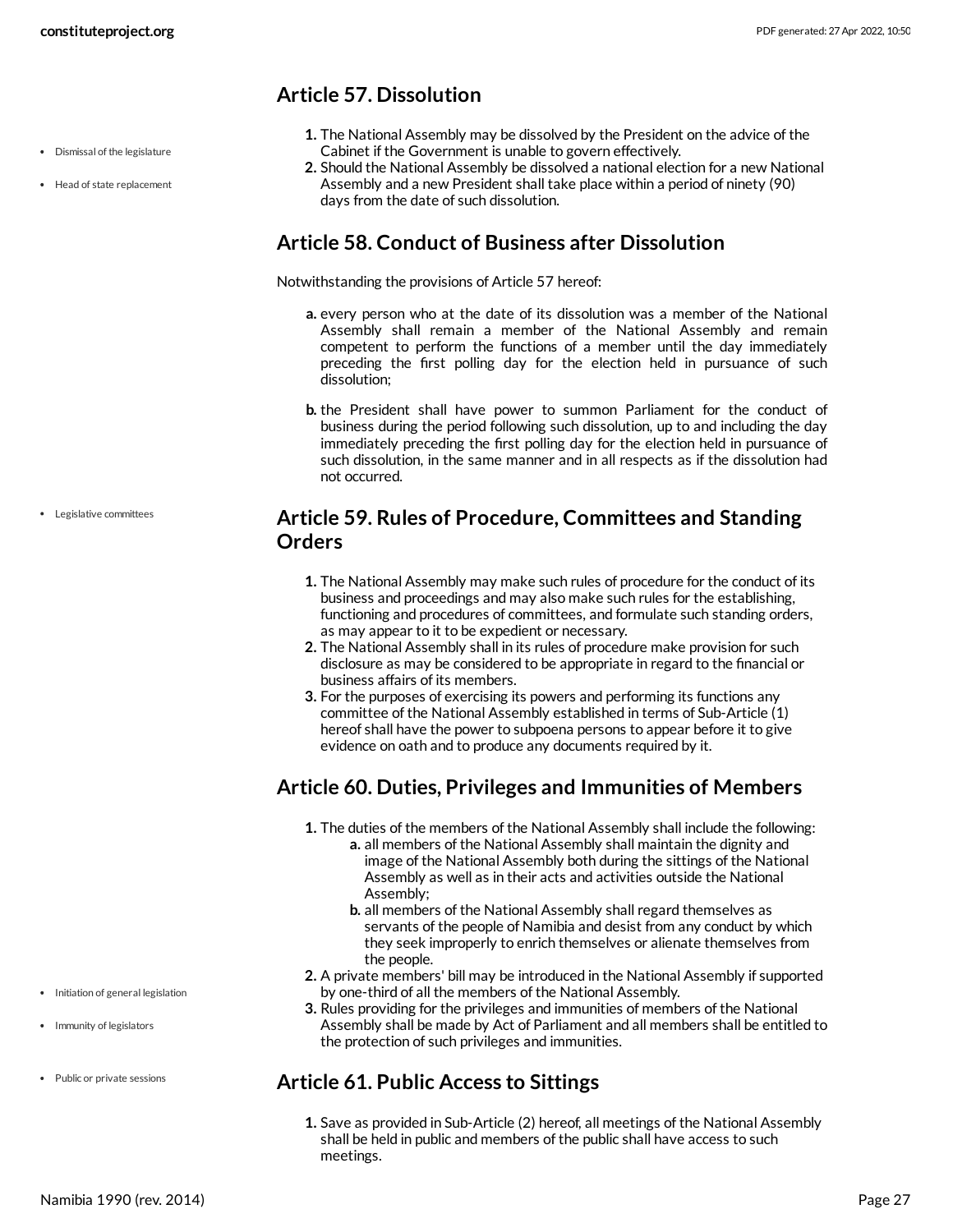**2.** Access by members of the public in terms of Sub-Article (1) hereof may be denied if the National Assembly adopts a motion supported by two-thirds of all its members excluding such access to members of the public for specified periods or in respect of specified matters. Such a motion shall only be considered if it is supported by at least one-tenth of all the members of the National Assembly and the debate on such motion shall not be open to members of the public.

Length of legislative sessions

Extraordinary legislative sessions

• Budget bills

- International law Treaty ratification
- 
- International law Treaty ratification
- Legislative oversight of the executive Legislative committees
- Referenda
- Reference to country's history
- Constitutionality of legislation
- <span id="page-27-2"></span>Approval or veto of general legislation
- <span id="page-27-0"></span>**Article 62. Sessions**
	- **1.** The National Assembly shall sit:
		- **a.** at its usual place of sitting determined by the National Assembly, unless the Speaker directs otherwise on the grounds of public interest, security or convenience;
		- **b.** for at least two (2) sessions during each year, to commence and terminate on such dates as the National Assembly from time to time determines;
		- **c.** for such special sessions as directed by Proclamation by the President from time to time.
	- **2.** During such sessions the National Assembly shall sit on such days and during such times of the day or night as the National Assembly by its rules and standing orders may provide.
	- **3.** The day of commencement of any session of the National Assembly may be altered by Proclamation by the President, if the President is requested to do so by the Speaker on grounds of public interest or convenience.

#### <span id="page-27-1"></span>**Article 63. Functions and Powers**

- **1.** The National Assembly, as the principal legislative authority in and over Namibia, shall have the power, subject to this Constitution, to make and repeal laws for the peace, order and good government of the country in the best interest of the people of Namibia.
- **2.** The National Assembly shall further have the power and function, subject to this Constitution:
	- **a.** to approve budgets for the effective government and administration of the country;
	- **b.** to provide for revenue and taxation;
	- **c.** to take such steps as it considers expedient to uphold and defend this Constitution and the laws of Namibia and to advance the objectives of Namibian independence;
	- **d.** to consider and decide whether or not to succeed to such international agreements as may have been entered into prior to Independence by administrations within Namibia in which the majority of the Namibian people have historically not enjoyed democratic representation and participation;
	- **e.** to agree to the ratification of or accession to international agreements which have been negotiated and signed in terms of Article 32(3)(e) hereof;
	- **f.** to receive reports on the activities of the Executive, including para-statal enterprises, and from time to time to require any senior official thereof to appear before any of the committees of the National Assembly to account for and explain his or her acts and programmes;
	- **g.** to initiate, approve or decide to hold a referendum on matters of national concern;
	- **h.** to debate and to advise the President in regard to any matters which by this Constitution the President is authorised to deal with;
	- **i.** to remain vigilant and vigorous for the purposes of ensuring that the scourges of apartheid, tribalism and colonialism do not again manifest themselves in any form in a free and independent Namibia and to protect and assist disadvantaged citizens of Namibia who have historically been the victims of these pathologies;
	- **j.** generally to exercise any other functions and powers assigned to it by this Constitution or any other law and any other functions incidental thereto.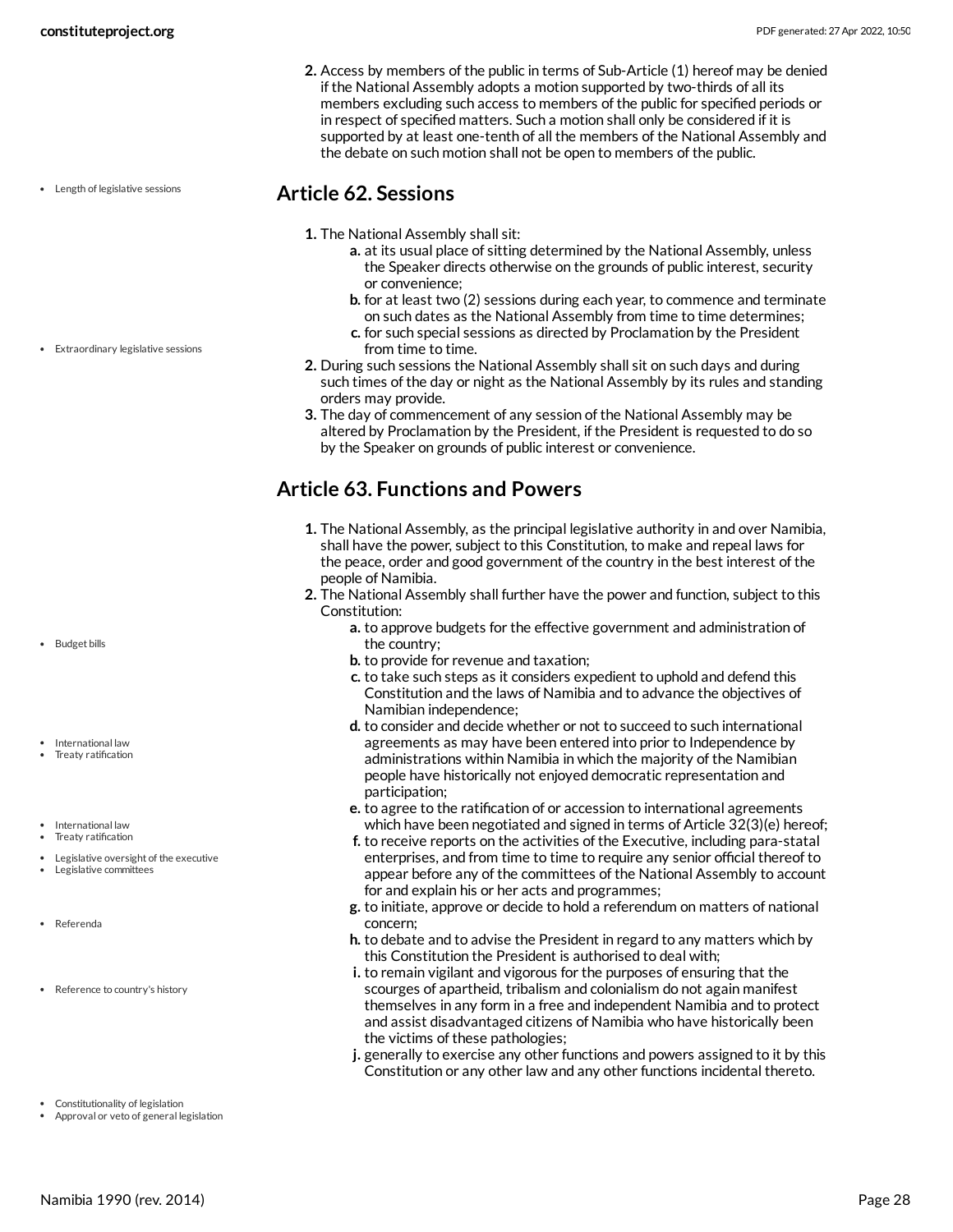#### <span id="page-28-0"></span>**Article 64. Withholding of Presidential Assent**

- **1.** Subject to the provisions of this Constitution, the President shall be entitled to withhold his or her assent to a bill approved by the National Assembly if in the President's opinion such bill would upon adoption conflict with the provisions of this Constitution.
- **2.** Should the President withhold assent on the grounds of such opinion, he or she shall so inform the Speaker who shall inform the National Assembly thereof, and the Attorney-General, who may then take appropriate steps to have the matter decided by a competent Court.
- **3.** Should such Court thereafter conclude that such bill is not in conflict with the provisions of this Constitution, the President shall assent to the said bill if it was passed by the National Assembly by a two-thirds majority of all its members. If the bill was not passed with such majority, the President may withhold his or her assent to the bill, in which event the provisions of Article 56(3) and (4) hereof shall apply.
- **4.** Should such Court conclude that the disputed bill would be in conflict with any provisions of this Constitution, the said bill shall be deemed to have lapsed and the President shall not be entitled to assent thereto.

### <span id="page-28-1"></span>**Article 65. Signature and Enrolment of Acts**

- **1.** When any bill has become an Act of Parliament as a result of its having been passed by Parliament, signed by the President and published in the Gazette, the Secretary of the National Assembly shall promptly cause two (2) fair copies of such Act in the English language to be enrolled in the office of the Registrar of the Supreme Court and such copies shall be conclusive evidence of the provisions of the Act.
- **2.** The public shall have the right of access to such copies subject to such regulations as may be prescribed by Parliament to protect the durability of the said copies and the convenience of the Registrar's staff.

### <span id="page-28-2"></span>**Article 66. Customary and Common Law**

- **1.** Both the customary law and the common law of Namibia in force on the date of Independence shall remain valid to the extent to which such customary or common law does not conflict with this Constitution or any other statutory law.
- **2.** Subject to the terms of this Constitution, any part of such common law or customary law may be repealed or modified by Act of Parliament, and the application thereof may be confined to particular parts of Namibia or to particular periods.

### <span id="page-28-3"></span>**Article 67. Requisite Majorities**

Save as provided in this Constitution, a simple majority of votes cast in the National Assembly shall be sufficient for the passage of any bill or resolution of the National Assembly.

# <span id="page-28-4"></span>**CHAPTER 8. The National Council**

• Structure of legislative chamber(s)

#### <span id="page-28-5"></span>**Article 68. Establishment**

<span id="page-28-6"></span>There shall be a National Council which shall have the powers and functions set out in this Constitution.

• Second chamber selection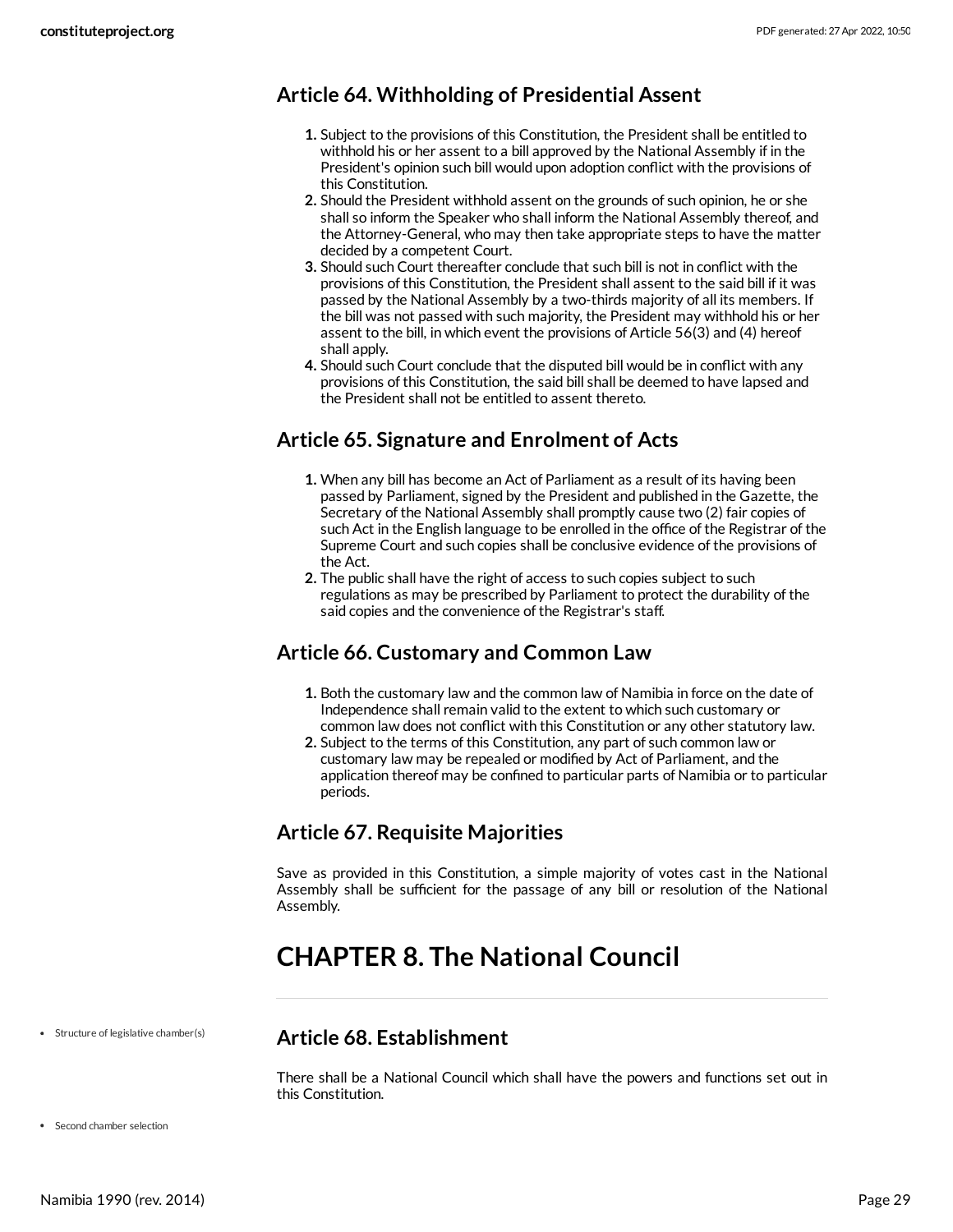#### <span id="page-29-0"></span>**Article 69. Composition**

- Size of second chamber
- Term length of second chamber
- Replacement of legislators
- Oaths to abide by constitution
- Outside professions of legislators Eligibility for second chamber
- Leader of second chamber

- **1.** The National Council shall consist of three (3) members from each region referred to in Article 102 hereof, to be elected from amongst their members by the Regional Council for such region.
- **2.** The elections of members of the National Council shall be conducted according to procedures to be prescribed by Act of Parliament.

#### <span id="page-29-1"></span>**Article 70. Term of Office of Members**

- **1.** Members of the National Council shall hold their seats for five (5) years from the date of their election and shall be eligible for re-election.
- **2.** When a seat of a member of the National Council becomes vacant through death, resignation or disqualification, an election for a successor to occupy the vacant seat until the expiry of the predecessor's term of office shall be held, except in the instance where such vacancy arises less than six (6) months before the expiry of the term of the National Council, in which instance such vacancy need not be filled. Such election shall be held in accordance with the procedures prescribed by the Act of Parliament referred to in Article 69(2) hereof.

#### <span id="page-29-2"></span>**Article 71. Oath or Affirmation**

Every member of the National Council shall make and subscribe to an oath or solemn affirmation before the Chief Justice, or a Judge designated by the Chief Justice for this purpose, in the terms set out in Schedule 3 hereof.

#### <span id="page-29-3"></span>**Article 72. Qualifications of Members**

No person shall be qualified to be a member of the National Council if he or she is an elected member of a Local Authority, and unless he or she is qualified under Article 47(1)(a) to (e) hereof to be a member of the National Assembly.

#### <span id="page-29-4"></span>**Article 73. Chairperson and Vice-Chairperson**

- **1.** At the first sitting of a newly elected National Council, the National Council, with the Secretary acting as Chairperson, shall elect a member as Chairperson.
- **2.** The National Council shall then elect another member as Vice-Chairperson.
- **3.** Subject to Sub-Article (4), the Chairperson, or in his or her absence the Vice-Chairperson, shall preside over sessions of the National Council.
- **4.** If neither the Chairperson nor the Vice-Chairperson is present at any session, the National Council, with the Secretary acting as Chairperson, shall elect a member to act as Chairperson.

#### <span id="page-29-5"></span>**Article 73A. Secretary and other Officers**

- **1.** Subject to the laws of Namibia regulating the appointment of Parliamentary staff, and the directives of the National Council, the Chairperson shall appoint or if such laws prescribe a different procedure for the appointment of the Secretary, designate the person holding the appropriate post as the Secretary of the National Council, who shall perform the functions and duties assigned to such Secretary by this Constitution or by the Chairperson.
- **2.** Subject to the laws governing the control of public monies, the Secretary shall perform his or her functions and duties under the control of the Chairperson.
- **3.** The Secretary shall be assisted by officers of the National Council who shall be persons appointed in accordance with the laws referred to in Sub-Article (1).

### <span id="page-29-6"></span>**Article 74. Powers and Functions**

**1.** The National Council shall have the power to: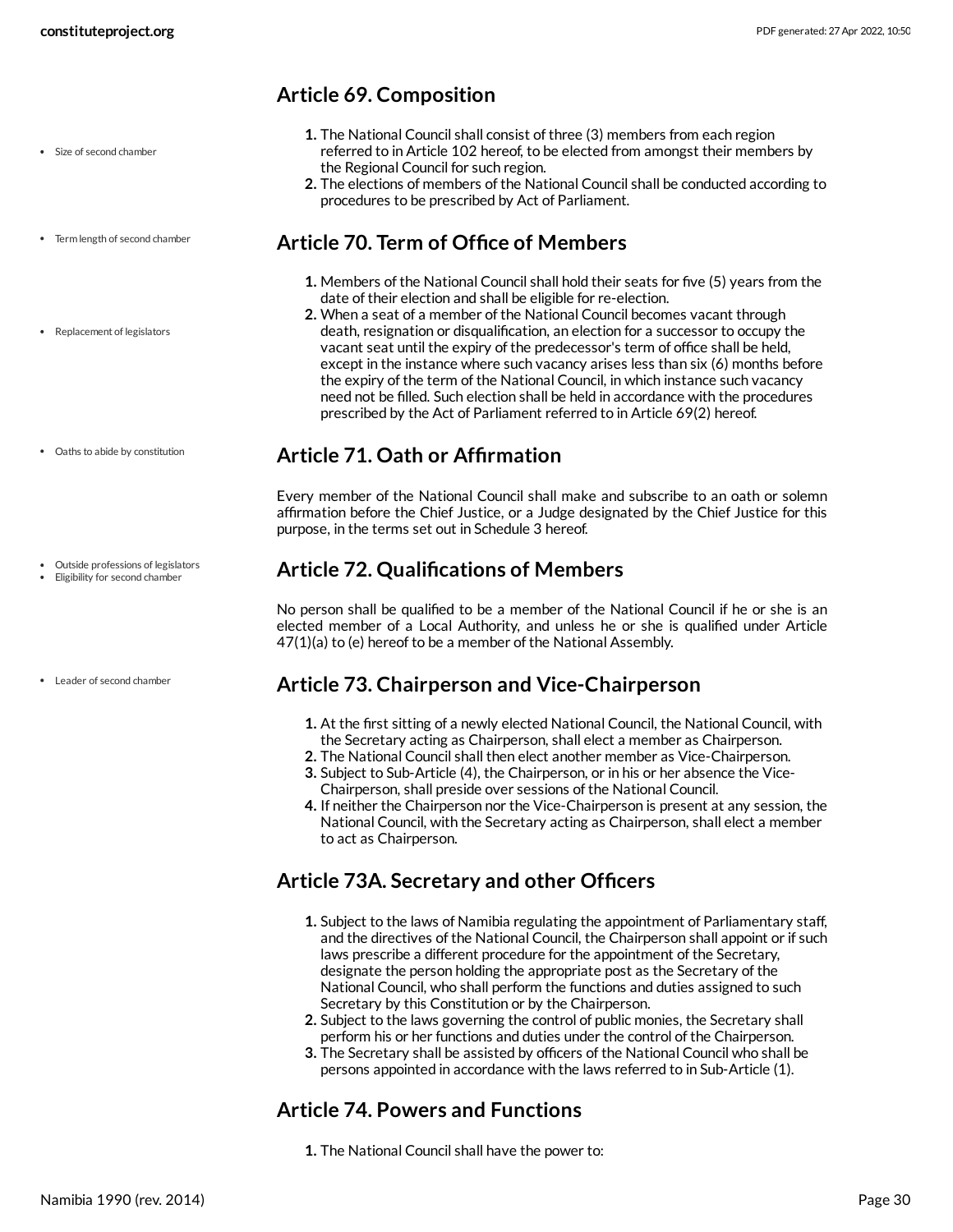#### **constituteproject.org** PDF generated: 27 Apr 2022, 10:50

- Division of labor between chambers
- Division of labor between chambers
- Initiation of general legislation
- Legislative committees

- Immunity of legislators
- Division of labor between chambers

• First chamber reserved policy areas

First chamber reserved policy areas

- **1. a.** consider in terms of Article 75 hereof all bills passed by the National Assembly;
	- **b.** investigate and report to the National Assembly on any subordinate legislation, reports and documents which under law must be tabled in the National Assembly and which are referred to it by the National Assembly for advice;
	- **c.** recommend legislation on matters of regional concern for submission to and consideration by the National Assembly;
	- **d.** perform any other functions assigned to it by the National Assembly or by an Act of Parliament.
- **2.** The National Council shall have the power to establish committees and to adopt its own rules and procedures for the exercise of its powers and the performance of its functions. A committee of the National Council shall be entitled to conduct all such hearings and collect such evidence as it considers necessary for the exercise of the National Council's powers of review and investigations, and for such purposes shall have the powers referred to in Article 59(3) hereof.
- **3.** The National Council shall in its rules of procedure make provision for such disclosure as may be considered to be appropriate in regard to the financial or business affairs of its members.
- **4.** The duties of the members of the National Council shall include the following: **a.** all members of the National Council shall maintain the dignity and image of the National Council both during the sittings of the National Council as well as in their acts and activities outside the National Council;
	- **b.** all members of the National Council shall regard themselves as servants of the people of Namibia and desist from any conduct by which they seek improperly to enrich themselves or alienate themselves from the people.
- **5.** Rules providing for the privileges and immunities of members of the National Council shall be made by Act of Parliament and all members shall be entitled to the protection of such privileges and immunities.

#### <span id="page-30-0"></span>**Article 75. Review of Legislation**

- **1.** All bills passed by the National Assembly shall be referred by the Speaker to the National Council.
- **2.** The National Council shall consider bills referred to it under Sub-Article (1) hereof and shall submit reports thereon with its recommendations to the Speaker.
- **3.** If in its report to the Speaker the National Council confirms a bill, the Speaker shall refer it to the President to enable the President to deal with it under Articles 56 and 64 hereof.

#### **4**

- <span id="page-30-1"></span>**a.** If the National Council in its report to the Speaker recommends that the bill be passed subject to amendments proposed by it, such bill shall be referred by the Speaker back to the National Assembly.
- **b.** If a bill is referred back to the National Assembly under Sub-Article (a) hereof, the National Assembly may reconsider the bill and may make any amendments thereto, whether proposed by the National Council or not. If the bill is again passed by the National Assembly, whether in the form in which it was originally passed, or in an amended form, the bill shall not again be referred to the National Council, but shall be referred by the Speaker to the President to enable it to be dealt with under Articles 56 and 64 hereof.
- **4A.** Sub-Article (4) shall mutatis mutandis apply to bills dealing with the levying of taxes or the appropriation of public monies subject thereto that the National Council may only propose corrections to such bills for consideration by the National Assembly and that any reference in Sub-Article (4) hereof to 'amendments' shall be construed to refer to 'corrections'.
	- **5**
- **a.** If a majority of two-thirds of all the members or the National Council objects to the principle of a bill, this shall be mentioned in its report to the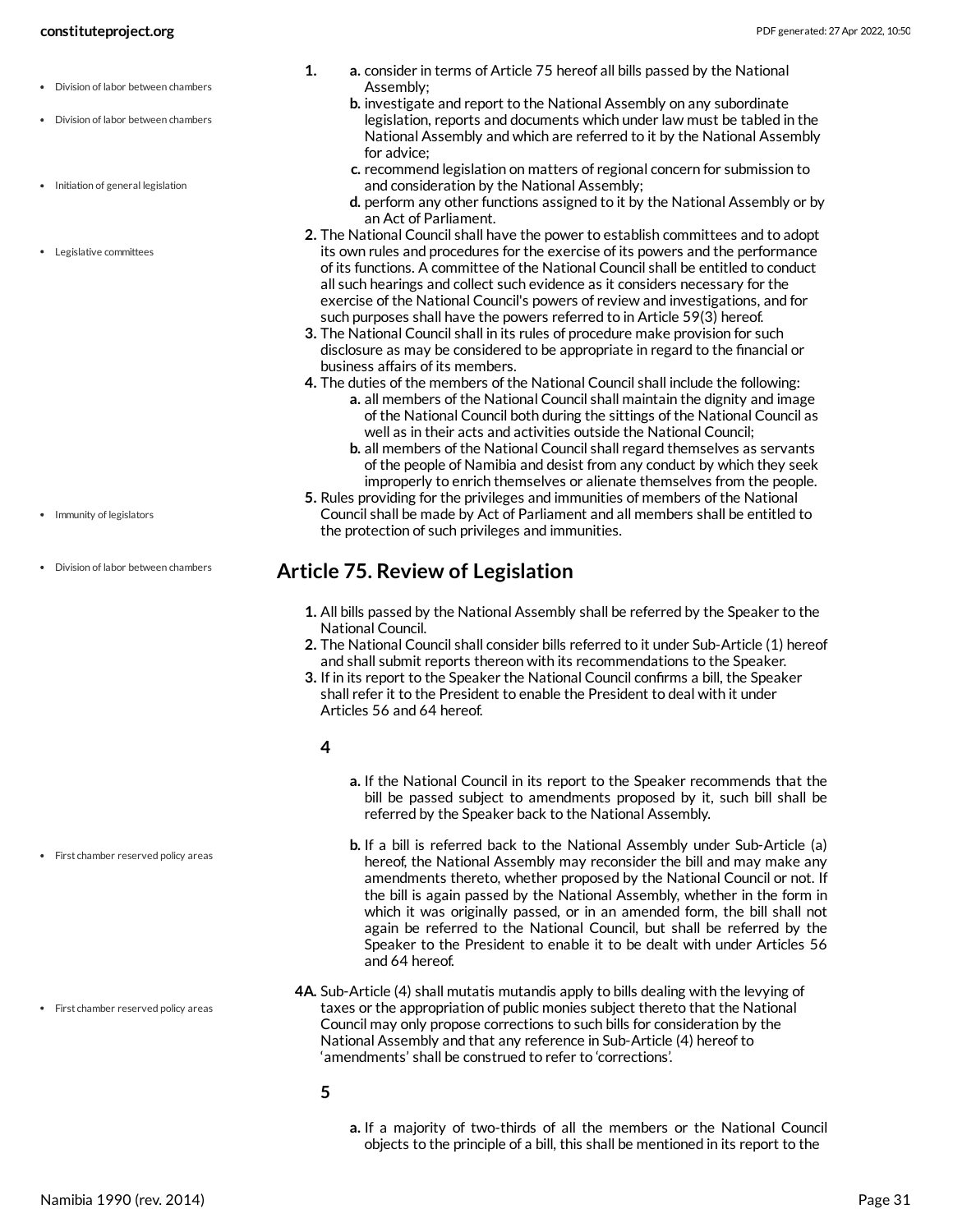- **a.** Speaker. In that event, the report shall also indicate whether or not the National Council proposes that amendments be made to the bill, if the principle of the bill is confirmed by the National Assembly under Sub-Article (b) hereof, and if amendments are proposed, details thereof shall be set out in the report.
- **b.** If the National Council in its report objects to the principle of the bill, the National Assembly shall be required to reconsider the principle. If upon such reconsideration the National Assembly reaffirms the principle of the bill by a majority of two-thirds of all its members, the principle of the bill shall no longer be an issue. If such two-thirds majority is not obtained in the National Assembly, the bill shall lapse.

#### **6**

- **a.** If the National Assembly reaffirms the principle of the bill under Sub-Article 5(b) hereof by a majority of two-thirds of all its members, and the report of the National Council proposed that in such event amendments be made to the bill, the National Assembly shall then deal with the amendments proposed by the National Council, and in that event the provisions of Sub-Article 4(b) shall apply mutatis mutandis.
- **b.** If the National Assembly reaffirms the principle of the bill under Sub-Article 5(b) hereof by a majority of two-thirds of all its members, and the report of the National Council did not propose that in such event amendments be made to the bill, the National Council shall be deemed to have confirmed the bill, and the Speaker shall refer the bill to the President to be dealt with under Articles 56 and 64 hereof.
- **7.** Sub-Articles (5) and (6) hereof shall not apply to bills dealing with the levying of taxes or the appropriation of public monies.
- **8.** The National Council shall report to the Speaker on all bills dealing with the levying of taxes or appropriations of public monies within thirty (30) days of the date on which such bills were referred to it by the Speaker, and on all other bills within three (3) months of the date of referral by the Speaker, failing which the National Council will be deemed to have confirmed such bills and the Speaker shall then refer them promptly to the President to enable the President to deal with the bills under Articles 56 and 64 hereof.
- **9.** If the President withholds his or her assent to any bill under Article 56 hereof and the bill is then dealt with in terms of that Article, and is again passed by the National Assembly in the form in which it was originally passed or in an amended form, such bill shall not again be referred to the National Council, but shall be referred by the Speaker directly to the President to enable the bill to be dealt with in terms of Articles 56 and 64 hereof.

#### <span id="page-31-0"></span>**Article 76. Quorum**

- **1.** Subject to Sub-Article (2), the presence of a majority of the total number of members of the National Council as required by Article 69, shall be necessary to constitute a meeting of the National Council for the exercise of its powers and the performance of its functions when any voting is required.
- **2.** The presence of at least a third of the total number of members of the National Council as required by Article 69, shall be sufficient to constitute a meeting of the National Council when no voting on any matter is required.

### <span id="page-31-1"></span>**Article 77. Voting**

Save as is otherwise provided in this Constitution, all questions in the National Council shall be determined by a majority of the votes cast by members present other than the Chairperson, or in his or her absence the Vice-Chairperson or the member presiding at that session, who shall, however, have and may exercise a casting vote in the case of an equality of votes.

Quorum for legislative sessions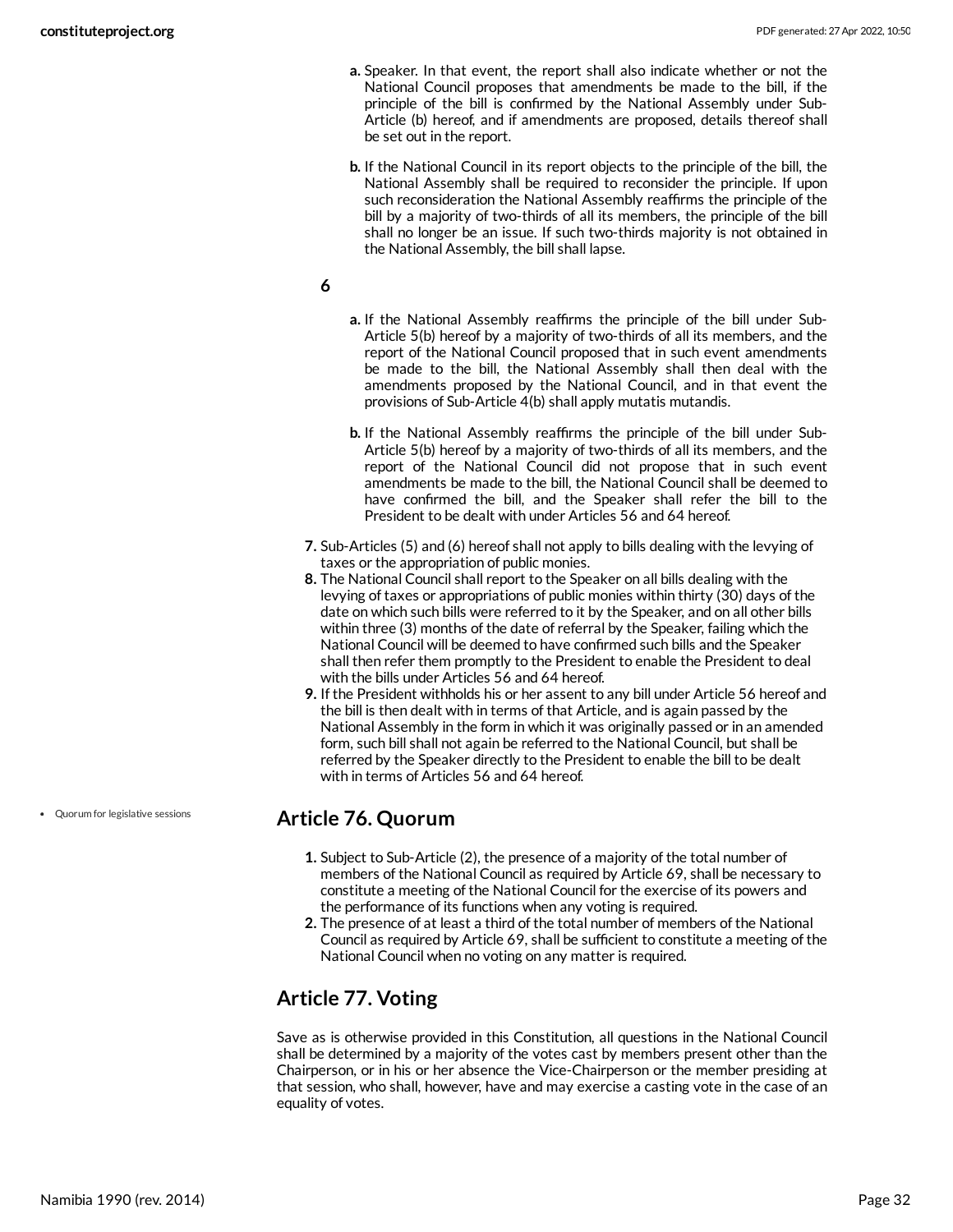### <span id="page-32-0"></span>**CHAPTER 9. The Administration of Justice**

Structure of the courts

#### <span id="page-32-1"></span>**Article 78. The Judiciary**

- **1.** The judicial power shall be vested in the Courts of Namibia, which shall consist of: **a.** a Supreme Court of Namibia;
	- **b.** a High Court of Namibia;
	- **c.** Lower Courts of Namibia.
- **2.** The Courts shall be independent and subject only to this Constitution and the law.
- **3.** No member of the Cabinet or the Legislature or any other person shall interfere with Judges or judicial officers in the exercise of their judicial functions, and all organs of the State shall accord such assistance as the Courts may require to protect their independence, dignity and effectiveness, subject to the terms of this Constitution or any other law.
- **4.** The Supreme Court and the High Court shall have the inherent jurisdiction which vested in the Supreme Court of South-West Africa immediately prior to the date of Independence, including the power to regulate their own procedures and to make court rules for that purpose.
- **5.** The financial and other administrative matters of the High Court and Supreme Court shall be performed in such a manner that the independence of the Judiciary can be effectively and practically promoted and guaranteed by means of appropriate legislative and administrative measures.
- **6.** In accordance with the relevant laws, an accounting officer shall be designated who shall subject to the direction and control of the Chief Justice, perform the functions of an accounting officer as head of the administration of the Judiciary with the assistance of such other staff members designated from the public service for such purpose.
- **7.** The Chief Justice shall supervise the Judiciary, exercise responsibility over the Judiciary, and monitor the norms and standards for the exercise of the judicial functions of all Courts.

### <span id="page-32-2"></span>**Article 79. The Supreme Court**

- **1.** The Supreme Court shall consist of a Chief Justice, a Deputy-Chief Justice who shall deputise the Chief Justice in the performance of his or her functions under this Constitution or any other law, and such additional Judges as the President, acting on the recommendation of the Judicial Service Commission, may determine.
- **2.** The Supreme Court shall be presided over by the Chief Justice and shall hear and adjudicate upon appeals emanating from the High Court, including appeals which involve the interpretation, implementation and upholding of this Constitution and the fundamental rights and freedoms guaranteed thereunder. The Supreme Court shall also deal with matters referred to it for decision by the Attorney-General under this Constitution, and with such other matters as may be authorised by Act of Parliament.
- **3.** Three (3) Judges shall constitute a quorum of the Supreme Court when it hears appeals or deals with matters referred to it by the Attorney-General under this Constitution: provided that provision may be made by Act of Parliament for a lesser quorum in circumstances in which a Judge seized of an appeal dies or becomes unable to act at any time prior to judgment.
- **4.** The jurisdiction of the Supreme Court with regard to appeals shall be determined by Act of Parliament.

### <span id="page-32-3"></span>**Article 80. The High Court**

**1.** The High Court shall consist of a Judge-President, who shall be the Deputy-Chief Justice referred to in Article 79(1) hereof and an ex officio Judge of the Supreme Court, such Deputy Judges-President and such additional Judges as the

Judicial independence

- Structure of the courts
- Establishment of judicial council
- Number of supreme court judges
- Constitutional interpretation
- Right to appeal judicial decisions
- Supreme court powers

- Structure of the courts
- Establishment of judicial council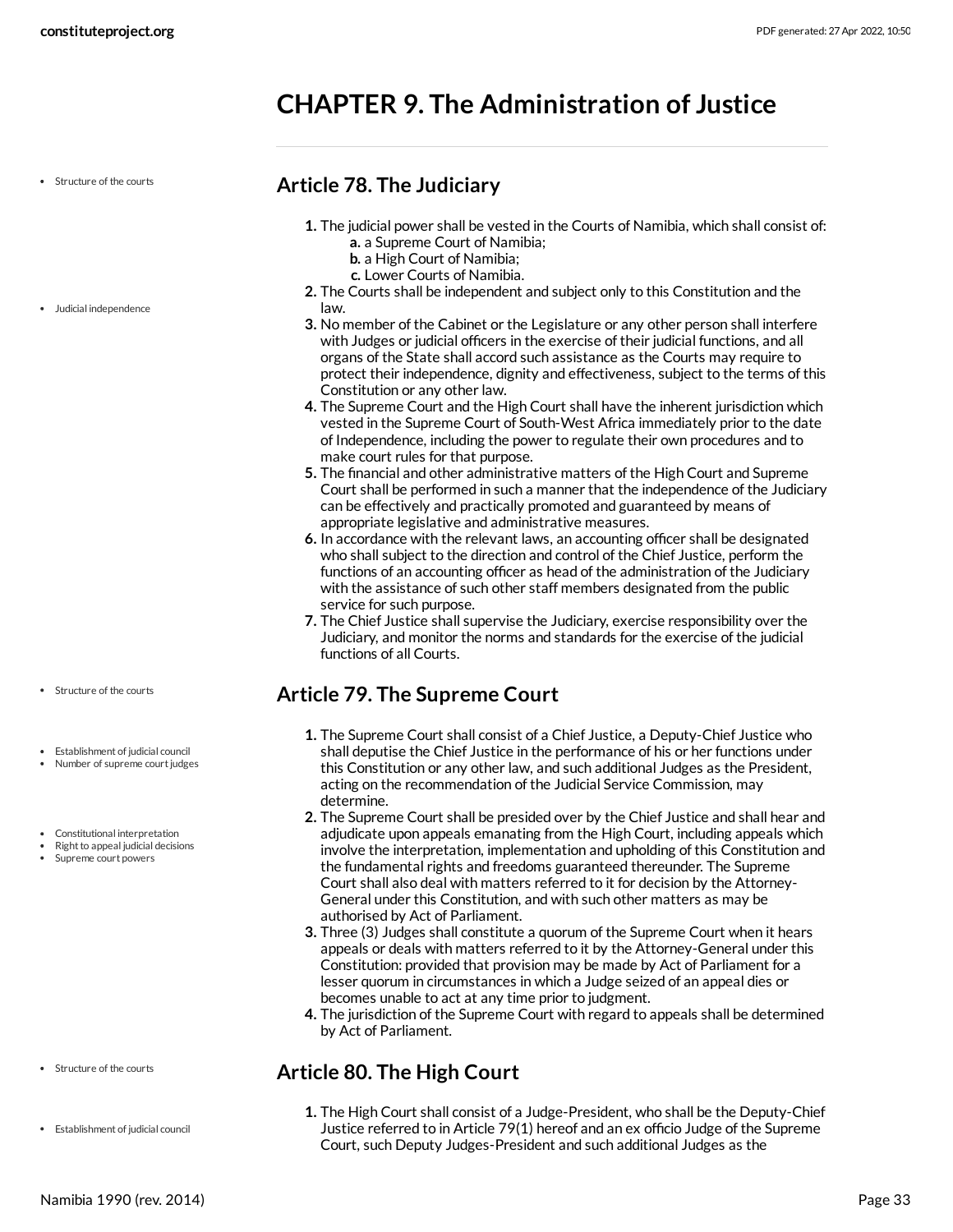- Right to appeal judicial decisions
- Constitutional interpretation
- Judicial precedence

- Establishment of judicial council
- Oaths to abide by constitution
- Supreme court selection
- Ordinary court selection
- Supreme court selection
- Ordinary court selection
- Mandatory retirement age for judges
- Structure of the courts
- Ordinary court selection

Supreme/ordinary court judge removal Establishment of judicial council

- **1.** President, acting on the recommendation of the Judicial Service Commission, may determine.
- **2.** The High Court shall have original jurisdiction to hear and adjudicate upon all civil disputes and criminal prosecutions, including cases which involve the interpretation, implementation and upholding of this Constitution and the fundamental rights and freedoms guaranteed thereunder. The High Court shall also have jurisdiction to hear and adjudicate upon appeals from Lower Courts.
- **3.** The jurisdiction of the High Court with regard to appeals shall be determined by Act of Parliament.

#### <span id="page-33-0"></span>**Article 81. Binding Nature of Decisions of the Supreme Court**

A decision of the Supreme Court shall be binding on all other Courts of Namibia and all persons in Namibia unless it is reversed by the Supreme Court itself, or is contradicted by an Act of Parliament lawfully enacted.

#### <span id="page-33-1"></span>**Article 82. Appointment of Judges**

- **1.** All appointments of Judges to the Supreme Court and the High Court shall be made by the President on the recommendation of the Judicial Service Commission and upon appointment Judges shall make an oath or affirmation of office in the terms set out in Schedule 1 hereof.
- **2.** At the request of the Chief Justice the President may appoint Acting Judges of the Supreme Court to fill casual vacancies in the Court from time to time, or as ad hoc appointments to sit in cases involving constitutional issues or the guarantee of fundamental rights and freedoms, if in the opinion of the Chief Justice it is desirable that such persons should be appointed to hear such cases by reason of their special knowledge of or expertise in such matters.
- **3.** At the request of the Judge-President, the President may appoint Acting Judges of the High Court from time to time to fill casual vacancies in the Court, or to enable the Court to deal expeditiously with its work.
- **4.** All Judges, except Acting Judges, appointed under this Constitution shall hold office until the age of sixty-five (65) but the President shall be entitled to extend the retiring age of any Judge to seventy (70): provided that non-Namibian citizens are appointed as Judges under a fixed term contract of employment.

#### <span id="page-33-2"></span>**Article 83. Lower Courts**

- **1.** Lower Courts shall be established by Act of Parliament and shall have the jurisdiction and adopt the procedures prescribed by such Act and regulations made thereunder.
- **2.** Lower Courts shall be presided over by Magistrates or other judicial officers appointed in accordance with procedures prescribed by Act of Parliament.
- **3.** A Magistrates Commission, responsible for the transfer, discipline, removal, remuneration and other conditions of service of Magistrates, subject to this Constitution, shall be established by Act of Parliament which Act shall further describe its powers, functions and duties.
- **4.** Further commissions may be established by Act of Parliament to regulate matters relating to such other Lower Courts as may be established by Act of Parliament.

#### <span id="page-33-3"></span>**Article 84. Removal of Judges from Office**

- **1.** A Judge may be removed from office before the expiry of his or her tenure only by the President acting on the recommendation of the Judicial Service Commission.
- **2.** Judges may only be removed from office on the ground of mental incapacity or for gross misconduct, and in accordance with the provisions of Sub-Article (3) hereof.
- **3.** If the Judicial Service Commission considers that the question of removing a Judge of the Supreme Court or the High Court under this Article ought to be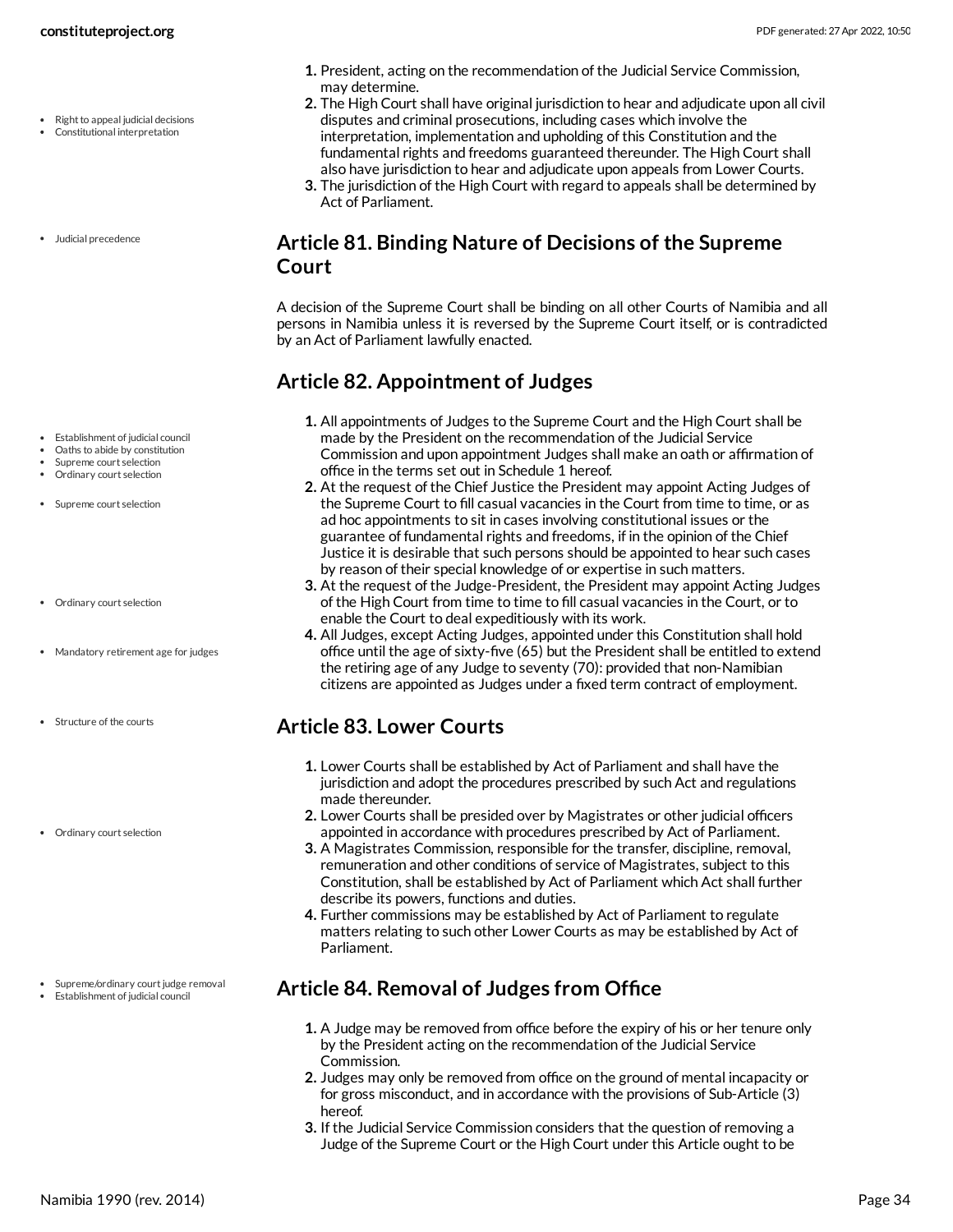Establishment of judicial council

- **3.** investigated, it shall establish a tribunal which
	- **a.** shall consist of a Chairperson and not less than two other members, who hold or have held judicial office;
	- **b.** shall enquire into the matter and report on the facts thereof to the Judicial Service Commission; and
	- **c.** if the Judicial Service Commission, after due deliberation, advises the President to remove the Judge for any reason referred to in Sub-Article (2), the President must remove such Judge from office.
- **4.** If the deliberations of the Judicial Service Commission pursuant to this Article involve the conduct of a member of the Judicial Service Commission, such Judge shall not participate in the deliberations and the President shall appoint another Judge to fill such vacancy.
- **5.** The Judicial Service Commission may, before establishing a tribunal in terms of Sub-Article (3), recommend to the President to suspend the Judge under investigation from office pending the outcome of the enquiry by the tribunal: Provided that the President may on the recommendation of the Judicial Service Commission, revoke any suspension.

#### <span id="page-34-0"></span>**Article 85. The Judicial Service Commission**

- **1.** There shall be a Judicial Service Commission consisting of the Chief Justice, the Deputy-Chief Justice, the Attorney-General and two members of the legal profession nominated in accordance with the provisions of an Act of Parliament by the professional organisation or organisations representing the interests of the legal profession in Namibia.
- **2.** The Judicial Service Commission shall perform such functions as are prescribed for it by this Constitution or any other law.
- **3.** The Judicial Service Commission shall be entitled to make such rules and regulations for the purposes of regulating its procedures and functions as are not inconsistent with this Constitution or any other law.
- **4.** Any casual vacancy in the Judicial Service Commission may be filled by the Chief Justice or in his or her absence by the Deputy-Chief Justice.
- **5.** A quorum at a meeting of the Judicial Service Commission shall be three members.

#### <span id="page-34-1"></span>**Article 86. The Attorney-General**

There shall be an Attorney-General appointed by the President in accordance with the provisions of Article 32(3)(i)(cc) hereof.

#### <span id="page-34-2"></span>**Article 87. Powers and Functions of the Attorney-General**

The powers and functions of the Attorney-General shall be:

**a.** to exercise the final responsibility for the office of the Prosecutor-General;

**b.** to be the principal legal adviser to the President and Government;

- **c.** to take all action necessary for the protection and upholding of the Constitution;
- **d.** to perform all such functions and duties as may be assigned to the Attorney-General by Act of Parliament.

#### <span id="page-34-3"></span>**Article 88. The Prosecutor-General**

- **1.** There shall be a Prosecutor-General appointed by the President on the recommendation of the Judicial Service Commission. No person shall be eligible for appointment as Prosecutor-General unless such person:
	- **a.** possesses legal qualifications that would entitle him or her to practise in all the Courts of Namibia;
	- **b.** is, by virtue of his or her experience, conscientiousness and integrity a fit and proper person to be entrusted with the responsibilities of the office of Prosecutor-General.

Attorney general

Attorney general

Attorney general

Establishment of judicial council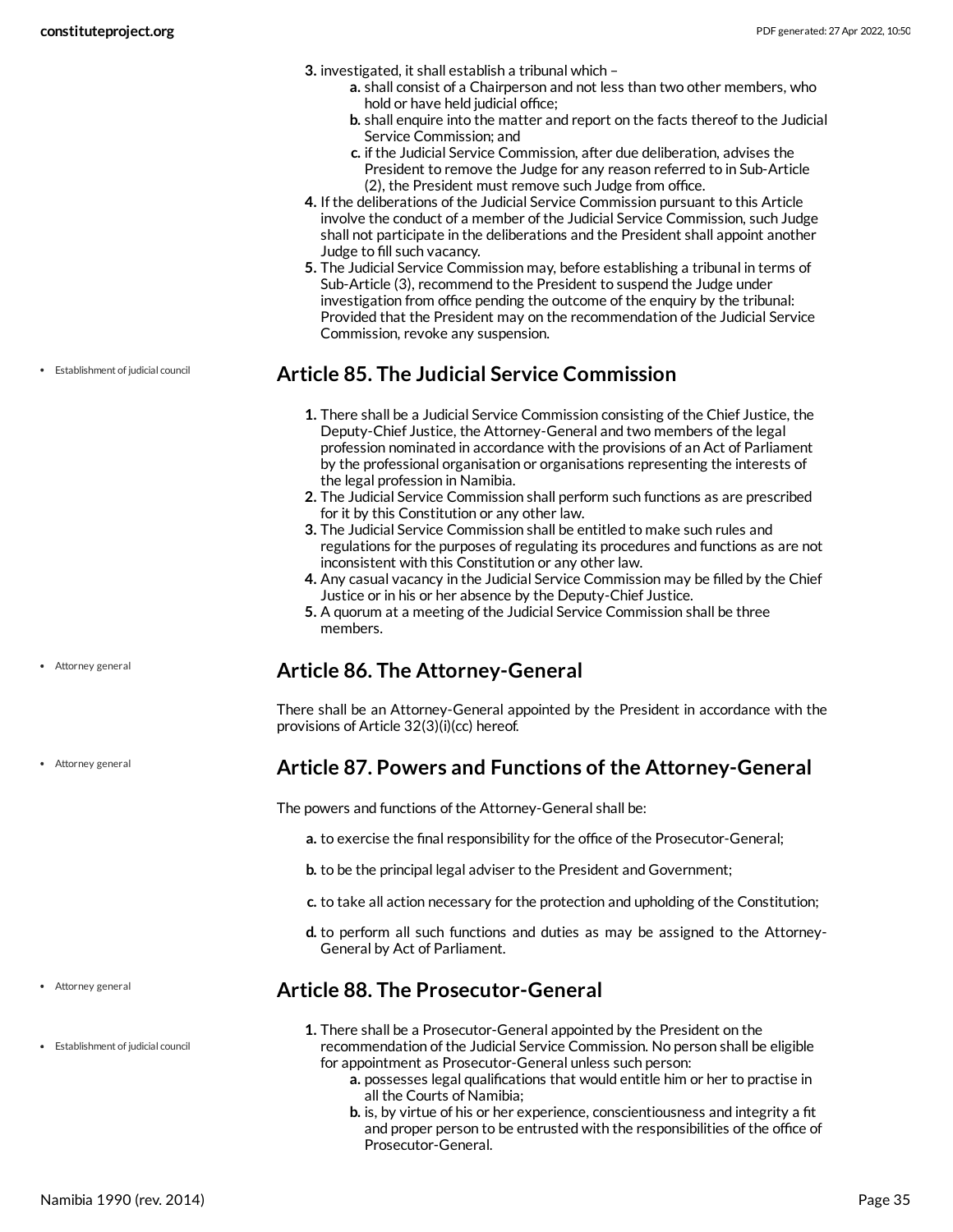Establishment of judicial council

Ombudsman

- **2.** The powers and functions of the Prosecutor-General shall be:
	- **a.** to prosecute, subject to the provisions of this Constitution, in the name of the Republic of Namibia in criminal proceedings;
	- **b.** to prosecute and defend appeals in criminal proceedings in the High Court and the Supreme Court;
	- **c.** to perform all functions relating to the exercise of such powers;
	- **d.** to delegate to other officials, subject to his or her control and direction, authority to conduct criminal proceedings in any Court;
	- **e.** to perform all such other functions as may be assigned to him or her in terms of any other law.

#### <span id="page-35-0"></span>**Article 88A. Removal of Prosecutor-General from office**

- **1.** The Prosecutor-General may be removed from office before the expiry of his or her term of office by the President acting on the recommendation of the Judicial Service Commission.
- **2.** The Prosecutor-General may only be removed from office on the ground of incapacity or for gross misconduct, and in accordance with the provisions of Sub-Article (3) hereof.
- **3.** If the Judicial Service Commission considers that the question of removing the Prosecutor-General under this Article ought to be investigated it shall establish a tribunal which –
	- **a.** shall consist of a Chairperson and not less than two other members, who hold or have held judicial office;
	- **b.** shall enquire into the matter and report on the facts thereof to the Judicial Service Commission; and
	- **c.** if after considering that report, the Judicial Service Commission, after due deliberation, recommends that the President removes the Prosecutor-General for any reason referred to in Sub-Article (2), the President must remove the Prosecutor-General from office.

# <span id="page-35-1"></span>**CHAPTER 10. The Ombudsman**

#### <span id="page-35-2"></span>**Article 89. Establishment and Independence**

- **1.** There shall be an Ombudsman, who shall have the powers and functions set out in this Constitution.
- **2.** The Ombudsman shall be independent and subject only to this Constitution and the law.
- **3.** No member of the Cabinet or the Legislature or any other person shall interfere with the Ombudsman in the exercise of his or her functions and all organs of the State shall accord such assistance as may be needed for the protection of the independence, dignity and effectiveness of the Ombudsman.
- **4.** The Ombudsman shall either be a Judge of Namibia, or a person possessing the legal qualifications which would entitle him or her to practise in all the Courts of Namibia.

#### <span id="page-35-3"></span>**Article 90. Appointment and Term of Office**

- **1.** The Ombudsman shall be appointed by Proclamation by the President on the recommendation of the Judicial Service Commission.
- **2.** The Ombudsman shall hold office until the age of sixty-five (65) but the President may extend the retiring age of any Ombudsman to seventy (70).

### <span id="page-35-4"></span>**Article 91. Functions**

The functions of the Ombudsman shall be defined and prescribed by an Act of Parliament and shall include the following:

#### Establishment of judicial council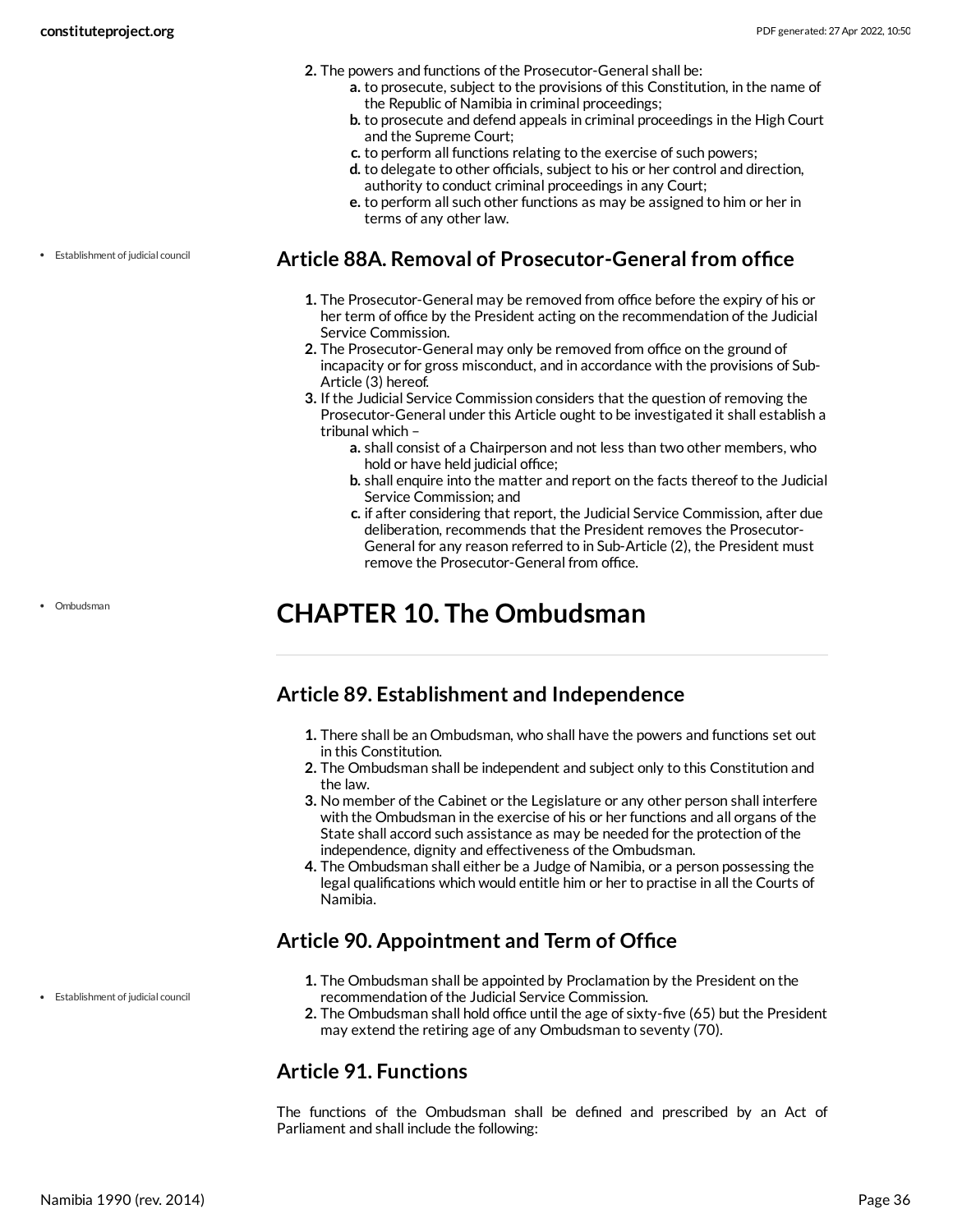- **a.** the duty to investigate complaints concerning alleged or apparent instances of violations of fundamental rights and freedoms, abuse of power, unfair, harsh, insensitive or discourteous treatment of an inhabitant of Namibia by an official in the employ of any organ of Government (whether central or local), manifest injustice, or conduct by such official which would properly be regarded as unlawful, oppressive or unfair in a democratic society;
- **b.** the duty to investigate complaints concerning the functioning of the Public Service Commission, administrative organs of the State, the defence force, the police force and the correctional service in so far as such complaints relate to the failure to achieve a balanced structuring of such services or equal access by all to the recruitment of such services or fair administration in relation to such services;
- **c.** the duty to investigate complaints concerning the over-utilization of living natural resources, the irrational exploitation of non-renewable resources, the degradation and destruction of ecosystems and failure to protect the beauty and character of Namibia;
- **d.** the duty to investigate complaints concerning practices and actions by persons, enterprises and other private institutions where such complaints allege that violations of fundamental rights and freedoms under this Constitution have taken place;
- **e.** the duty and power to take appropriate action to call for the remedying, correction and reversal of instances specified in the preceding Sub-Articles through such means as are fair, proper and effective, including:

**aa.** negotiation and compromise between the parties concerned;

- **bb.** causing the complaint and his or her finding thereon to be reported to the superior of an offending person;
- **cc.** referring the matter to the Prosecutor-General;
- **dd.** bringing proceedings in a competent Court for an interdict or some other suitable remedy to secure the termination of the offending action or conduct, or the abandonment or alteration of the offending procedures;
- **ee.** bringing proceedings to interdict the enforcement of such legislation or regulation by challenging its validity if the offending action or conduct is sought to be justified by subordinate legislation or regulation which is grossly unreasonable or otherwise ultra vires;
- **ff.** reviewing such laws as were in operation before the date of Independence in order to ascertain whether they violate the letter or the spirit of this Constitution and to make consequential recommendations to the President, the Cabinet or the Attorney-General for appropriate action following thereupon;
- **f.** the duty to investigate vigorously all instances of alleged or suspected misappropriation of public monies by officials and to take appropriate steps, including reports to the Prosecutor-General and the Auditor-General pursuant thereto;
- **g.** the duty to report annually to the National Assembly on the exercise of his or her powers and functions.

#### <span id="page-36-0"></span>**Article 92. Powers of Investigation**

The powers of the Ombudsman shall be defined by Act of Parliament and shall include the power:

**a.** to issue subpoenas requiring the attendance of any person before the Ombudsman and the production of any document or record relevant to any investigation by the Ombudsman;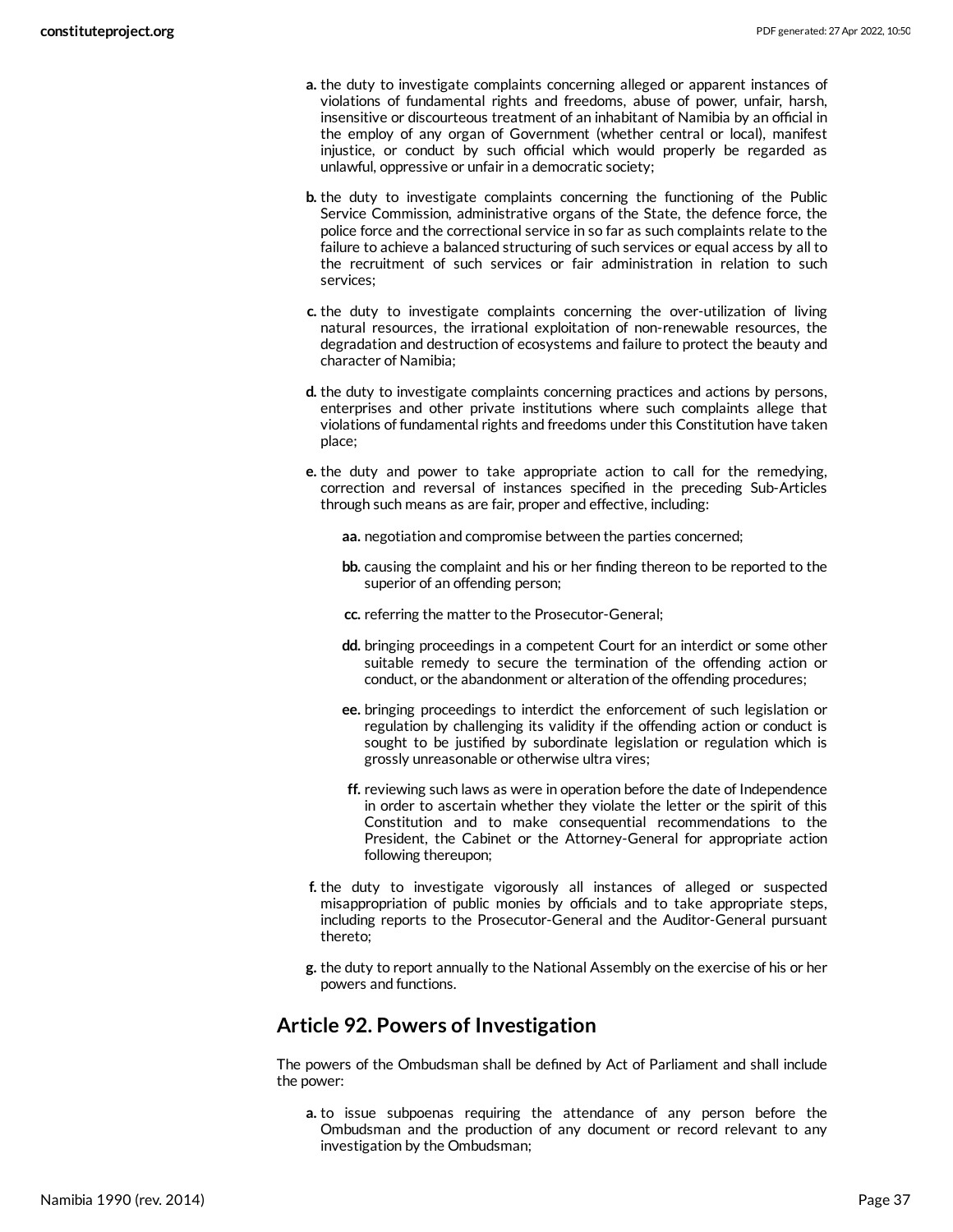- **b.** to cause any person contemptuous of any such subpoena to be prosecuted before a competent Court;
- **c.** to question any person;
- **d.** to require any person to cooperate with the Ombudsman and to disclose truthfully and frankly any information within his or her knowledge relevant to any investigation of the Ombudsman.

#### <span id="page-37-0"></span>**Article 93. Meaning of "Official**

For the purposes of this Chapter the word "official" shall, unless the context otherwise indicates, include any elected or appointed official or employee of any organ of the central or local Government, any official of a para-statal enterprise owned or managed or controlled by the State, or in which the State or the Government has substantial interest, or any officer of the defence force, the police force or the correctional service, but shall not include a Judge of the Supreme Court or the High Court or, in so far as a complaint concerns the performance of a judicial function, any other judicial officer.

#### <span id="page-37-1"></span>**Article 94. Removal from Office**

- **1.** The Ombudsman may be removed from office before the expiry of his or her term of office by the President acting on the recommendation of the Judicial Service Commission.
- **2.** The Ombudsman may only be removed from office on the ground of mental incapacity or for gross misconduct, and in accordance with the provisions of Sub-Article (3) hereof.
- **3.** If the Judicial Service Commission considers that the question of removing the Ombudsman under this Article ought to be investigated it shall establish a tribunal which –
	- **a.** shall consist of a Chairperson and not less than two other members, who hold or have held judicial office;
	- **b.** shall enquire into the matter and report on the facts thereof to the Judicial Service Commission; and
	- **c.** if after considering that report, the Judicial Service Commission, after due deliberation, recommends that the President removes the Ombudsman for any reason referred to in Sub-Article (2), the President must remove the Ombudsman from office.

## <span id="page-37-2"></span>**CHAPTER 10A. ANTI-CORRUPTION MEASURES**

Counter corruption commission

#### <span id="page-37-3"></span>**Article 94A. Anti-Corruption Measures**

- **1.** The State shall put in place administrative and legislative measures necessary to prevent and combat corruption.
- **2.** There shall be established by an Act of Parliament an Anti-Corruption Commission with its powers and functions provided for in such Act.
- **3.** The Anti-Corruption Commission shall be an independent and impartial body.
- **4.** The Anti-Corruption Commission shall consist of a Director-General, a Deputy Director-General and other staff members of the Commission.
- **5.** The National Assembly shall appoint the Director-General of the Anti-Corruption Commission and the Deputy Director-General upon nomination by the President.
- **6.** The Director-General of the Anti-Corruption Commission and the Deputy Director-General shall be appointed for a period of five (5) years and their qualifications for appointment and conditions and termination of service shall be determined in accordance with an Act of Parliament.

Establishment of judicial council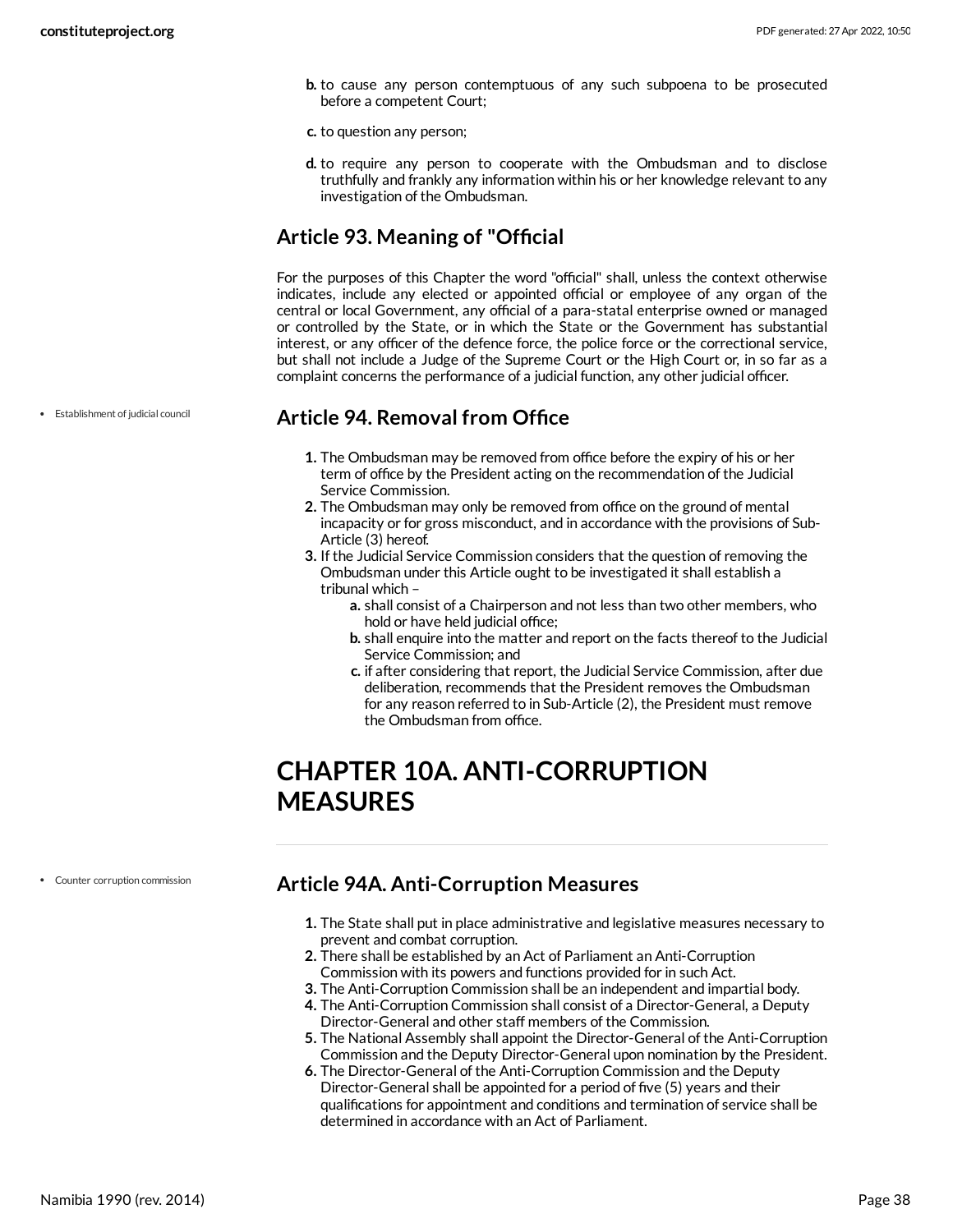### <span id="page-38-0"></span>**CHAPTER 10B. ELECTORAL COMMISSION OF NAMIBIA**

Referenda

Electoral commission

#### <span id="page-38-1"></span>**Article 94B. Electoral Commission of Namibia**

- **1.** There shall be an Electoral Commission of Namibia which shall be the exclusive body to direct, supervise, manage and control the conduct of elections and referenda, subject to this Constitution, and an Act of Parliament shall further define its powers, functions and duties.
- **2.** The Electoral Commission of Namibia shall be an independent, transparent and impartial body.
- **3.** The Electoral Commission of Namibia shall consist of five Commissioners, including the Chairperson, appointed by the President with the approval of the National Assembly, and such Commissioners shall be entitled to serve for a five (5) year term: Provided that no Commissioner shall serve more than two (2) terms.
- **4.** Subject to Sub-Article (3), the Chairperson shall serve in a full-time capacity for a term of five (5) years and shall be eligible for reappointment.
- **5.** The depository of the records, minutes, documents of the Electoral Commission of Namibia, as well as the electoral and referenda materials shall be the Chief Electoral and Referenda Officer.
- **6.** The qualifications for appointment, conditions and termination of service for the Chairperson, Commissioners and the Chief Electoral and Referenda Officer shall be determined in accordance with an Act of Parliament.

# <span id="page-38-2"></span>**CHAPTER 11. Principles of State Policy**

#### <span id="page-38-3"></span>**Article 95. Promotion of the Welfare of the People**

<span id="page-38-4"></span>The State shall actively promote and maintain the welfare of the people by adopting, inter alia, policies aimed at the following:

- **a.** enactment of legislation to ensure equality of opportunity for women, to enable them to participate fully in all spheres of Namibian society; in particular, the Government shall ensure the implementation of the principle of nondiscrimination in remuneration of men and women; further, the Government shall seek, through appropriate legislation, to provide maternity and related benefits for women;
- **b.** enactment of legislation to ensure that the health and strength of the workers, men and women, and the tender age of children are not abused and that citizens are not forced by economic necessity to enter vocations unsuited to their age and strength;
- **c.** active encouragement of the formation of independent trade unions to protect workers' rights and interests, and to promote sound labour relations and fair employment practices;
- **d.** membership of the International Labour Organisation (ILO) and, where possible, adherence to and action in accordance with the international Conventions and Recommendations of the ILO;
- **e.** ensurance that every citizen has a right to fair and reasonable access to public facilities and services in accordance with the law;
- **f.** ensurance that senior citizens are entitled to and do receive a regular pension adequate for the maintenance of a decent standard of living and the enjoyment
- State support for the elderly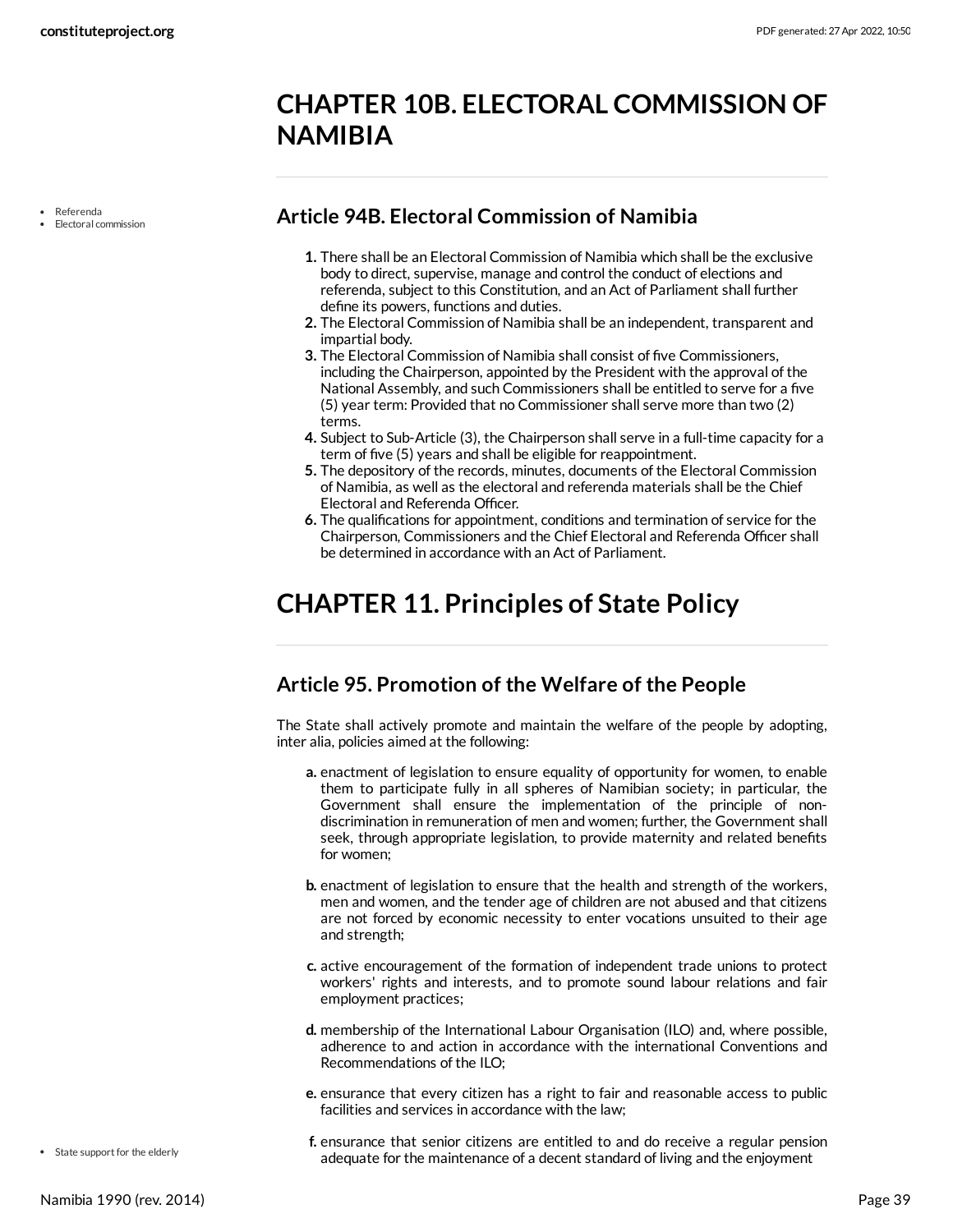- State support for the unemployed
- State support for the disabled
- Right to reasonable standard of living
- Right to reasonable standard of living
- Protection of environment
- **f.** of social and cultural opportunities;
- **g.** enactment of legislation to ensure that the unemployed, the incapacitated, the indigent and the disadvantaged are accorded such social benefits and amenities as are determined by Parliament to be just and affordable with due regard to the resources of the State;
- **h.** a legal system seeking to promote justice on the basis of equal opportunity by providing free legal aid in defined cases with due regard to the resources of the State;
- **i.** ensurance that workers are paid a living wage adequate for the maintenance of a decent standard of living and the enjoyment of social and cultural opportunities;
- **j.** consistent planning to raise and maintain an acceptable level of nutrition and standard of living of the Namibian people and to improve public health;
- **k.** encouragement of the mass of the population through education and other activities and through their organisations to influence Government policy by debating its decisions;
- **l.** maintenance of ecosystems, essential ecological processes and biological diversity of Namibia and utilization of living natural resources on a sustainable basis for the benefit of all Namibians, both present and future; in particular, the Government shall provide measures against the dumping or recycling of foreign nuclear and toxic waste on Namibian territory.

#### <span id="page-39-0"></span>**Article 96. Foreign Relations**

<span id="page-39-3"></span>The State shall endeavour to ensure that in its international relations it:

- **a.** adopts and maintains a policy of non-alignment;
- **b.** promotes international cooperation, peace and security;
- **c.** creates and maintains just and mutually beneficial relations among nations;
- **d.** fosters respect for international law and treaty obligations;
- **e.** encourages the settlement of international disputes by peaceful means.

#### <span id="page-39-1"></span>**Article 97. Asylum**

The State shall, where it is reasonable to do so, grant asylum to persons who reasonably fear persecution on the ground of their political beliefs, race, religion or membership of a particular social group.

#### <span id="page-39-2"></span>**Article 98. Principles of Economic Order**

- **1.** The economic order of Namibia shall be based on the principles of a mixed economy with the objective of securing economic growth, prosperity and a life of human dignity for all Namibians.
- **2.** The Namibian economy shall be based, inter alia, on the following forms of ownership:
	- **a.** public;
	- **b.** private;
	- **c.** joint public-private;
	- **d.** co-operative;
	- **e.** co-ownership;
	- **f.** small-scale family.

• Protection of stateless persons

• Human dignity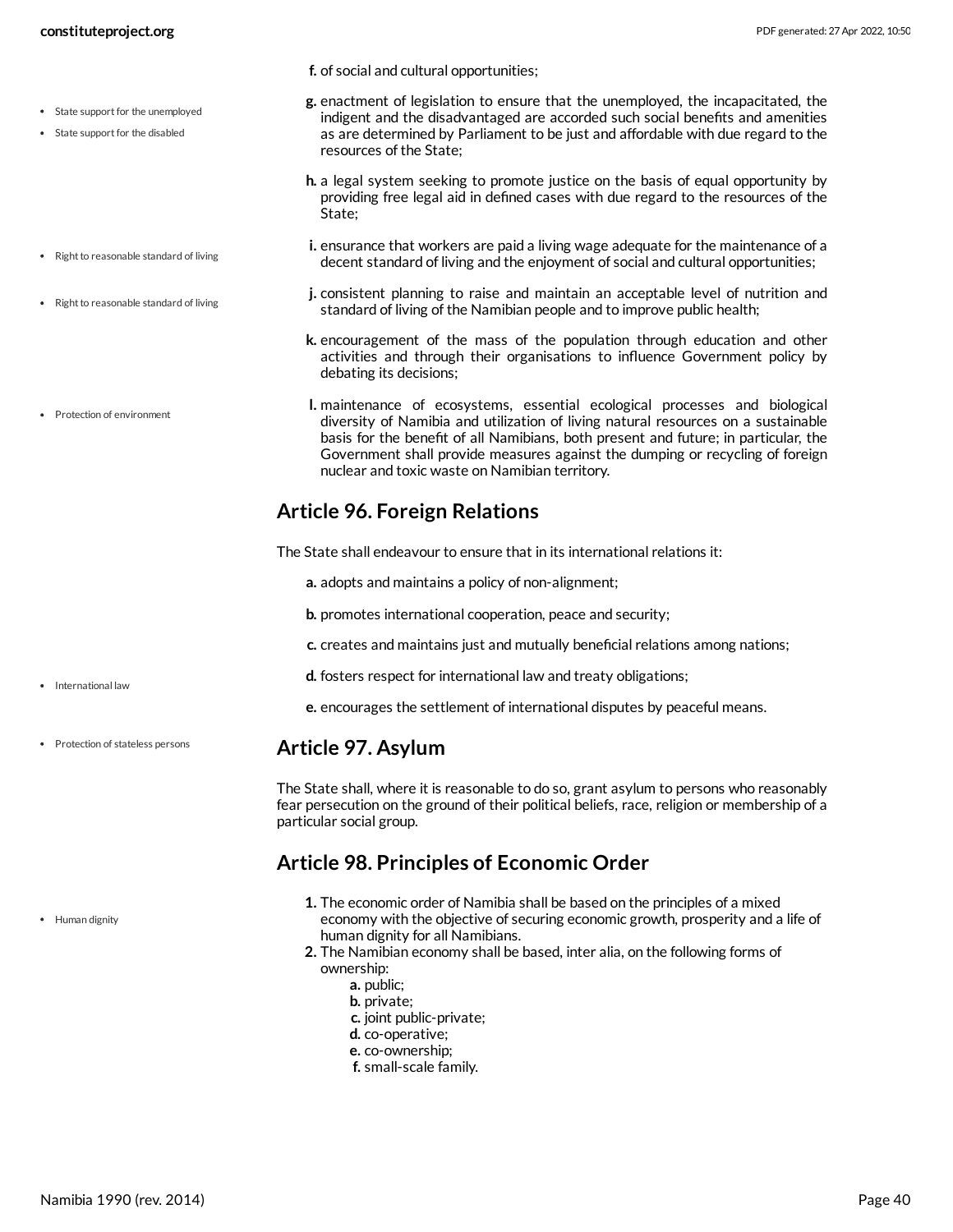#### <span id="page-40-0"></span>**Article 99. Foreign Investments**

Foreign investments shall be encouraged within Namibia subject to the provisions of an Investment Code to be adopted by Parliament.

Ownership of natural resources

#### <span id="page-40-1"></span>**Article 100. Sovereign Ownership of Natural Resources**

Land, water and natural resources below and above the surface of the land and in the continental shelf and within the territorial waters and the exclusive economic zone of Namibia shall belong to the State if they are not otherwise lawfully owned.

#### <span id="page-40-2"></span>**Article 101. Application of the Principles contained in this Chapter**

The principles of state policy contained in this Chapter shall not of and by themselves be legally enforceable by any Court, but shall nevertheless guide the Government in making and applying laws to give effect to the fundamental objectives of the said principles. The Courts are entitled to have regard to the said principles in interpreting any laws based on them.

### <span id="page-40-3"></span>**CHAPTER 12. Regional and Local Government**

- Subsidiary unit government
- Municipal government

- Advisory bodies to the head of state
- 

Subsidiary unit government

#### <span id="page-40-4"></span>**Article 102. Structures of Regional and Local Government**

- **1.** For purposes of regional and local government, Namibia shall be divided into regional and local units, which shall consist of such region and Local Authorities as may be determined and defined by Act of Parliament.
- **2.** The delineation of the boundaries of the regions and Local Authorities referred to in Sub-Article (1) hereof shall be geographical only, without any reference to the race, colour or ethnic origin of the inhabitants of such areas.
- **3.** Every organ of regional and local government shall have a Council as the principal governing body, freely elected in accordance with this Constitution and the Act of Parliament referred to in Sub-Article (1) hereof, with an executive and administration which shall carry out all lawful resolutions and policies of such Council, subject to this Constitution and any other relevant laws.
- **4.** For the purposes of this Chapter, a Local Authority shall include all municipalities, communities, village councils and other organs of local government defined and constituted by Act of Parliament.
- **5.** There shall be a Council of Traditional Leaders to be established in terms of an Act of Parliament in order to advise the President on the control and utilization of communal land and on all such other matters as may be referred to it by the President for advice.

#### <span id="page-40-5"></span>**Article 103. Establishment of Regional Councils**

- **1.** The boundaries of regions and constituencies shall be determined by the President by Proclamation on the recommendation of the Boundaries Delimitation and Demarcation Commission established by Article 104(1) in accordance with the principles set out in Article 102 (2) hereof.
- **2.** The boundaries of regions and constituencies may be changed, new regions and constituencies may be created and regions and constituencies may be merged but only in accordance with the procedure provided for in Sub-Article (1).
- **3.** A Regional Council shall be established for every region the boundaries of which have been determined in accordance with Sub-Articles (1) and (2) hereof.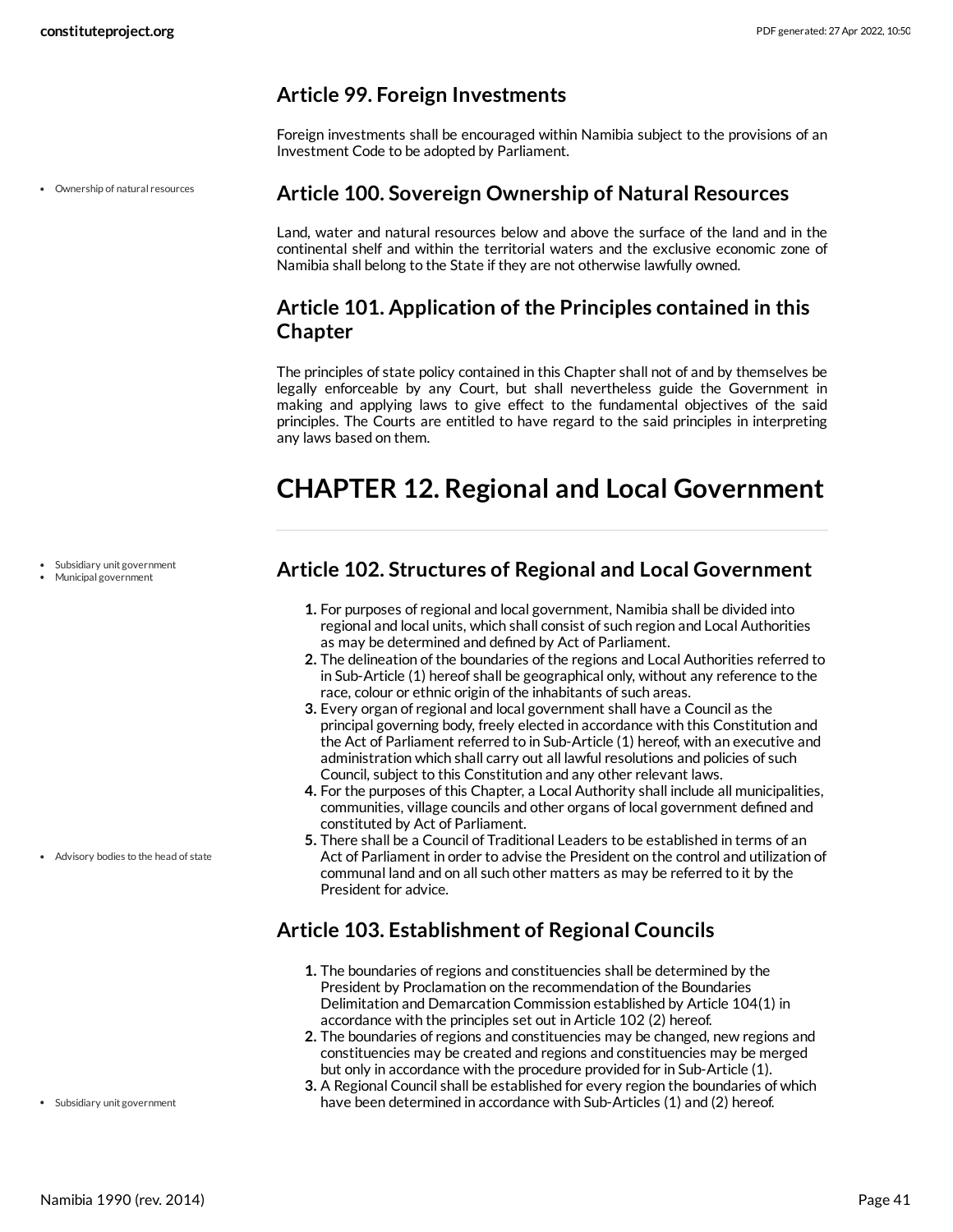#### <span id="page-41-0"></span>**Article 104. Boundaries Delimitation and Demarcation Commission**

- **1.** There shall be a Boundaries Delimitation and Demarcation Commission which shall –
	- **a.** delimit and demarcate the boundaries of Namibia subject to Article 1(4);
	- **b.** recommend the determination of the boundaries and names of regions, constituencies and local authorities in accordance with this Constitution and the provisions of an Act of Parliament,

and shall report thereon to the President.

- **2.** The Boundaries Delimitation and Demarcation Commission shall consist of a fulltime Chairperson and other part-time Commissioners as may be appointed by the President with the approval of the National Assembly.
- **3.** An Act of Parliament may further regulate any matter not expressly provided for by this Constitution, including the method of arriving at a decision.

### <span id="page-41-1"></span>**Article 105. Composition of Regional Councils**

Every Regional Council shall consist of a number of persons determined in accordance with the procedure provided for in Article 103(1) for the particular region for which that Regional Council has been established, and who are qualified to be elected to the National Council.

#### <span id="page-41-2"></span>**Article 106. Regional Council Elections**

- **1.** Each region shall be divided into constituencies the boundaries of which shall be fixed by the Boundaries Delimitation and Demarcation Commission in accordance with the provisions of an Act of Parliament and this Constitution: provided that there shall be no fewer than six (6) and no more than twelve (12) constituencies in each region.
- **2.** Each constituency shall elect one member to the Regional Council for the region in which it is situated.
- **3.** The elections shall be by secret ballot to be conducted in accordance with the provisions of an Act of Parliament, and the candidate receiving the most votes in any constituency shall be the elected member of the Regional Council for that constituency.
- **4.** All Regional Council elections for the various regions of Namibia shall be held on the same day.
- **5.** The date for Regional Council elections shall be determined by the President by Proclamation in the Gazette.

#### <span id="page-41-3"></span>**Article 107. Remuneration and Allowances and Other Benefits of Members of Regional Councils**

Members of Regional Councils are entitled to such remuneration and allowances and other benefits as determined in accordance with an Act of Parliament.

#### <span id="page-41-4"></span>**Article 108. Powers of Regional Councils**

Regional Councils shall have the following powers:

- **a.** to elect members to the National Council;
- **b.** to exercise within the region for which they have been constituted such executive powers and to perform such duties in connection therewith as may be assigned to them by Act of Parliament and as may be delegated to them by the President;

Subsidiary unit government

Subsidiary unit government

Subsidiary unit government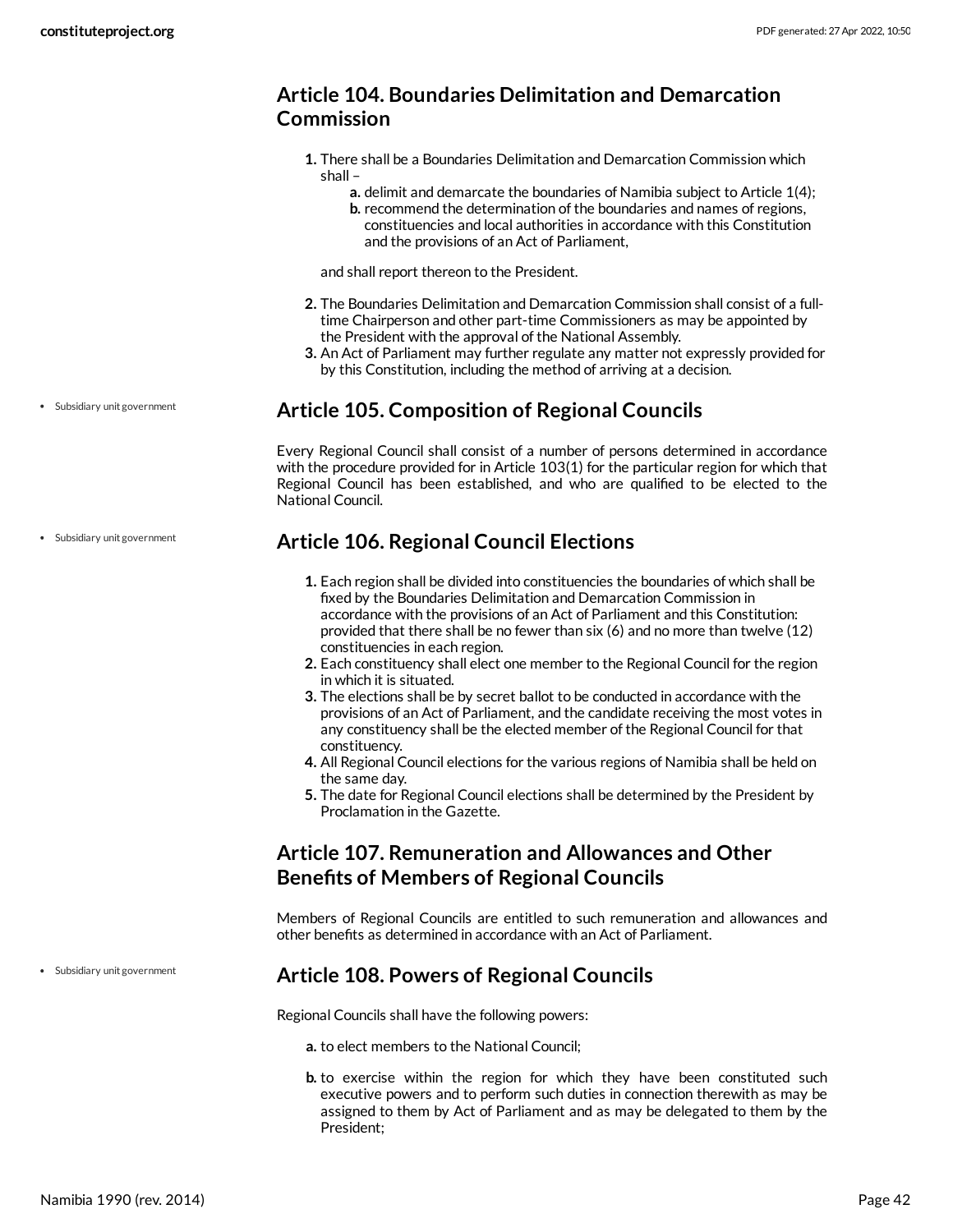- **c.** to raise revenue, or share in the revenue raised by the central Government within the regions for which they have been established, as may be determined by Act of Parliament;
- **d.** to exercise powers, perform any other functions and make such by-laws or regulations as may be determined by Act of Parliament.

#### <span id="page-42-0"></span>**Article 109. Management Committees**

- **1.** Each Regional Council shall elect from amongst its members a Management Committee, which shall be vested with executive powers in accordance with the provisions of an Act of Parliament.
- **2.** The Management Committee shall have a Chairperson to be elected by the members of the Regional Council at the time that they elect the Management Committee, and such Chairperson shall preside at meetings of his or her Regional Council.
- **3.** The Chairperson and the members of the Management Committee shall hold office for two (2) years and six (6) months and shall be eligible for re-election.

#### <span id="page-42-1"></span>**Article 110. Administration and Functioning of Regional Councils**

- **1.** The holding and conducting of meetings of Regional Councils, the filling of casual vacancies on Regional Councils and the manner of appointing staff members the method of determining their conditions of service any other matter relating to their employment and the availing of staff members in the public service by the Public Service Commission to the Regional Councils, as well as all other matters dealing with or incidental to the administration and functioning of Regional Councils, shall be determined by Act of Parliament.
- **2.** An Act of Parliament may regulate the employment of staff members to perform work for Regional Councils.
- **3.** The Act referred to in Sub-Article (2) may provide for the employment of staff members by regional councils or may provide that staff members are employed in the public service and may provide for the manner in which staff members employed in the public service are made available to Regional Councils.
- **4.** The Act referred to in Sub-Article (2) may also provide for the transfer of staff members employed by Regional Councils to the public service and their subsequent making available to Regional Councils.
- **5.** The Act referred to in Sub-Article (2) may also provide for any other matter relating to the employment, conditions of service, disciplinary matters of the staff members in question and any matter that is necessary, incidental or ancillary to the employment of the staff members in question.

#### <span id="page-42-2"></span>**Article 110A. Regional Governors**

- **1.** The President shall appoint Regional Governors as political heads of the regions, and an Act of Parliament shall further prescribe their powers and functions.
- **2.** Regional Governors shall serve at the pleasure of the President.
- **3.** Subject to this Constitution or any other law, a Regional Governor shall oversee the exercise of any executive function of Government in the region for which he or she is the Regional Governor, and he or she shall be the link between the central Government and the Regional Council, Local Authorities and Traditional Leaders in the region concerned.
- **4.** In the performance of his or her functions, a Regional Governor may in writing require the Regional Council of the region of which he or she is the Regional Governor to convene urgent special sessions and address any matter.
- **5.** A Regional Governor shall attend a meeting of the Regional Council of the region for which he or she is the Regional Governor once every year, which meeting shall occur after the President and Cabinet attend Parliament in terms of Article 32(2) hereof.
- **6.** During the meeting referred to in Sub-Article (5), the Regional Governor shall address the Regional Council on the state of the region, planned activities of the central Government in the region, report on the activities of the central

Subsidiary unit government

- Subsidiary unit government
- Head of state powers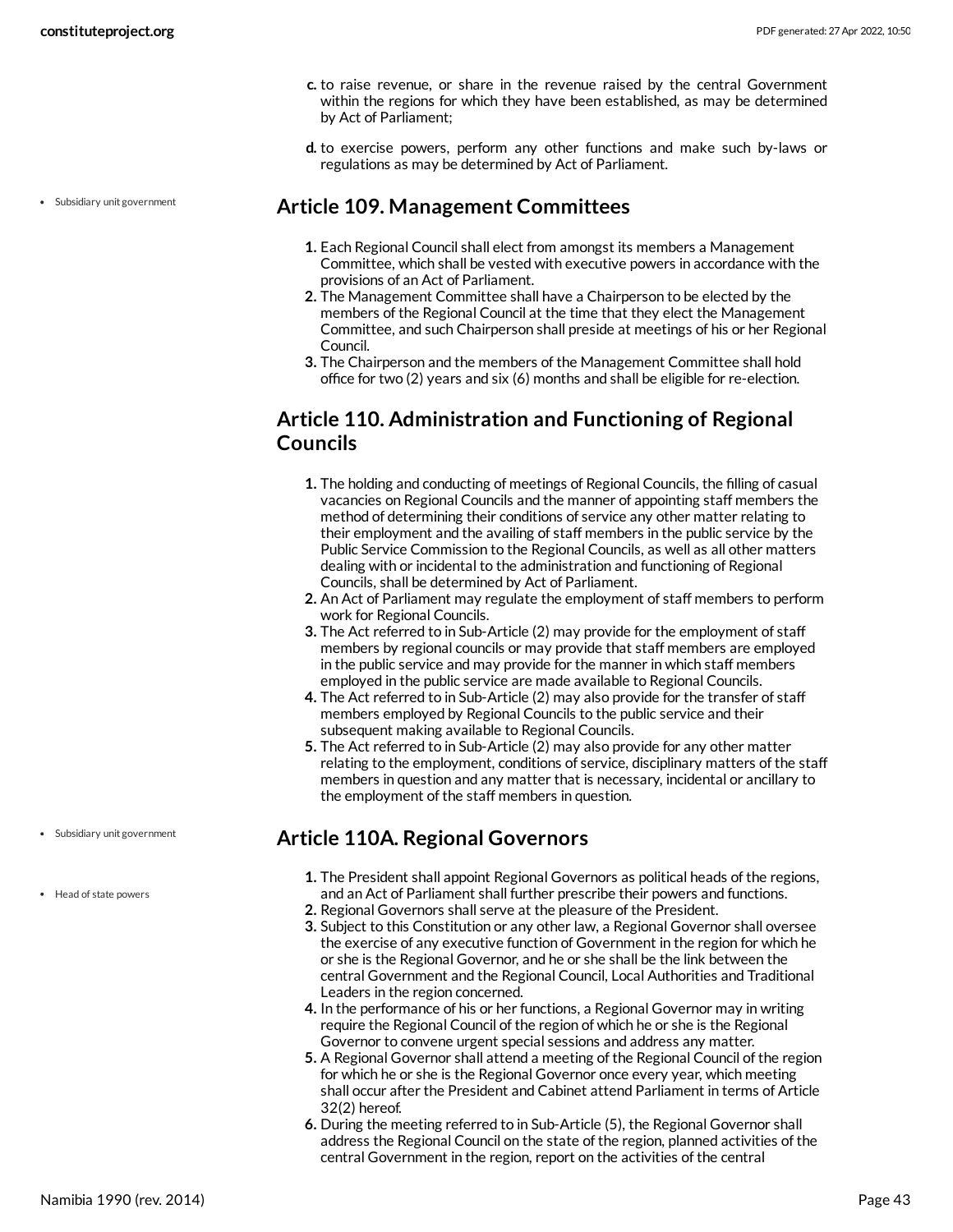Municipal government

- **6.** Government of the previous year in the region and be available to respond to questions.
- **7.** The President or the Minister responsible for regional government may assign further functions to Regional Governors and Regional Governors shall report to the President.

#### <span id="page-43-0"></span>**Article 111. Local Authorities**

- **1.** Local Authorities shall be established in accordance with the provisions of Article 102 hereof.
- **2.** The boundaries of Local Authorities, the election of Councils to administer the affairs of Local Authorities, the method of electing persons to Local Authority Councils, the methods of raising revenue for Local Authorities, the remuneration of Local Authority Councilors and all other matters dealing with or incidental to the administration and functioning of Local Authorities, shall be determined by Act of Parliament.
- **3.** Persons shall be qualified to vote in elections for Local Authority Councils if such persons have been resident within the jurisdiction of a Local Authority for not less than one (1) year immediately prior to such election and if such persons are qualified to vote in elections for the National Assembly.
- **4.** Different provisions may be made by the Act of Parliament referred to in Sub-Article (2) hereof in regard to different types of Local Authorities.
- **5.** All by-laws or regulations made by Local Authorities pursuant to powers vested in them by Act of Parliament shall be tabled in the National Assembly and shall cease to be of force if a resolution to that effect is passed by the National Assembly.

# <span id="page-43-1"></span>**CHAPTER 13. The Public Service Commission**

#### <span id="page-43-2"></span>**Article 112. Establishment**

- **1.** There shall be established a Public Service Commission which shall have the function of advising the President on the matters referred to in Article 113 hereof and of reporting to the National Assembly thereon.
- **2.** The Public Service Commission shall be independent and act impartially.
- **3.** The Public Service Commission shall consist of a Chairperson and no fewer than three (3) and no more than six (6) other persons nominated by the President and appointed by the National Assembly by resolution.
- **4.** Every member of the Public Service Commission shall be entitled to serve on such Commission for a period of five (5) years unless lawfully removed before the expiry of that period for good and sufficient reasons in terms of this Constitution and procedures to be prescribed by Act of Parliament. Every member of the Public Service Commission shall be eligible for reappointment.

### <span id="page-43-3"></span>**Article 113. Functions**

The functions of the Public Service Commission shall be defined by Act of Parliament and shall include the power:

- **a.** to advise the President and the Government or:
	- **aa.** the appointment of suitable persons to specified categories of employment in the public service, with special regard to the balanced structuring thereof;
	- **bb.** the exercise of adequate disciplinary control over such persons in order to assure the fair administration of personnel policy;
	- **cc.** the remuneration of any such persons;
	- **dd.** all other matters which by law pertain to the public service;

Federal review of subnational legislation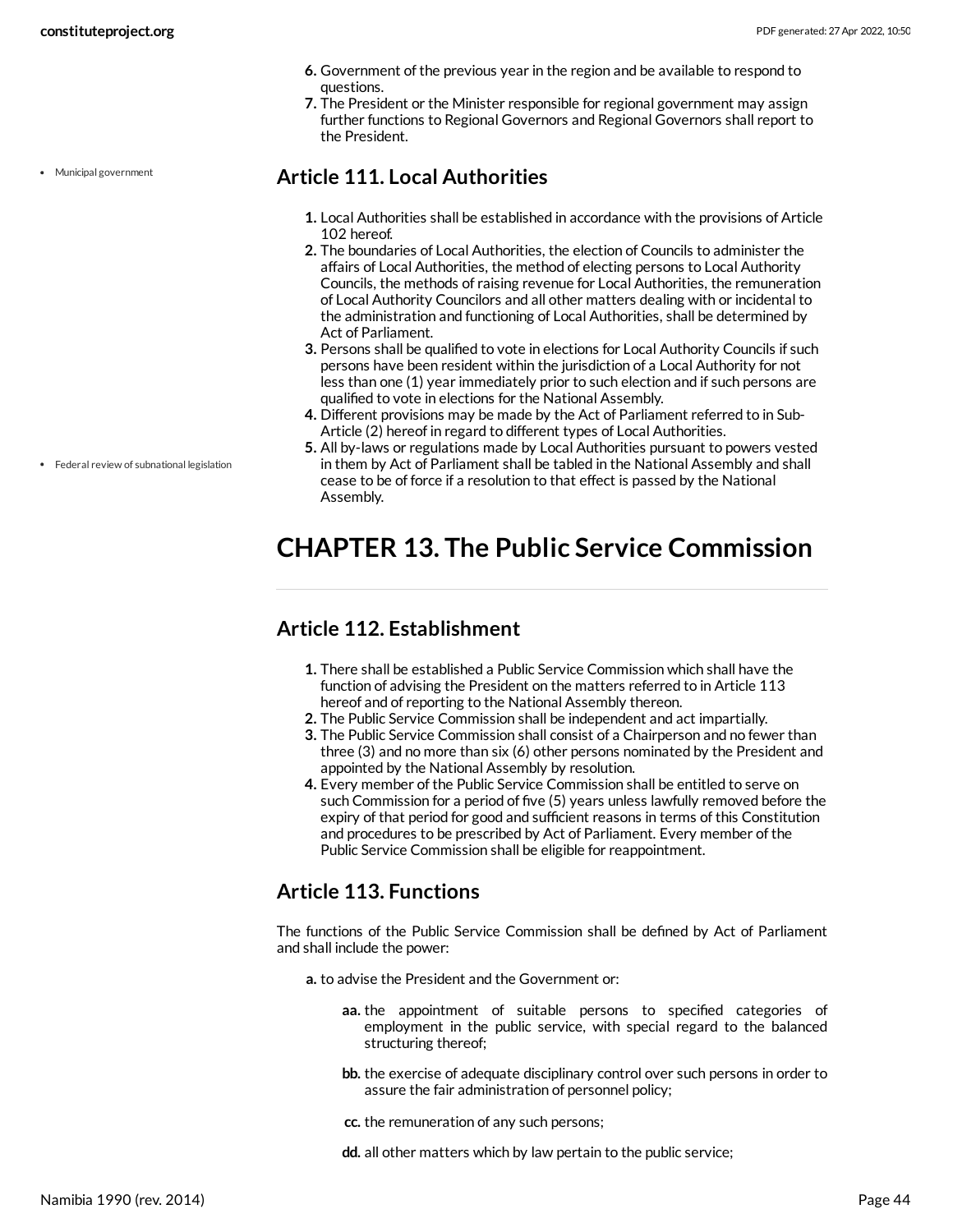**b.** to perform all functions assigned to it by Act of Parliament;

**c.** to, if requested by the President to do so, advise the President on the identity, availability and suitability of persons to be appointed by the President to offices in terms of this Constitution or any other law.

Advisory bodies to the head of state

### <span id="page-44-0"></span>**CHAPTER 14. The Security Commission**

#### <span id="page-44-1"></span>**Article 114. Establishment and Functions**

- **1.** There shall be a Security Commission which shall have the functions
	- **a.** to make recommendations to the President on the appointment of the Chief of the Defence Force, the Inspector-General of Police and the Commissioner-General of Correctional Service;
	- **b.** to advise the President on any matter on which the President may require its advice; and
	- **c.** to perform such other functions as may be assigned to it by an Act of Parliament.
- **2.** The Security Commission shall consist of the Chairperson of the Public Service Commission, the Chief of the Defence Force, the Inspector-General of Police, the Head of the Intelligence Service, the Commissioner-General of Correctional Service and two (2) members of the National Assembly, appointed by the President on the recommendation of the National Assembly.
- **3.** No decision of the Security Commission shall be invalid merely as a result of a vacancy on the Commission when that decision has been taken.

## <span id="page-44-2"></span>**CHAPTER 15. The Defence Force, The Police Force, The Intelligence Service and The Correctional Service**

#### <span id="page-44-3"></span>**Article 115. Establishment of the Defence Force**

- **1.** There shall be established by Act of Parliament a Namibian Defence Force with prescribed composition, powers, duties and procedures, in order to defend the territory and national interests of Namibia.
- **2.** The President shall be the Commander-in-Chief of the Defence Force and shall have all the powers and exercise all the functions necessary for that purpose.

#### <span id="page-44-4"></span>**Article 116. Chief of the Defence Force**

- **1.** There shall be a Chief of the Defence Force who shall be appointed by the President in terms of Article 32(4)(c)(aa) hereof.
- **2.** The Chief of the Defence Force shall make provision for a balanced structuring of the defence force and shall have the power to make suitable appointments to the defence force, to cause charges of indiscipline among members of the defence force to be investigated and prosecuted and to ensure the efficient administration of the defence force.

#### <span id="page-44-5"></span>**Article 117. Removal of the Chief of the Defence Force**

The President may remove the Chief of the Defence Force from office for good cause and in the public interest and in accordance with the provisions of any Act of Parliament which may prescribe procedures considered to be expedient for this purpose.

Designation of commander in chief

• Selection of active-duty commanders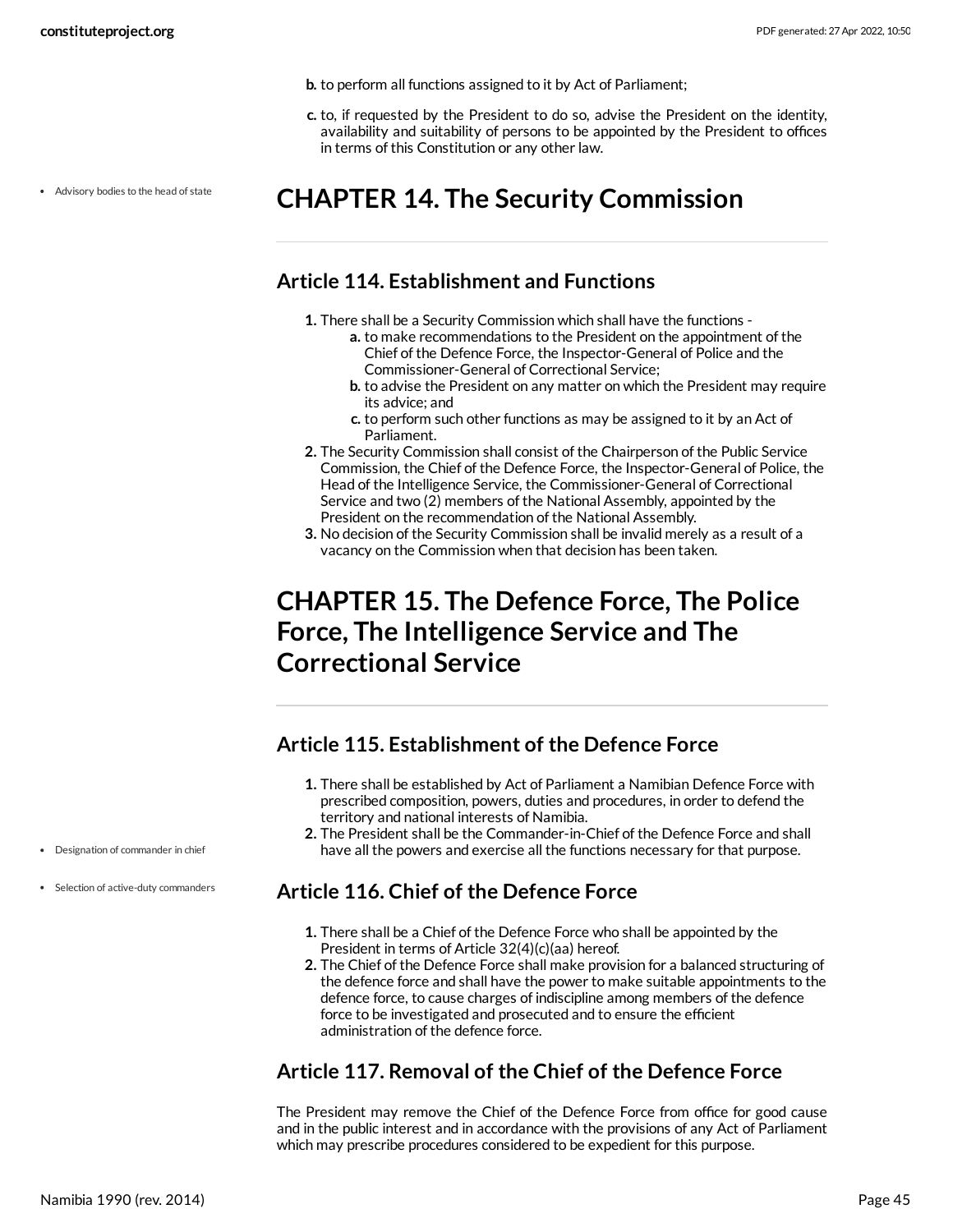#### <span id="page-45-0"></span>**Article 118. Establishment of the Police Force**

There shall be established by Act of Parliament a Namibian police force with prescribed powers, duties and procedures in order to secure the internal security of Namibia and to maintain law and order.

#### <span id="page-45-1"></span>**Article 119. The Inspector-General of Police**

- **1.** There shall be an Inspector-General of Police who shall be appointed by the President in terms of Article 32(4)(c)(bb) hereof.
- **2.** The Inspector-General of Police shall make provision for a balanced structuring of the police force and shall have the power to make suitable appointments to the police force, to cause charges of indiscipline among members of the police force to be investigated and prosecuted and to ensure the efficient administration of the police force.

#### <span id="page-45-2"></span>**Article 120. Removal of the Inspector-General of Police**

The President may remove the Inspector-General of Police from office for good cause and in the public interest and in accordance with the provisions of any Act of Parliament which may prescribe procedures considered to be expedient for this purpose.

### <span id="page-45-3"></span>**Article 120A. Establishment of the Intelligence Service**

- **1.** There shall be established by an Act of Parliament, an Intelligence Service with its powers and functions provided for in such Act.
- **2.** The Act referred to in Sub-Article (1) may also provide for the title by which the Head of the Intelligence Service shall be known.
- **3.** The President shall appoint the Head of the Intelligence Service in terms of Article 32(3)(i)(gg).
- **4.** The Head of the Intelligence Service shall serve at the pleasure of the President and shall assume political responsibility for the control and direction of the Intelligence Service.
- **5.** The Head of the Intelligence Service shall be the principal advisor to the President and the Government on matters relating to national security and intelligence.

### <span id="page-45-4"></span>**Article 121. Establishment of the Correctional Service**

There shall be established by Act of Parliament a Namibian correctional service with prescribed powers, duties and procedures.

#### <span id="page-45-5"></span>**Article 122. Commissioner-General of Correctional Service**

- **1.** There shall be a Commissioner-General of Correctional Service who shall be appointed by the President in terms of Article 32(4)(c)(cc) hereof.
- **2.** The Commissioner-General of Correctional Service shall make provision for a balanced structuring of the correctional service and shall have the power to make suitable appointments to the correctional service, to cause charges of indiscipline among members of the correctional service to be investigated and prosecuted and to ensure the efficient administration of the correctional service.

#### <span id="page-45-6"></span>**Article 123. Removal of the Commissioner-General of Correctional Service**

The President may remove the Commissioner-General of Correctional Service from office for good cause and in the public interest and in accordance with the provisions of any Act of Parliament which may prescribe procedures considered to be expedient for this purpose.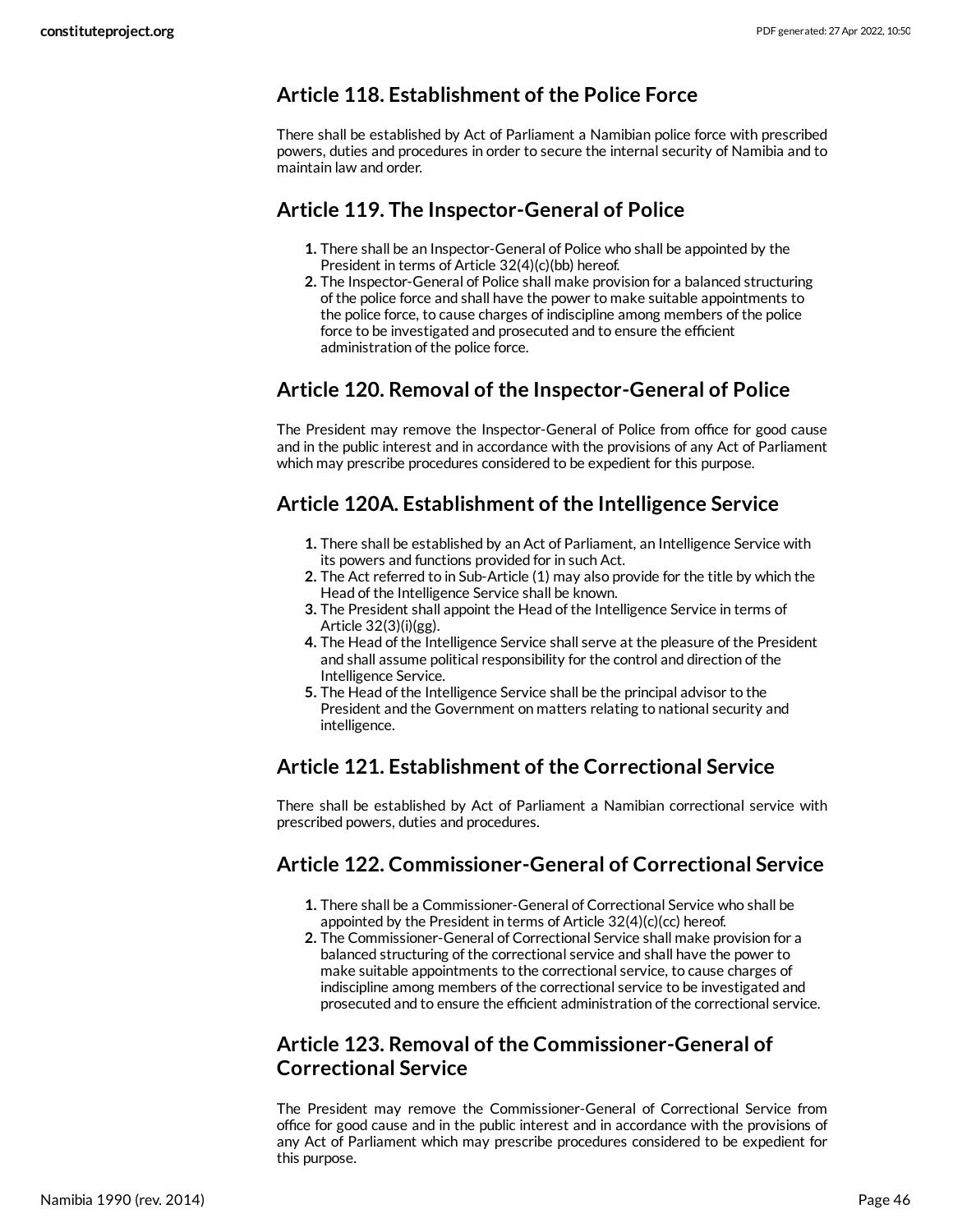### <span id="page-46-0"></span>**CHAPTER 16. Finance**

#### <span id="page-46-1"></span>**Article 124. Transfer of Government Assets**

The assets mentioned in Schedule 5 hereof shall vest in the Government of Namibia on the date of Independence.

#### <span id="page-46-2"></span>**Article 125. The State Revenue Fund**

- **1.** The Central Revenue Fund of the mandated territory of South West Africa instituted in terms of Section 3 of the Exchequer and Audit Proclamation, 1979 (Proclamation 85 of 1979) and Section 31(1) of Proclamation R101 of 1985 shall continue as the State Revenue Fund of the Republic of Namibia.
- **2.** All income accruing to the central Government shall be deposited in the State Revenue Fund and the authority to dispose thereof shall vest in the Government of Namibia.
- **3.** Nothing contained in Sub-Article (2) hereof shall preclude the enactment of any law or the application of any law which provides that:
	- **a.** the Government shall pay any particular monies accruing to it into a fund designated for a special purpose; or
	- **b.** any body or institution to which any monies accruing to the State have been paid, may retain such monies or portions thereof for the purpose of defraying the expenses of such body or institution; or
	- **c.** where necessary, subsidies be allocated to regional and Local Authorities.
- **4.** No money shall be withdrawn from the State Revenue Fund except in accordance with an Act of Parliament.
- **5.** No body or person other than the Government shall have the power to withdraw monies from the State Revenue Fund.

### <span id="page-46-3"></span>**Article 126. Appropriations**

- **1.** The Minister responsible for finance shall, at least once every year and thereafter at such interim stages as may be necessary, present for the consideration of the National Assembly estimates of revenue, expenditure and income for the prospective financial year.
- **2.** The National Assembly shall consider such estimates and pass pursuant thereto such Appropriation Acts as are in its opinion necessary to meet the financial requirements of the State from time to time.

### <span id="page-46-4"></span>**Article 127. The Auditor-General**

- **1.** There shall be an Auditor-General appointed by the President on the recommendation of the Public Service Commission and with the approval of the National Assembly. The Auditor-General shall hold office for five (5) years unless removed earlier under Sub-Article (4) hereof or unless he or she resigns. The Auditor-General shall be eligible for reappointment.
- **2.** The Auditor-General shall audit the State Revenue Fund and shall perform all other functions assigned to him or her by the Government or by Act of Parliament and shall report annually to the National Assembly thereon.
- **3.** The Auditor-General shall not be a member of the public service.
- **4.** The Auditor-General shall not be removed from office unless a two-thirds majority of all the members of the National Assembly vote for such removal on the ground of mental incapacity or gross misconduct.

• Budget bills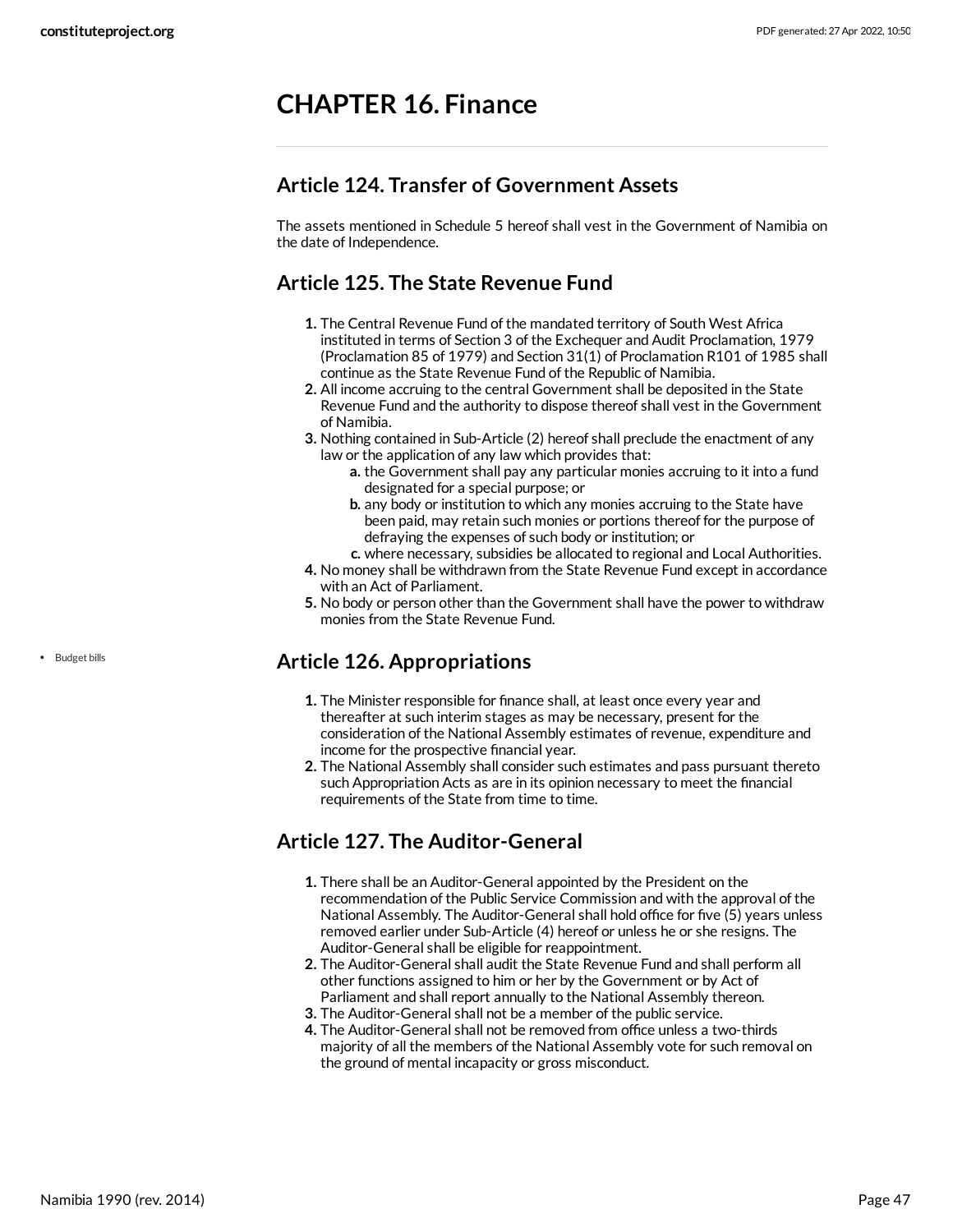### <span id="page-47-0"></span>**CHAPTER 17. Central Bank and National Planning Commission**

Central bank

#### <span id="page-47-1"></span>**Article 128. The Central Bank**

- **1.** There shall be established by Act of Parliament a Central Bank of the Republic of Namibia which shall serve as the State's principal instrument to control the money supply, the currency, and banking institutions and any other financial institutions that may be placed under the supervision of the Central Bank by Act of Parliament, and to perform all other functions ordinarily performed by a central bank.
- **2.** The Governing Board of the Central Bank shall consist of a Governor, Deputy-Governors and such other members of the Board as shall be prescribed by Act of Parliament, and all members of the Board shall be appointed by the President in accordance with procedures prescribed by such Act of Parliament.
- **3.** Nothing in this Constitution is construed as to prevent the enactment of any law or as effecting the validity of any law assigning the regulation of institutions that perform financial services to any member of the public by a body other than the Central Bank.

### <span id="page-47-2"></span>**Article 129. The National Planning Commission**

- **1.** There shall be established in the Presidency a National Planning Commission, whose task shall be to plan the priorities and direction of national development.
- **2.** There shall be a Director-General of Planning appointed by the President in terms of Article 32(3)(i)(dd) hereof, who shall be the head of the National Planning Commission and the principal adviser to the President in regard to all matters pertaining to economic planning and who shall attend Cabinet meetings at the request of the President.
- **3.** The membership, powers, functions and personnel of the National Planning Commission shall be regulated by Act of Parliament.

# <span id="page-47-3"></span>**CHAPTER 18. Coming into Force of the Constitution**

#### <span id="page-47-4"></span>**Article 130. Coming into Force of the Constitution**

This Constitution as adopted by the Constituent Assembly shall come into force on the date of Independence.

# <span id="page-47-5"></span>**CHAPTER 19. Amendment ofthe Constitution**

Unamendable provisions

#### <span id="page-47-6"></span>**Article 131. Entrenchment of Fundamental Rights and Freedoms**

No repeal or amendment of any of the provisions of Chapter 3 hereof, in so far as such repeal or amendment diminishes or detracts from the fundamental rights and freedoms contained and defined in that Chapter, shall be permissible under this Constitution, and no such purported repeal or amendment shall be valid or have any force or effect.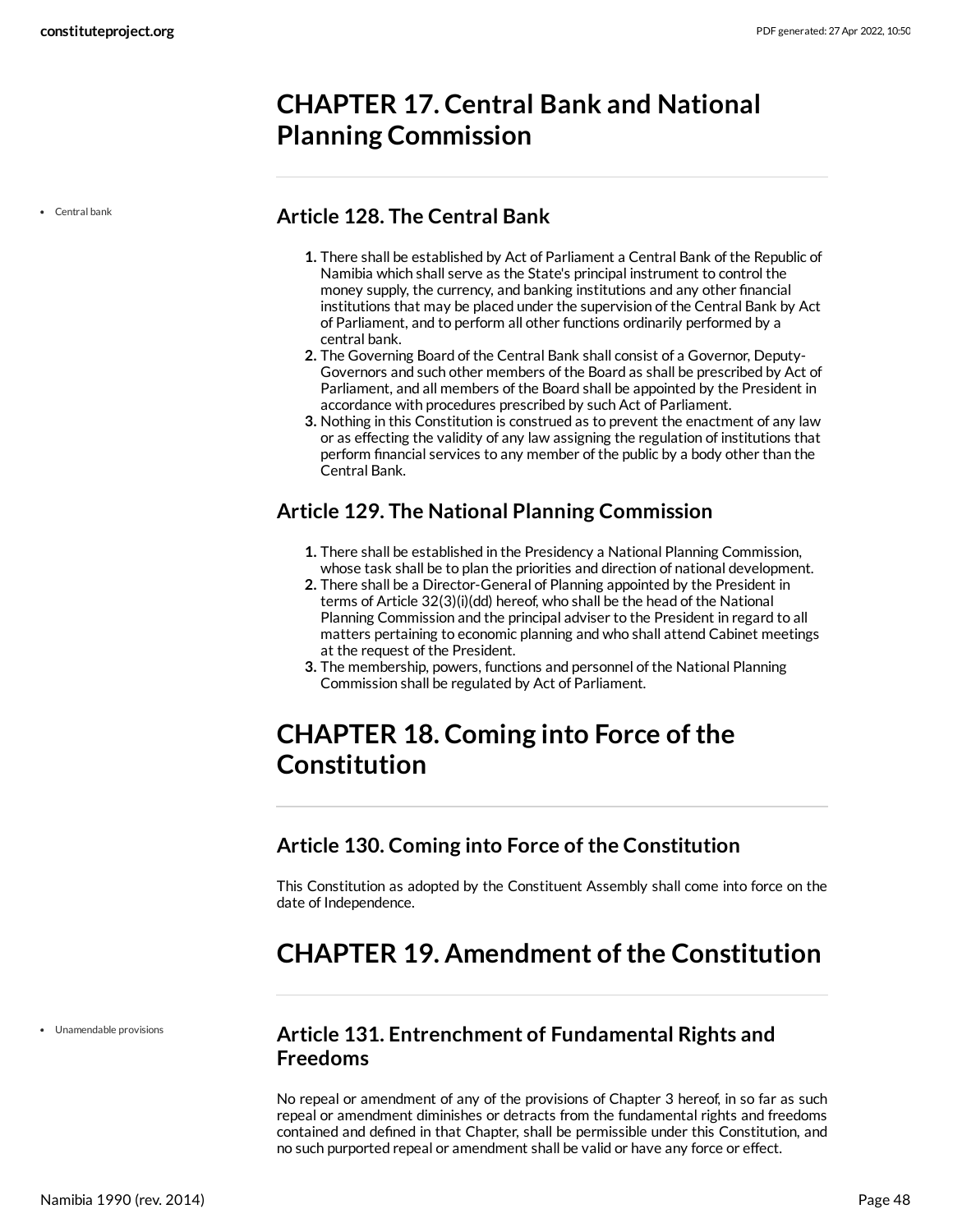- Constitution amendment procedure
	-

Referenda

Unamendable provisions

Transitional provisions

#### <span id="page-48-0"></span>**Article 132. Repeal and Amendment of the Constitution**

- **1.** Any bill seeking to repeal or amend any provision of this Constitution shall indicate the proposed repeals and/or amendments with reference to the specific Articles sought to be repealed and/or amended and shall not deal with any matter other than the proposed repeals or amendments.
- **2.** The majorities required in Parliament for the repeal and/or amendment of any of the provisions of this Constitution shall be:
	- **a.** two-thirds of all the members of the National Assembly; and **b.** two-thirds of all the members of the National Council.
	- **3**
	-
- <span id="page-48-4"></span>**a.** Notwithstanding the provisions of Sub-Article (2) hereof, if a bill proposing a repeal and/or amendment of any of the provisions of this Constitution secures a majority of two-thirds of all the members of the National Assembly, but fails to secure a majority of two-thirds of all the members of the National Council, the President may by Proclamation make the bill containing the proposed repeals and/or amendments the subject of a national referendum.
- **b.** The national referendum referred to in Sub-Article (a) hereof shall be conducted in accordance with procedures prescribed for the holding of referenda by Act of Parliament.
- **c.** If upon the holding of such a referendum the bill containing the proposed repeals and/or amendments is approved by a two-thirds majority of all the valid votes cast in the referendum, the bill shall be deemed to have been passed in accordance with the provisions of this Constitution, and the President shall assent to the bill by signing the bill and the bill shall be published as an Act in the Gazette..
- **4.** No repeal or amendment of this Sub-Article or Sub-Articles (2) or (3) hereof in so far as it seeks to diminish or detract from the majorities required in Parliament or in a referendum shall be permissible under this Constitution, and no such purported repeal or amendment shall be valid or have any force or effect. **5.** Nothing contained in this Article:
	- **a.** shall detract in any way from the entrenchment provided for in Article 131 hereof of the fundamental rights and freedoms contained and defined in Chapter 3 hereof;
	- **b.** shall prevent Parliament from changing its own composition or structures by amending or repealing any of the provisions of this Constitution: provided always that such repeals or amendments are effected in accordance with the provisions of this Constitution.

# <span id="page-48-1"></span>**CHAPTER 20. The Law in Force and Transitional Provisions**

#### <span id="page-48-2"></span>**Article 133. The First National Assembly**

Notwithstanding the provisions of Article 46 hereof, the Constituent Assembly shall be deemed to have been elected under Articles 46 and 49 hereof, and shall constitute the first National Assembly of Namibia, and its term of office and that of the President shall be deemed to have begun from the date of Independence.

#### <span id="page-48-3"></span>**Article 134. Election of the First President**

**1.** Notwithstanding the provisions of Article 28 hereof, the first President of Namibia shall be the person elected to that office by the Constituent Assembly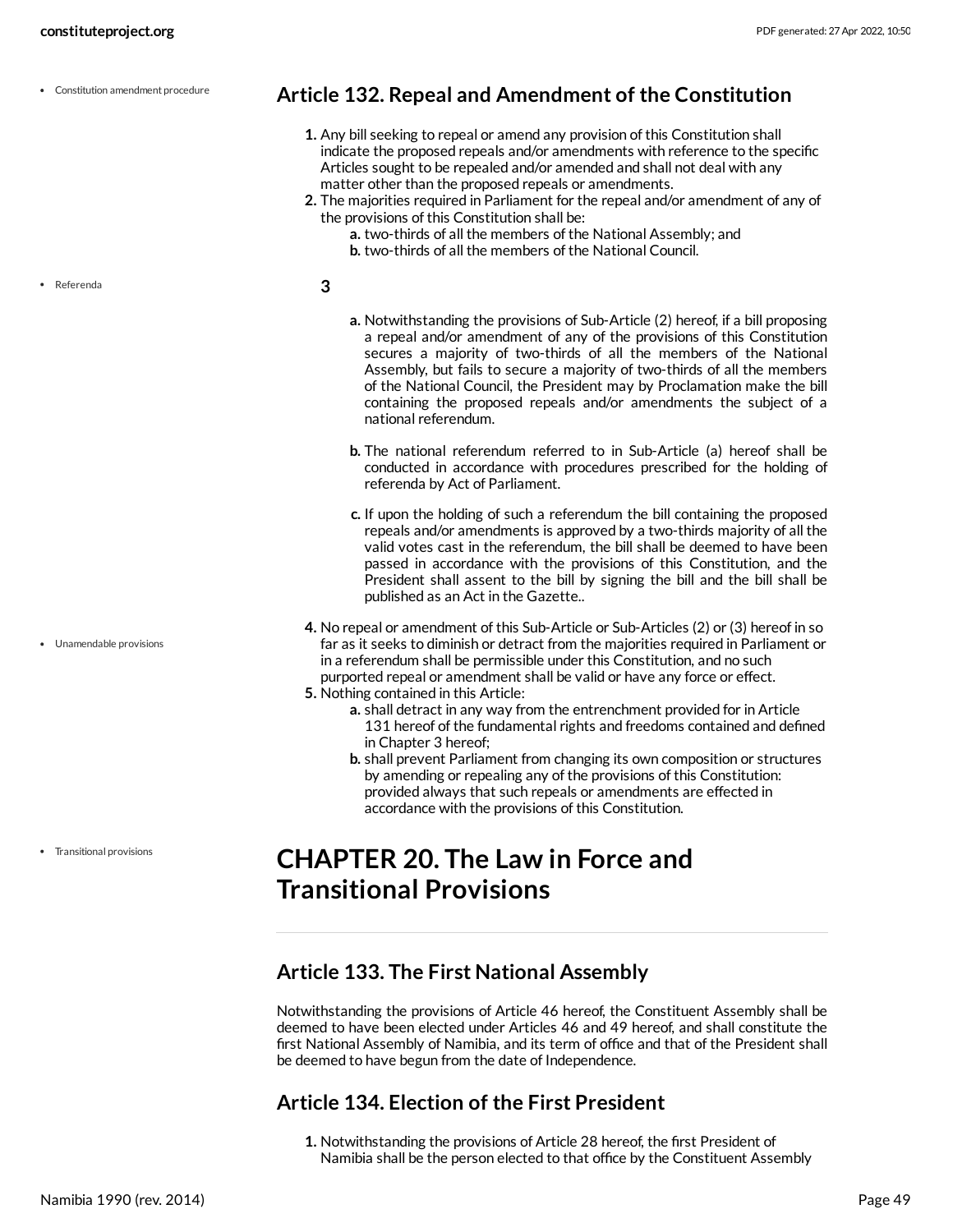- **1.** by a simple majority of all its members.
- **2.** The first President of Namibia shall be deemed to have been elected under Article 28 hereof and upon assuming office shall have all the powers, functions, duties and immunities of a President elected under that Article.
- **3.** Notwithstanding Article 29(3), the first President of Namibia may hold office as President for three terms.

#### <span id="page-49-0"></span>**Article 135. Implementation of this Constitution**

This Constitution shall be implemented in accordance with the provisions of Schedule 7 hereof.

#### <span id="page-49-1"></span>**Article 136. Powers of the National Assembly prior to the Election of a National Council**

- **1.** Until elections for a National Council have been held:
	- **a.** all legislation shall be enacted by the National Assembly as if this Constitution had not made provision for a National Council, and Parliament had consisted exclusively of the National Assembly acting on its own without being subject to the review of the National Council;
	- **b.** this Constitution shall be construed as if no functions had been vested by this Constitution in the National Council;
	- **c.** any reference in Articles 29, 56, 75 and 132 hereof to the National Council shall be ignored: provided that nothing contained in this Sub-Article shall be construed as limiting in any way the generality of Sub-Articles (a) and (b) hereof.
- **2.** Nothing contained in Sub-Article (1) hereof shall detract in any way from the provisions of Chapter 8 or any other provision of this Constitution in so far as they make provision for the establishment of a National Council, elections to the National Council and its functioning after such elections have been held.

#### <span id="page-49-2"></span>**Article 137. Elections of the First Regional Councils and the First National Council**

- **1.** The President shall by Proclamation establish the first Delimitation Commission which shall be constituted in accordance with the provisions of Article 104 (1) hereof, within six (6) months of the date of Independence.
- **2.** Such Proclamation shall provide for those matters which are referred to in Articles 102 to 106 hereof, shall not be inconsistent with this Constitution and shall require the Delimitation Commission to determine boundaries of regions and Local Authorities for the purpose of holding Local Authority and Regional Council elections.
- **3.** The Delimitation Commission appointed under such Proclamation shall forthwith commence its work, and shall report to the President within nine (9) months of its appointment: provided that the National Assembly may by resolution and for good cause extend the period within which such report shall be made.
- **4.** Upon receipt of the report of the Delimitation Commission the President shall as soon as reasonably possible thereafter establish by Proclamation the boundaries of regions and Local Authorities in accordance with the terms of the report.
- **5.** Elections for Local Authorities in terms of Article 111 hereof shall be held on a date to be fixed by the President by Proclamation, which shall be a date within six (6) months of the Proclamation referred to in Sub-Article (4) hereof, or within six (6) months of the date on which the legislation referred to in Article 111 hereof has been enacted, whichever is the later: provided that the National Assembly may by resolution and for good cause extend the period within which such elections shall be held.
- **6.** Elections for Regional Councils shall be held on a date to be fixed by the President by Proclamation, which shall be a date within one (1) month of the date of the elections referred to in Sub-Article (5) hereof, or within one (1) month of the date on which the legislation referred to in Article 106 (3) hereof has been enacted, whichever is the later: provided that the National Assembly may by resolution and for good cause extend the period within which such elections shall be held.

• Head of state term limits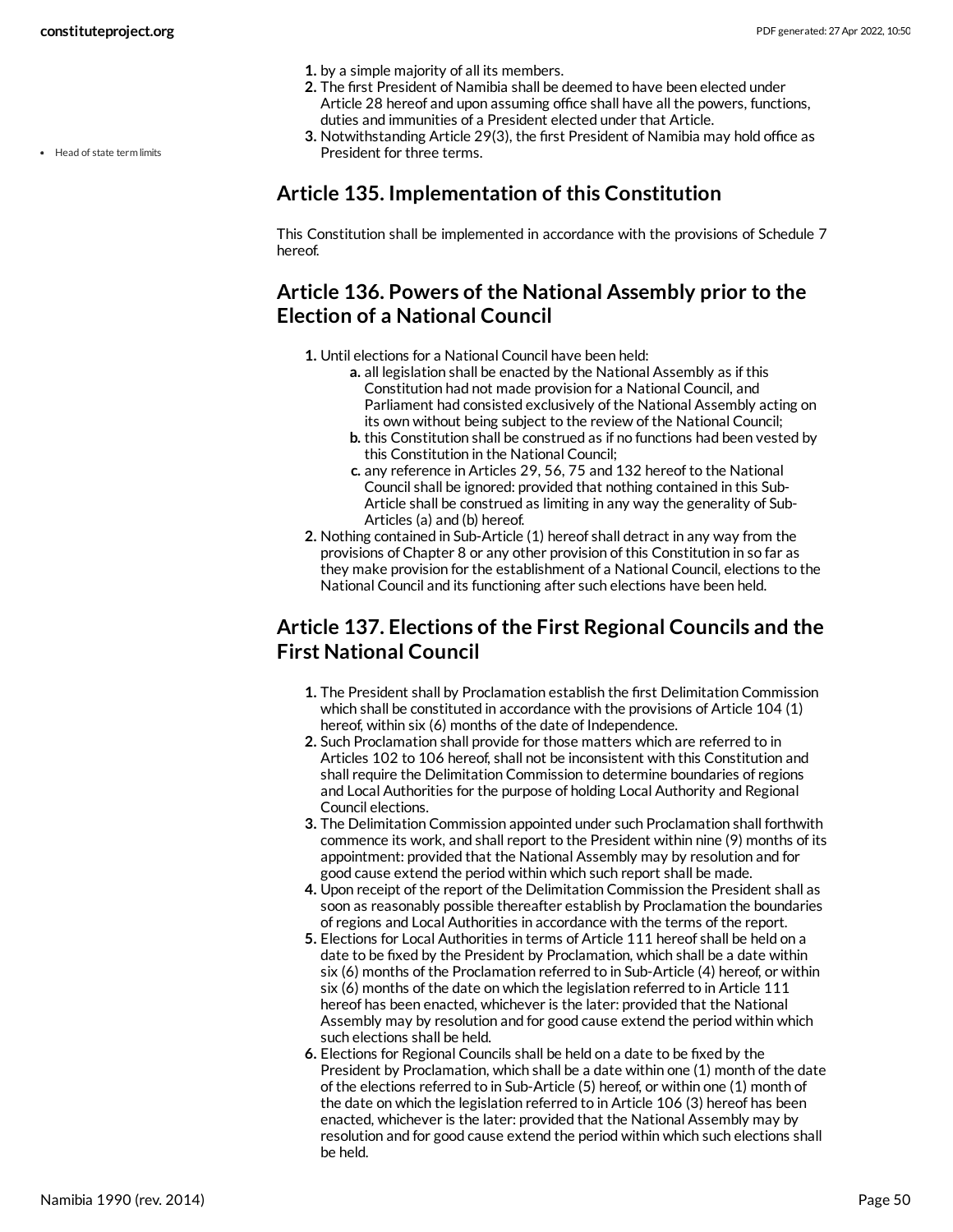**7.** Elections for the first National Council shall be held on a date to be fixed by the President by Proclamation, which shall be a date within one (1) month of the date of the elections referred to in Sub-Article (6) hereof, or within one (1) month of the date on which the legislation referred to in Article 69(2) hereof has been enacted, whichever is the later: provided that the National Assembly may by resolution and for good cause extend the period within which such elections shall be held.

#### <span id="page-50-0"></span>**Article 138. Courts and Pending Actions**

**1.** The Judge-President and other Judges of the Supreme Court of South-West Africa holding office at the date on which this Constitution is adopted by the Constituent Assembly shall be deemed to have been appointed as the Judge-President and Judges of the High Court of Namibia under Article 82 hereof on the date of Independence, and upon making the oath or affirmation of office in the terms set out in Schedule 1 hereof, shall become the first Judge-President and Judges of the High Court of Namibia: provided that if the Judge-President or any such Judges are sixty-five (65) years of age or older on such date, it shall be deemed that their appointments have been extended until the age of seventy (70) in terms of Article 82(4) hereof.

#### **2**

- **a.** The laws in force immediately prior to the date of Independence governing the jurisdiction of Courts within Namibia, the right of audience before such Courts, the manner in which procedure in such Courts shall be conducted and the power and authority of the Judges, Magistrates and other judicial officers, shall remain in force until repealed or amended by Act of Parliament, and all proceedings pending in such Courts at the date of Independence shall be continued as if such Courts had been duly constituted as Courts of the Republic of Namibia when the proceedings were instituted.
- **b.** Any appeal noted to the Appellate Division of the Supreme Court of South Africa against any judgment or order of the Supreme Court of South-West Africa shall be deemed to have been noted to the Supreme Court of Namibia and shall be prosecuted before such Court as if that judgment or order appealed against had been made by the High Court of Namibia and the appeal had been noted to the Supreme Court of Namibia.
- **c.** All criminal prosecutions initiated in Courts within Namibia prior to the date of Independence shall be continued as if such prosecutions had been initiated after the date of Independence in Courts of the Republic of Namibia.
- **d.** All crimes committed in Namibia prior to the date of Independence which would be crimes according to the law of the Republic of Namibia if it had then existed, shall be deemed to constitute crimes according to the law of the Republic of Namibia, and to be punishable as such in and by the Courts of the Republic of Namibia.
- **3.** Pending the enactment of the legislation contemplated by Article 79 hereof:
	- **a.** the Supreme Court shall have the same jurisdiction to hear and determine appeals from Courts in Namibia as was previously vested in the Appellate Division of the Supreme Court of South Africa;
	- **b.** the Supreme Court shall have jurisdiction to hear and determine matters referred to it for a decision by the Attorney-General under this Constitution;
	- **c.** all persons having the right of audience before the High Court shall have the right of audience before the Supreme Court;
	- **d.** three (3) Judges shall constitute a quorum of the Supreme Court when it hears appeals or deals with matters under Sub-Articles (a) and (b) hereof: provided that if any such Judge dies or becomes unable to act after the hearing of the appeal or such matter has commenced, but prior to judgment, the law applicable in such circumstances to the death or inability of a Judge of the High Court shall apply mutatis mutandis;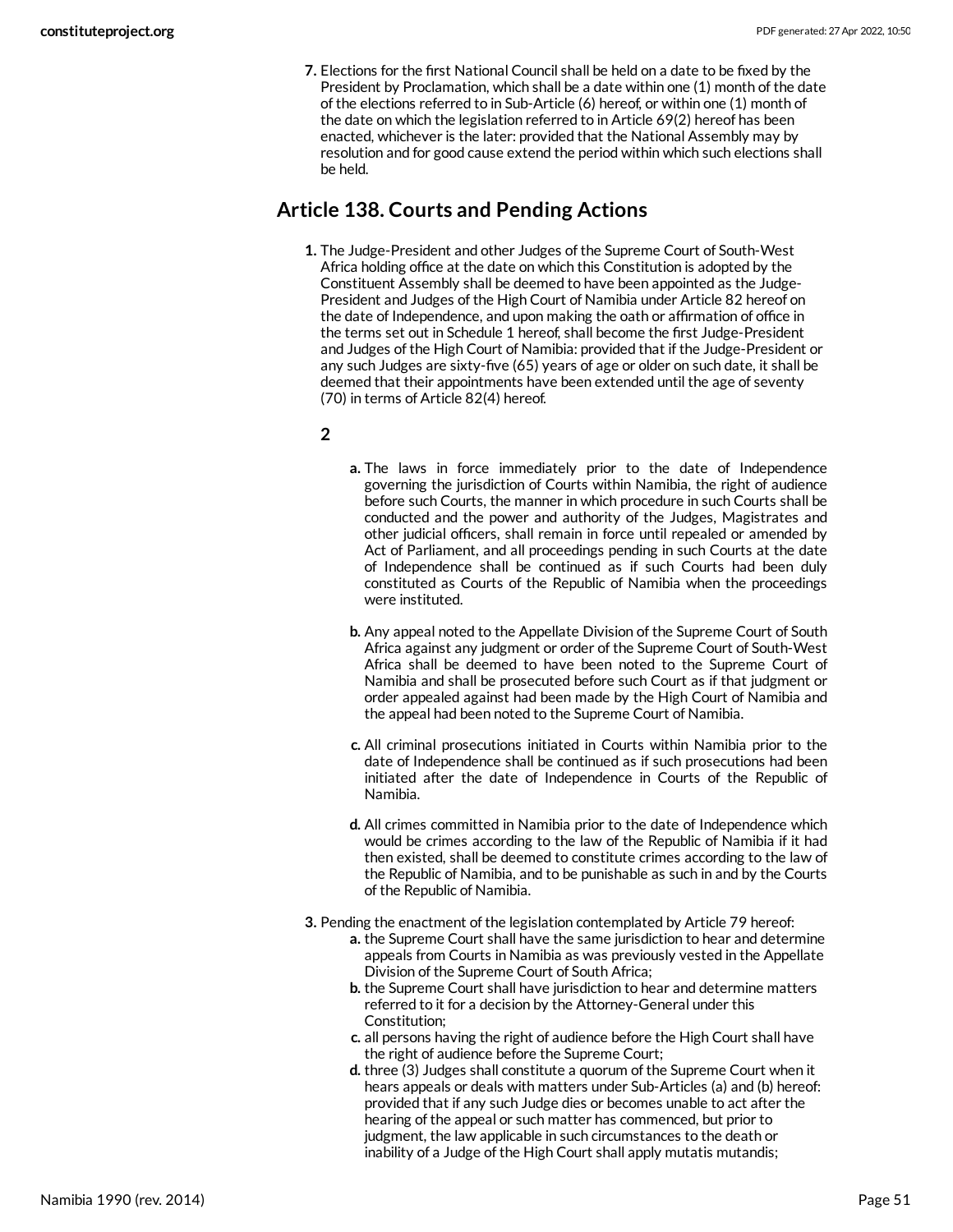**3. e.** until rules of the Supreme Court are made by the Chief Justice for the noting and prosecution of appeals and all matters incidental thereto, the rules which regulated appeals from the Supreme Court of South-West Africa to the Appellate Division of the Supreme Court of South Africa, and were in force immediately prior to the date of Independence, shall apply mutatis mutandis.

#### <span id="page-51-0"></span>**Article 139. The Judicial Service Commission**

- **1.** Pending the enactment of legislation as contemplated by Article 85 hereof and the appointment of a Judicial Service Commission thereunder, the Judicial Service Commission shall be appointed by the President by Proclamation and shall consist of the Chief Justice, a Judge appointed by the President, the Attorney-General, an advocate nominated by the Bar Council of Namibia and an attorney nominated by the Council of the Law Society of South-West Africa: provided that until the first Chief Justice has been appointed, the President shall appoint a second Judge to be a member of the Judicial Service Commission who shall hold office thereon until the Chief Justice has been appointed. The Judicial Service Commission shall elect from amongst its members at its first meeting the person to preside at its meetings until the Chief Justice has been appointed. The first task of the Judicial Service Commission shall be to make a recommendation to the President with regard to the appointment of the first Chief Justice.
- **2.** Save as aforesaid the provisions of Article 85 hereof shall apply to the functioning of the Judicial Service Commission appointed under Sub-Article (1) hereof, which shall have all the powers vested in the Judicial Service Commission by this Constitution.

#### <span id="page-51-1"></span>**Article 140. The Law in Force at the Date of Independence**

- **1.** Subject to the provisions of this Constitution, all laws which were in force immediately before the date of Independence shall remain in force until repealed or amended by Act of Parliament or until they are declared unconstitutional by a competent Court.
- **2.** Any powers vested by such laws in the Government, or in a Minister or other official of the Republic of South Africa shall be deemed to vest in the Government of the Republic of Namibia or in a corresponding Minister or official of the Government of the Republic of Namibia, and all powers, duties and functions which so vested in the Government Service Commission, shall vest in the Public Service Commission referred to in Article 112 hereof.
- **3.** Anything done under such laws prior to the date of Independence by the Government, or by a Minister or other official of the Republic of South Africa shall be deemed to have been done by the Government of the Republic of Namibia or by a corresponding Minister or official of the Government of the Republic of Namibia, unless such action is subsequently repudiated by an Act of Parliament, and anything so done by the Government Service Commission shall be deemed to have been done by the Public Service Commission referred to in Article 112 hereof, unless it is determined otherwise by an Act of Parliament.
- **4.** Any reference in such laws to the President, the Government, a Minister or other official or institution in the Republic of South Africa shall be deemed to be a reference to the President of Namibia or to a corresponding Minister, official or institution in the Republic of Namibia and any reference to the Government Service Commission or the government service, shall be construed as a reference to the Public Service Commission referred to in Article 112 hereof or the public service of Namibia.
- **5.** For the purposes of this Article the Government of the Republic of South Africa shall be deemed to include the Administration of the Administrator-General appointed by the Government of South Africa to administer Namibia, and any reference to the Administrator-General in legislation enacted by such Administration shall be deemed to be a reference to the President of Namibia, and any reference to a Minister or official of such Administration shall be deemed to be a reference to a corresponding Minister or official of the Government of the Republic of Namibia.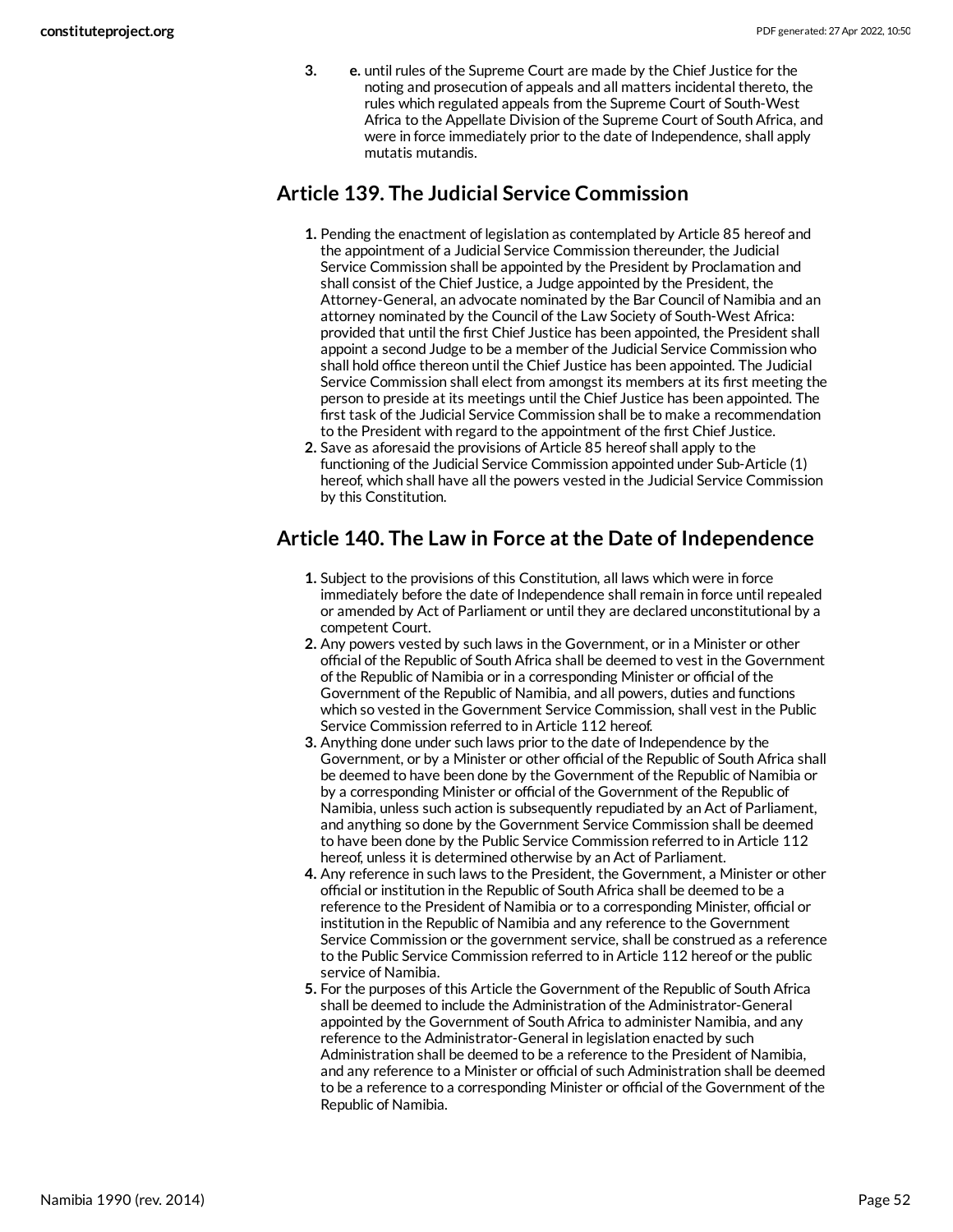#### <span id="page-52-0"></span>**Article 141. Existing Appointments**

- **1.** Subject to the provisions of this Constitution, any person holding office under any law in force on the date of Independence shall continue to hold such office unless and until he or she resigns or is retired, transferred or removed from office in accordance with law.
- **2.** Any reference to the Attorney-General in legislation in force immediately prior to the date of Independence shall be deemed to be a reference to the Prosecutor-General, who shall exercise his or her functions in accordance with this Constitution.

#### <span id="page-52-1"></span>**Article 142. Appointment of the First Chief of the Defence Force, the First Inspector-General of Police and the First Commissioner-General of Correctional Service**

The President shall, in consultation with the leaders of all political parties represented in the National Assembly, appoint by Proclamation the first Chief of the Defence Force, the first Inspector-General of Police and the first Commissioner-General of Correctional Service.

#### <span id="page-52-2"></span>**Article 143. Existing International Agreements**

All existing international agreements binding upon Namibia shall remain in force, unless and until the National Assembly acting under Article 63(2)(d) hereof otherwise decides.

# <span id="page-52-3"></span>**CHAPTER 21. Final Provisions**

#### • International law

• International law

• International law

<span id="page-52-4"></span>**Article 144. International Law**

Unless otherwise provided by this Constitution or Act of Parliament, the general rules of public international law and international agreements binding upon Namibia under this Constitution shall form part of the law of Namibia.

#### <span id="page-52-5"></span>**Article 145. Saving**

- **1.** Nothing contained in this Constitution shall be construed as imposing upon the Government of Namibia:
	- **a.** any obligations to any other State which would not otherwise have existed under international law;
	- **b.** any obligations to any person arising out of the acts or contracts of prior Administrations which would not otherwise have been recognised by international law as binding upon the Republic of Namibia.
- **2.** Nothing contained in this Constitution shall be construed as recognising in any way the validity of the Administration of Namibia by the Government of the Republic of South Africa or by the Administrator-General appointed by the Government of the Republic of South Africa to administer Namibia.

#### <span id="page-52-6"></span>**Article 146. Definitions**

**1.** Unless the context otherwise indicates, any word or expression in this Constitution shall bear the meaning given to such word or expression in any law which deals with the interpretation of statutes and which was in operation within the territory of Namibia prior to the date of Independence.

Namibia 1990 (rev. 2014) Page 53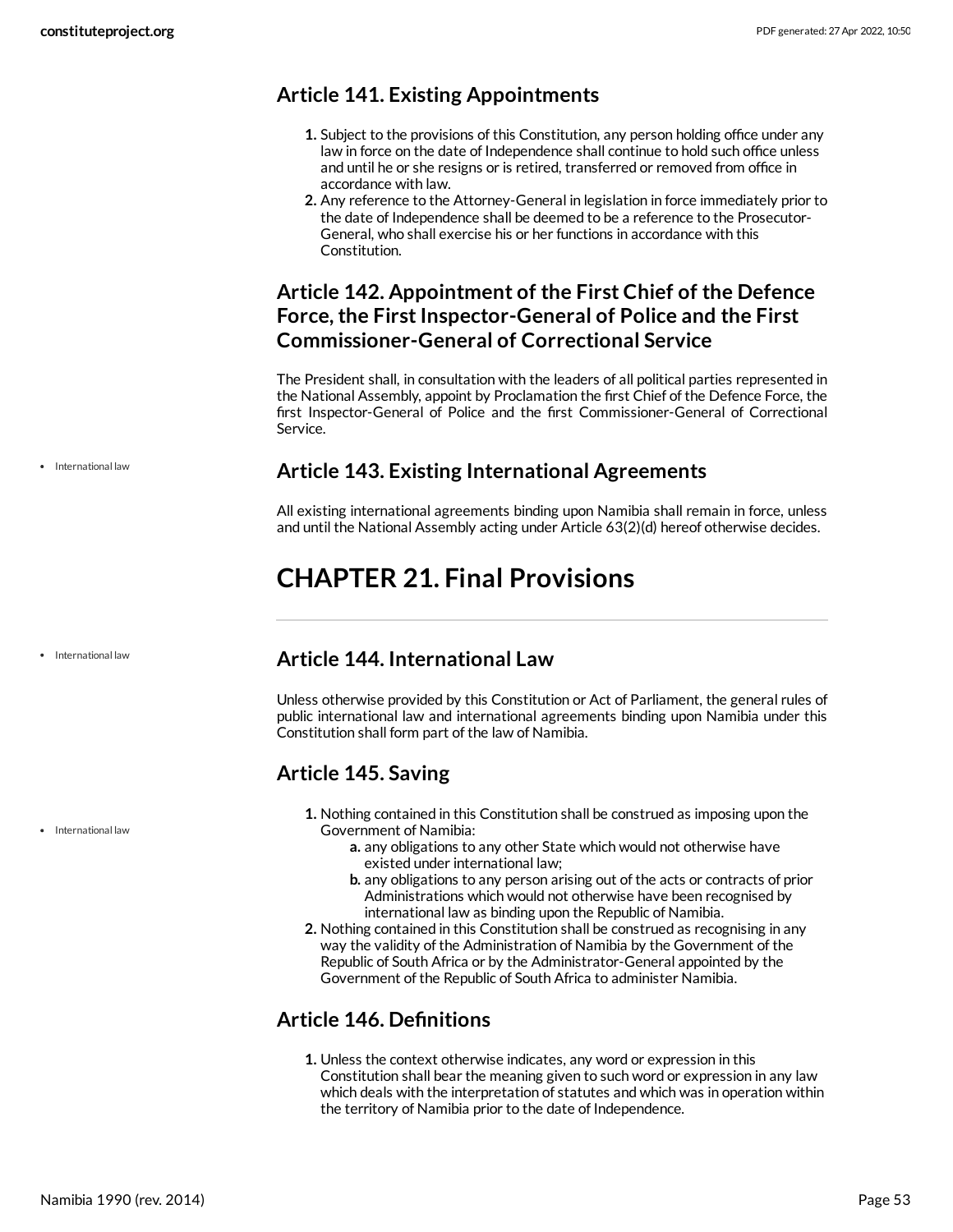• International organizations

**2**

- <span id="page-53-5"></span>**a.** The word "Parliament" shall mean the National Assembly and, once the first National Council has been elected, shall mean the National Assembly acting, when so required by this Constitution, subject to the review of the National Council.
- **b.** Any reference to the plural shall include the singular and any reference to the singular shall include the plural.
- **c.** Any reference to the "date of Independence" or "Independence" shall be deemed to be a reference to the day as of which Namibia is declared to be independent by the Constituent Assembly.
- **d.** Any reference to the "Constituent Assembly" shall be deemed to be a reference to the Constituent Assembly elected for Namibia during November 1989 as contemplated by United Nations Security Council Resolution 435 of 1978.
- **e.** Any reference to "Gazette" shall be deemed to be a reference to the Government Gazette of the Republic of Namibia.

#### <span id="page-53-0"></span>**Article 147. Repeal of Laws**

The laws set out in Schedule 8 hereof are hereby repealed.

#### <span id="page-53-1"></span>**Article 148. Short Title**

This Constitution shall be called the Namibian Constitution.

### <span id="page-53-2"></span>**SCHEDULE 1. Oath / Affirmation Of Judges**

"I,................................ do hereby swear/solemnly affirm that as a Judge of the Republic of Namibia I will defend and uphold the Constitution of the Republic of Namibia as the Supreme Law and will fearlessly administer justice to all persons without favour or prejudice and in accordance with the laws of the Republic of Namibia.

(in the case of an oath) So help me God."

#### Oaths to abide by constitution God or other deities

### <span id="page-53-3"></span>**SCHEDULE 2**

#### <span id="page-53-4"></span>**Part A. Oath or Affirmation of The Vice-President, Prime Minister and Deputy-Prime Minister**

'I, ................................................ do hereby swear/solemnly affirm,

That I will strive to the best of my ability to uphold, protect and defend as the Supreme Law the Constitution of the Republic of Namibia, and faithfully to obey, execute and administer the laws of the Republic of Namibia;

That I will protect the independence, sovereignty, territorial integrity and the material and spiritual resources of the Republic of Namibia;

That I will not divulge directly or indirectly any matters brought before the Cabinet and entrusted to me under secrecy; and

God or other deities Oaths to abide by constitution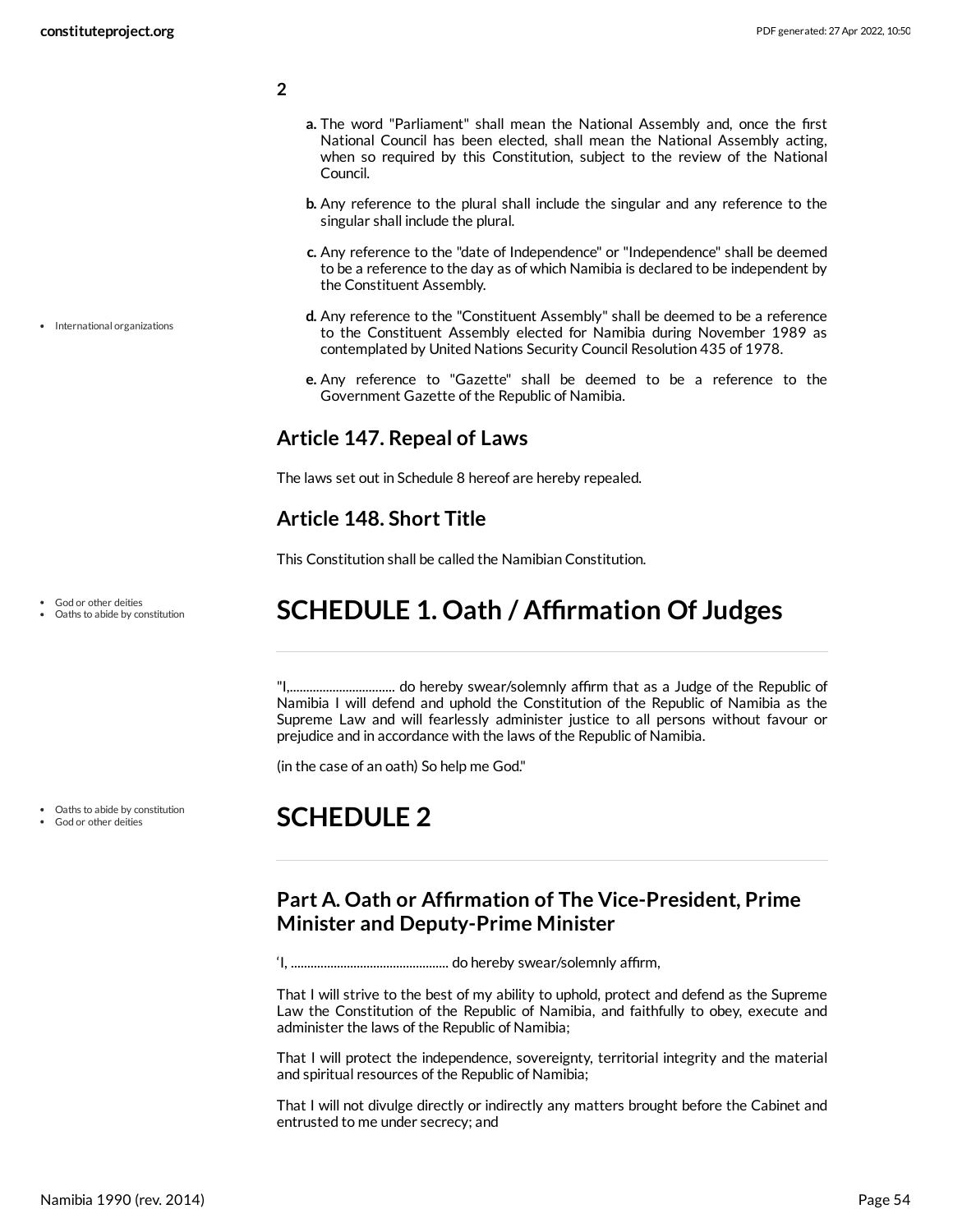That I will endeavour to the best of my ability to ensure justice for all the inhabitants of the Republic of Namibia, to deputise, assist and advise the President, and to perform the duties of my office and the functions entrusted to me by the President conscientiously and to the best of my ability.

So help me God. / I so affirm."

#### <span id="page-54-0"></span>**Part B. Oath or Affirmation of Ministers And Deputy-Ministers**

"I ............................................... do hereby swear/solemnly affirm that I will be faithful to the Republic of Namibia, hold my office as Minister/Deputy-Minister with honour and dignity, uphold, protect and defend the Constitution and faithfully obey, execute and administer the laws of the Republic of Namibia, serve the people of Namibia to the best of my ability, not divulge directly or indirectly any matters brought before the Cabinet and entrusted to me under secrecy, and perform the duties of my office and the functions entrusted to me by the President conscientiously and to the best of my ability.

So help me God. / I so affirm."

God or other deities

First chamber selection

Oaths to abide by constitution

### <span id="page-54-1"></span>**SCHEDULE 3. Oath / Affirmation of Members ofthe National Assembly and the National Council**

"I,.................................... do hereby swear/solemnly affirm that I will be faithful to the Republic of Namibia and its people and I solemnly promise to uphold and defend the Constitution and laws of the Republic of Namibia to the best of my ability.

(in the case of an oath) So help me God."

# <span id="page-54-2"></span>**SCHEDULE 4. Election of Members of the National Assembly**

- **1.** For the purpose of filling the ninety-six (96) seats in the National Assembly pursuant to the provisions of Article 46 (1)(a) hereof, the total number of valid votes cast in a general election for these seats shall be divided by ninety-six (96) and the result shall constitute the quota of valid votes per seat.
- **2.** The total number of votes cast in favour of a registered political party which offers itself for this purpose shall be divided by the quota of votes per seat and the result shall, subject to paragraph (3), constitute the number of seats to which that political party shall be entitled in the National Assembly.
- **3.** Where the formula set out in paragraph (2) yields a surplus fraction not absorbed by the number of seats allocated to the political party concerned, such surplus shall compete with other similar surpluses accruing to any other political party or parties participating in the election, and any undistributed seat or seats (in terms of the formula set out in paragraph (2)) shall be awarded to the party or parties concerned in sequence of the highest surplus. In the event of a tie of surpluses, and as a result of such tie the undistributed seat(s) cannot be awarded, then the undistributed seat(s) will be awarded by lot.
- **4.** Subject to the requirements pertaining to the qualification of members of the National Assembly, a political party which qualifies for seats in terms of paragraphs (2) and (3) shall be free to choose in its own discretion which persons to nominate as members of the National Assembly to fill the said seats.
- **5.** Provision shall be made by Act of Parliament for all parties participating in an election of members of the National Assembly to be represented at all material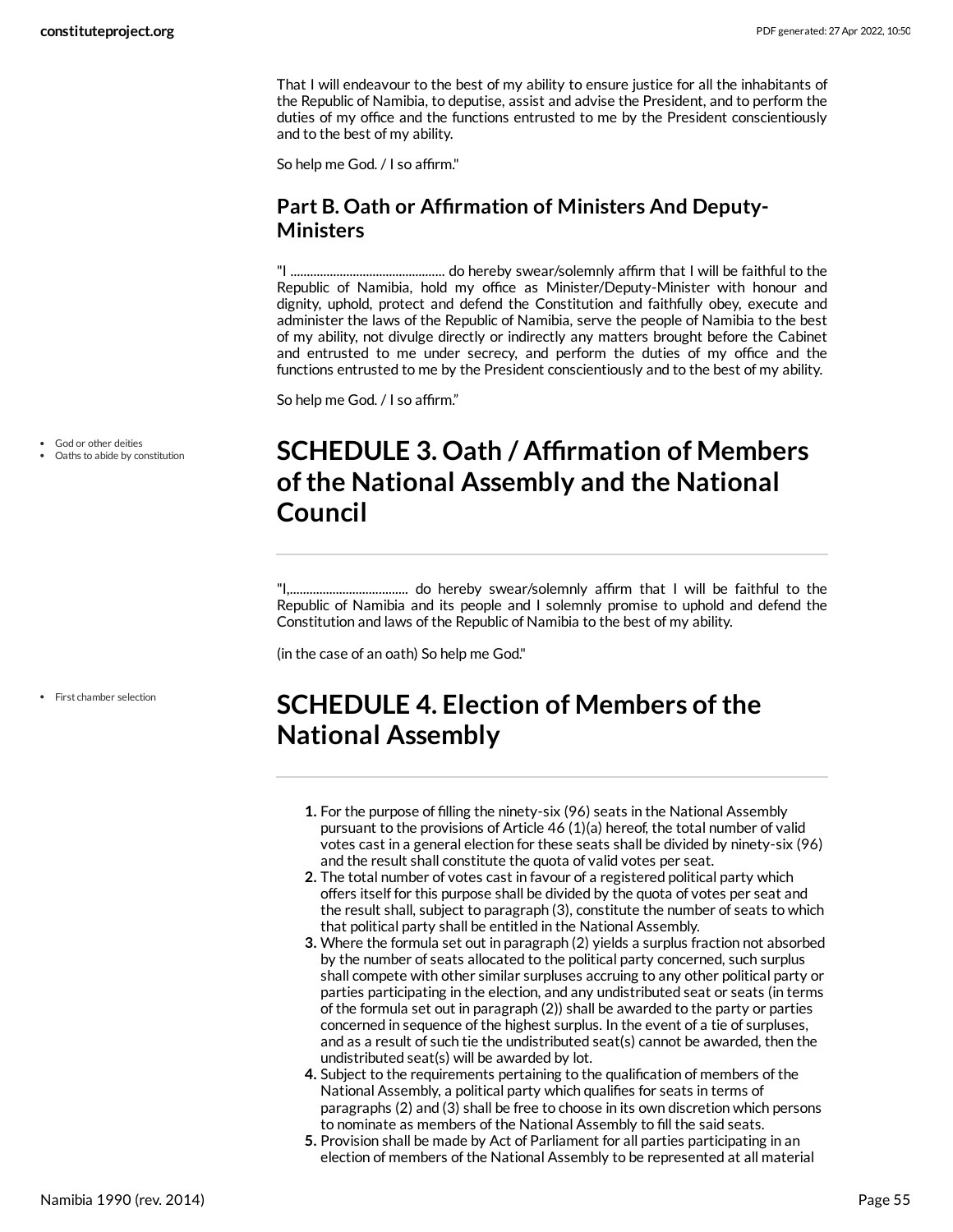**5.** stages of the election process and to be afforded a reasonable opportunity for scrutinising the counting of the votes cast in such election.

## <span id="page-55-0"></span>**SCHEDULE 5. Property vesting in The Government of Namibia**

- **1.** All property of which the ownership or control immediately prior to the date of Independence vested in the Government of the Territory of South West Africa, or in any Representative Authority constituted in terms of the Representative Authorities Proclamation, 1980 (Proclamation AG 8 of 1980), or in the Government of Rehoboth, or in any other body, statutory or otherwise, constituted by or for the benefit of any such Government or Authority immediately prior to the date of Independence, or which was held in trust for or on behalf of the Government of an independent Namibia, shall vest in or be under the control of the Government of Namibia.
- **2.** For the purpose of this Schedule, "property" shall, without detracting from the generality of that term as generally accepted and understood, mean and include movable and immovable property, whether corporeal or incorporeal and wheresoever situate, and shall include any right or interest therein.
- **3.** All such immovable property shall be transferred to the Government of Namibia without payment of transfer duty, stamp duty or any other fee or charge, but subject to any existing right, charge, obligation or trust on or over such property and subject also to the provisions of this Constitution.
- **4.** The Registrar of Deeds concerned shall upon production to him or her of the title deed to any immovable property mentioned in paragraph (1) endorse such title deed to the effect that the immovable property therein described is vested in the Government of Namibia and shall make the necessary entries in his or her registers, and thereupon the said title deed shall serve and avail for all purposes as proof of the title of the Government of Namibia to the said property.

# <span id="page-55-1"></span>**SCHEDULE 6. The National Flag of The Republic of Namibia**

The National Flag of Namibia shall be rectangular in the proportion of three in the length to two in the width, tierced per bend reversed, blue, white and green; the white bend reversed, which shall be one third of the width of the flag, is charged with another of red, one quarter of the width of the flag. In the upper hoist there shall be a gold sun with twelve straight rays, the diameter of which shall be one third of the width of the flag, with its vertical axis one fifth of the distance from the hoist, positioned equidistant from the top edge and from the reversed bend. The rays, which shall each be two fifths of the radius of the sun, issue from the outer edge of a blue ring, which shall be one tenth of the radius of the sun.

# <span id="page-55-2"></span>**SCHEDULE 7. Implementation of this Constitution**

- **1.** On the day of Independence, the Secretary-General of the United Nations shall administer to the President, elected in terms of Article 134 hereof, the oath or affirmation prescribed by Article 30 hereof.
- **2.** The President shall appoint the Prime Minister and administer to him or her the oath or affirmation set out in Schedule 2 hereof.
- **3.** The President shall administer to the first Judges of Namibia, appointed under Article 138(1) hereof, the oath or affirmation set out in Schedule 1 hereof.

• National flag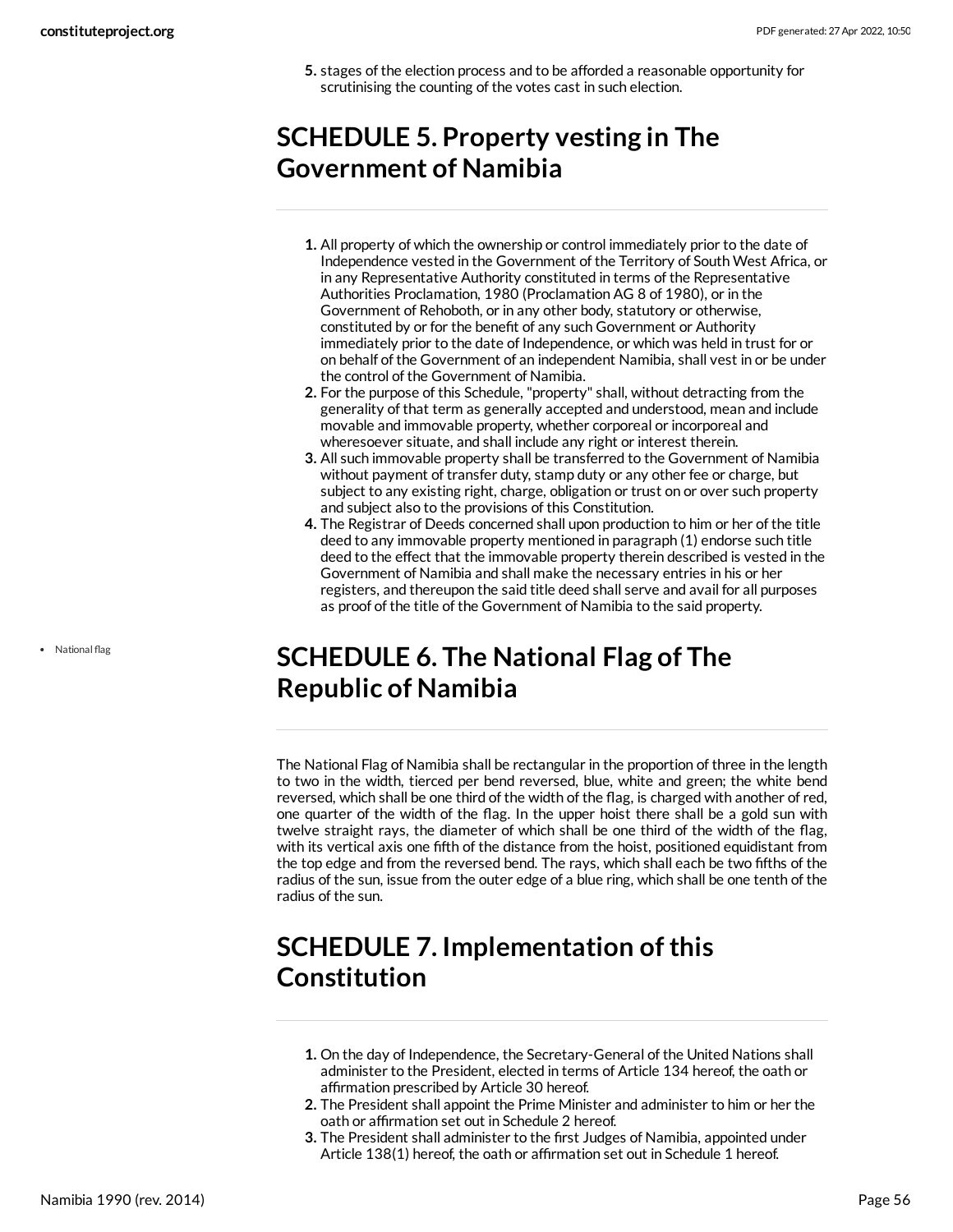- **4.** On the day determined by the Constituent Assembly the National Assembly shall first meet, at a time and at a place specified by the Prime Minister.
- **5.** The members of the National Assembly, with the Prim e Minister as Chairperson, shall:
	- **a.** take the oath or affirmation prescribed by Article 55 hereof before the Judge-President or a Judge designated by the Judge President for this purpose;
	- **b.** elect the Speaker of the National Assembly.
- **6.** The National Assembly, with the Speaker as Chairperson, shall:
	- **a.** elect a Deputy-Speaker;
	- **b.** conduct such business as it deems appropriate;
	- **c.** adjourn to a date to be determined by the National Assembly.
- **7.** The rules and procedures followed by the Constituent Assembly for the holding of its meetings shall, mutatis mutandis, be the rules and procedures to be followed by the National Assembly until such time as the National Assembly has adopted rules of procedure and standing orders under Article 59 hereof.

### <span id="page-56-0"></span>**SCHEDULE 8. Repeal Of Laws**

South-West Africa Constitution Act, 1968 (Act No. 39 of 1968)

Rehoboth Self-Government Act, 1978 (Act No. 56 of 1976)

Establishment of Office of Administrator-General for the Territory of South West Africa Proclamation, 1977 (Proclamation No. 180 of 1977 of the State President)

Empowering of the Administrator-General for the Territory of South-West Africa to make Laws Proclamation, 1977 (Proclamation No. 181 of 1977 of the State President)

Representative Authorities Proclamation, 1980 (Proclamation AG. 8 of 1980)

Representative Authority of the Whites Proclamation, 1980 (Proclamation AG. 12 of 1980)

Representative Authority of the Coloureds Proclamation, 1980 (Proclamation AG. 14 of 1980)

Representative Authority of the Ovambos Proclamation, 1980 (Proclamation AG. 23 of 1980)

Representative Authority of the Kavangos Proclamation, 1980 (Proclamation AG.26 of 1980)

Representative Authority of the Caprivians Proclamation, 1980 (Proclamation AG. 29 of 1980)

Representative Authority of the Damaras Proclamation, 1980 (Proclamation AG. 32 of 1980)

Representative Authority of the Namas Proclamation, 1980 (Proclamation AG. 35 of 1980)

Representative Authority of the Tswanas Proclamation, 1980 (Proclamation AG. 47 of 1980)

Representative Authority of the Hereros Proclamation, 1980 (Proclamation AG. 50 of 1980)

Representative Authority Powers Transfer Proclamation, 1989 (Proclamation AG. 8 of 1989)

Government of Rehoboth Powers Transfers Proclamation, 1989 (Proclamation AG. 32 of 1989)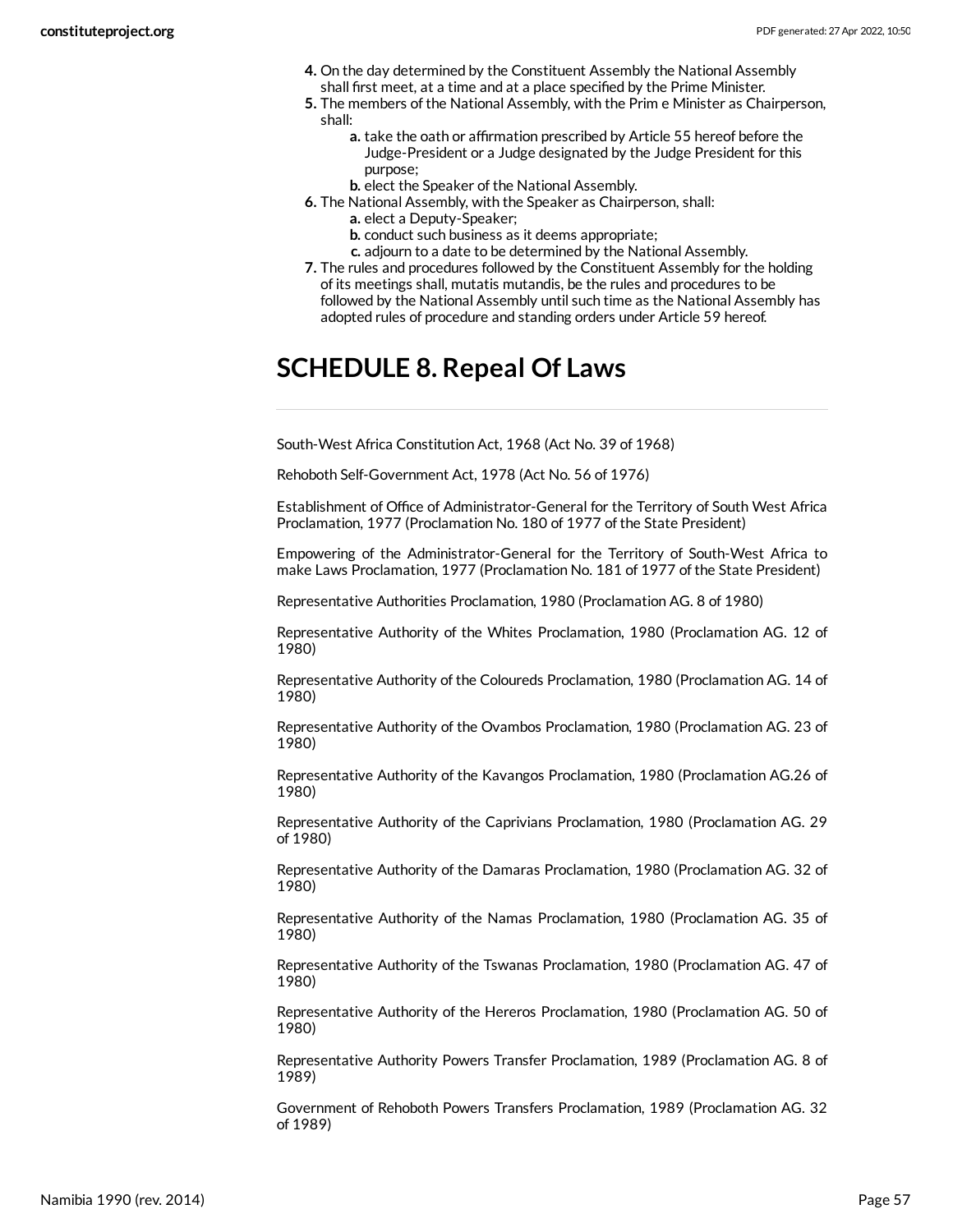### **Topic index**

#### A

#### B

#### C

#### D

#### E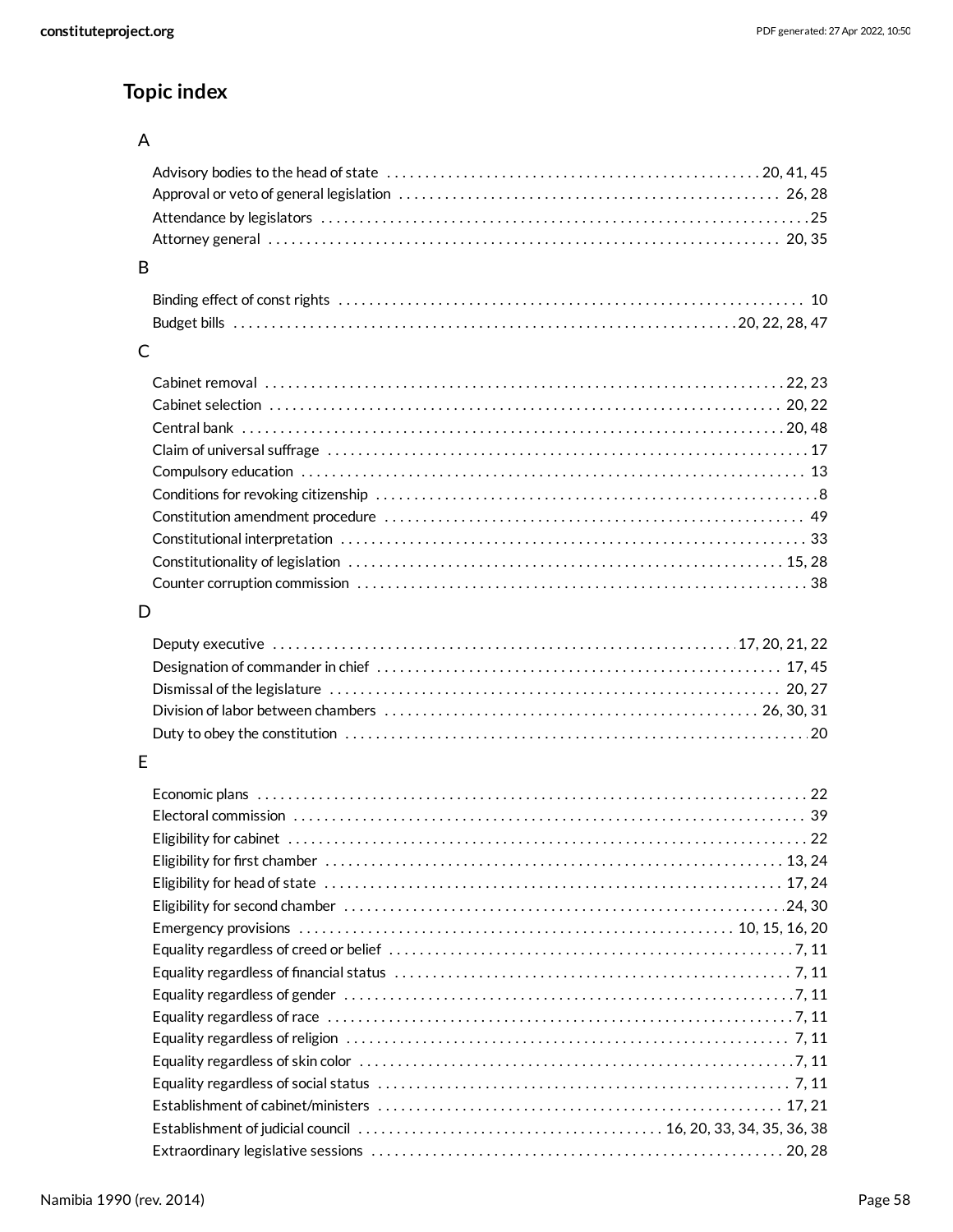#### F

| G  |                                                         |
|----|---------------------------------------------------------|
|    |                                                         |
|    |                                                         |
| H  |                                                         |
|    |                                                         |
|    |                                                         |
|    |                                                         |
|    |                                                         |
|    |                                                         |
|    |                                                         |
|    |                                                         |
|    |                                                         |
|    |                                                         |
|    | Head of state selection ……………………………………………………………………………17 |
|    |                                                         |
|    |                                                         |
|    |                                                         |
| I. |                                                         |
|    |                                                         |
|    |                                                         |
|    |                                                         |
|    |                                                         |
|    |                                                         |
| J  |                                                         |
|    |                                                         |
|    |                                                         |
|    |                                                         |
| L  |                                                         |
|    |                                                         |
|    |                                                         |
|    |                                                         |
|    |                                                         |
|    |                                                         |
|    |                                                         |

[12](#page-11-2) Limits on employment of children . . . . . . . . . . . . . . . . . . . . . . . . . . . . . . . . . . . . . . . . . . . . . . . . . . . . . . . . . .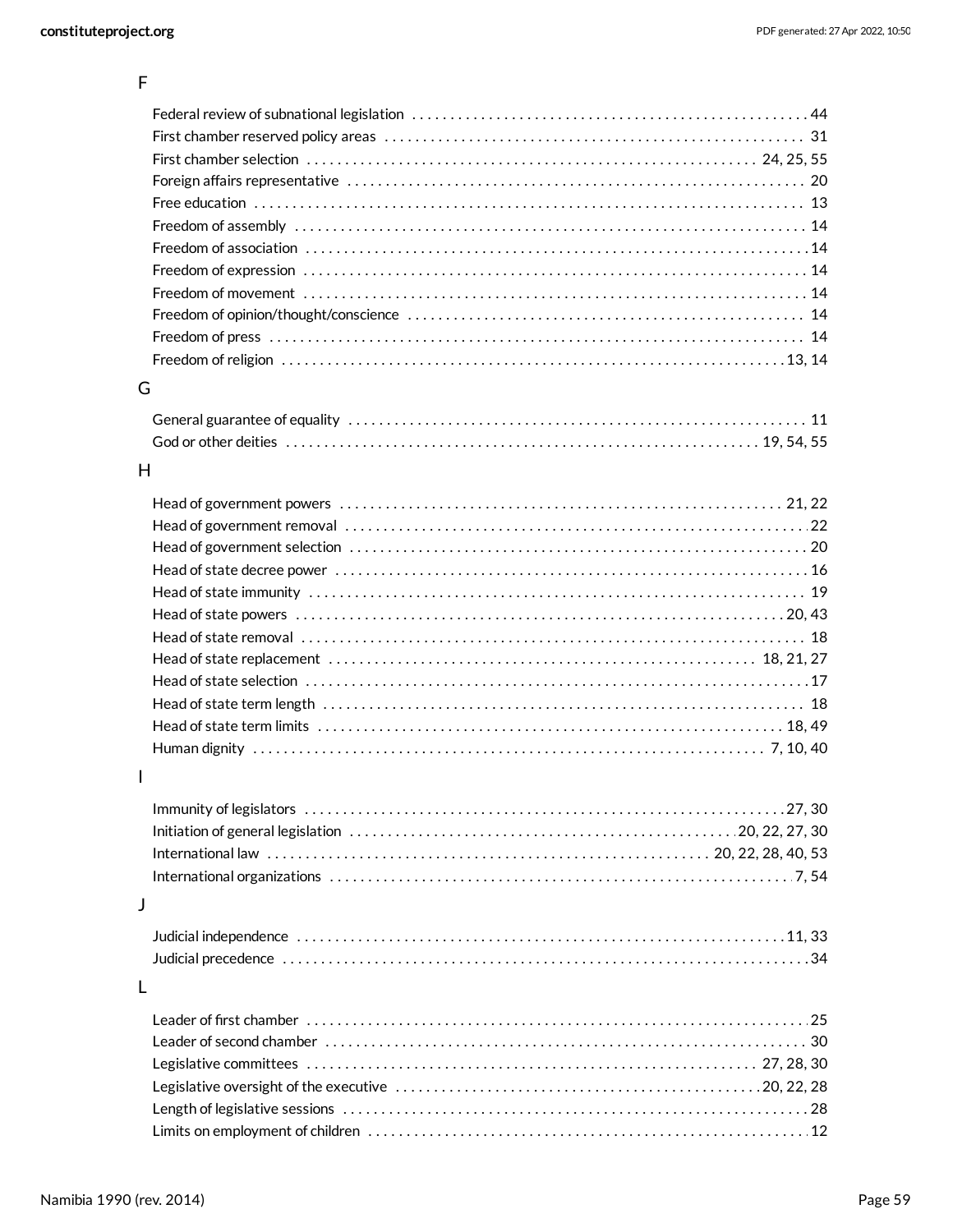#### M

#### N

#### O

#### P

### Q

|--|--|--|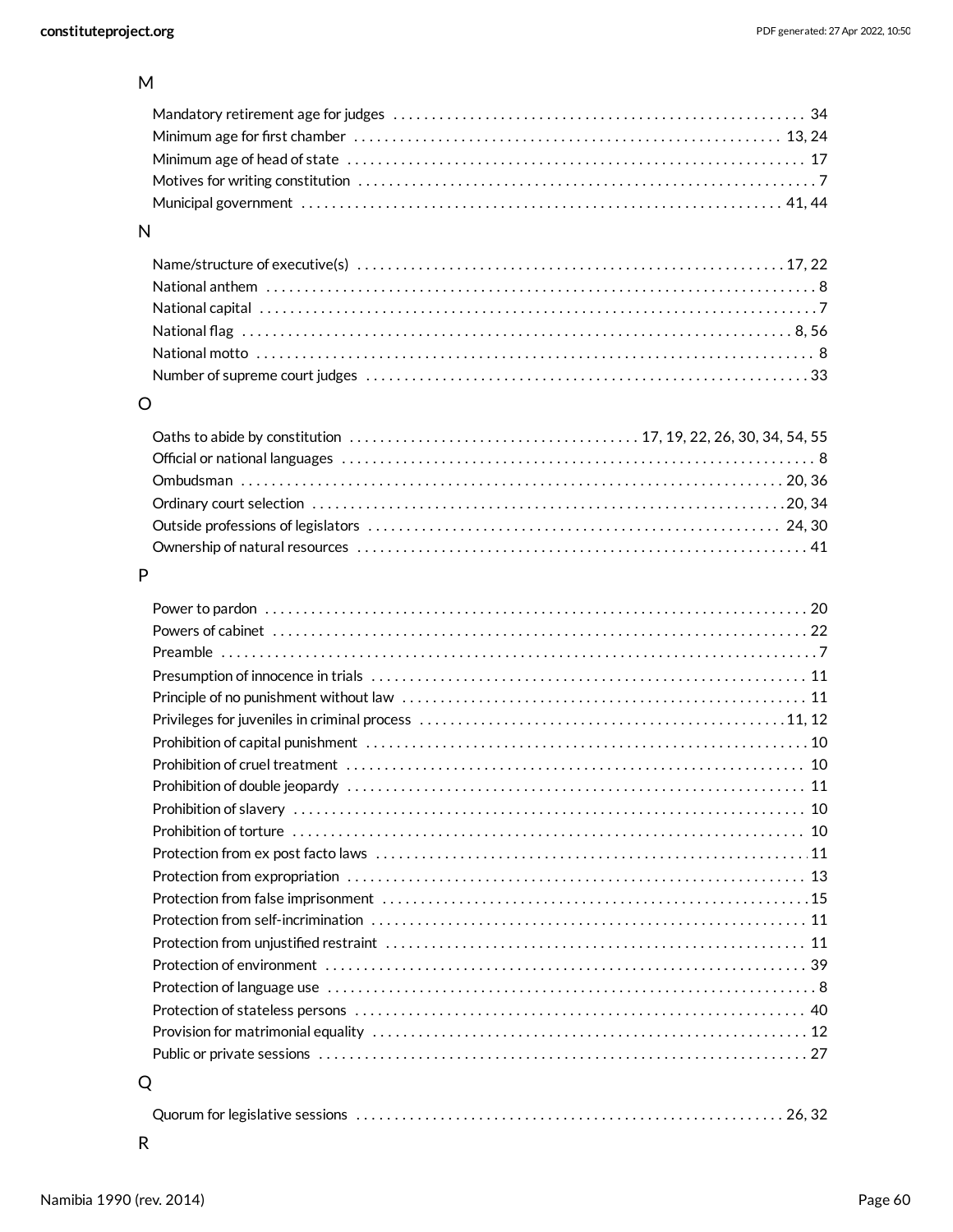#### $\sf S$